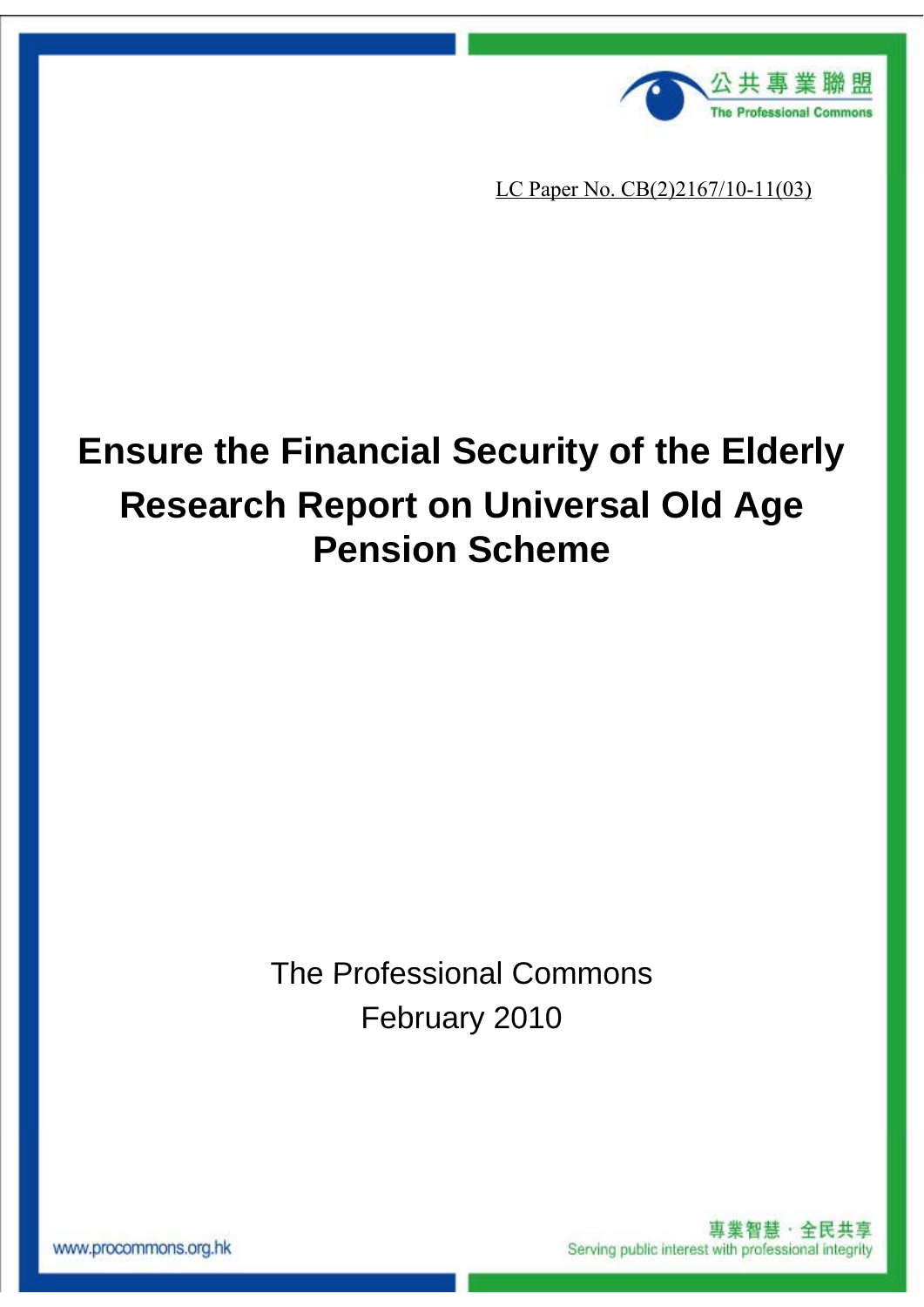

# **Ensure the Financial Security of the Elderly Research Report on Universal Old Age Pension Scheme**

#### **Contents**

#### **I. Introduction**

- **II. Major Discussions on the Pension System**
- A. Pre‐MPF Debate
- B. Advocacy for OAP Scheme in Recent Years

#### **III. Weaknesses of the MPF system and Social Security**

- A. Mandatory Provident Fund (MPF) System
- B. Comprehensive Social Security Assistance Scheme & Old Age Allowance Scheme

#### **IV. Universal Old Age Pension (OAP) Scheme**

- A. World Bank Multi‐pillar Pension Model
- B. Major Guidelines on OAP Scheme
	- From "three-pillar" to five-pillar pension system
	- **Universal coverage**
	- Sustainable and adequate pension rate
	- Extra contribution on top of MPF scheme
	- Cross generation support
	- Wealthier people contribute more
	- Equal share from the employers
	- Government's responsibilities and burden
	- **•** Early Saving
	- **Investment return that can offset price inflation**
	- Viable Financial Model
- C. Details of OAP Scheme
	- **•** Eligibility
	- **•** Pension rate
	- Financial Implication
	- Shares in contribution
	- Proportion of contribution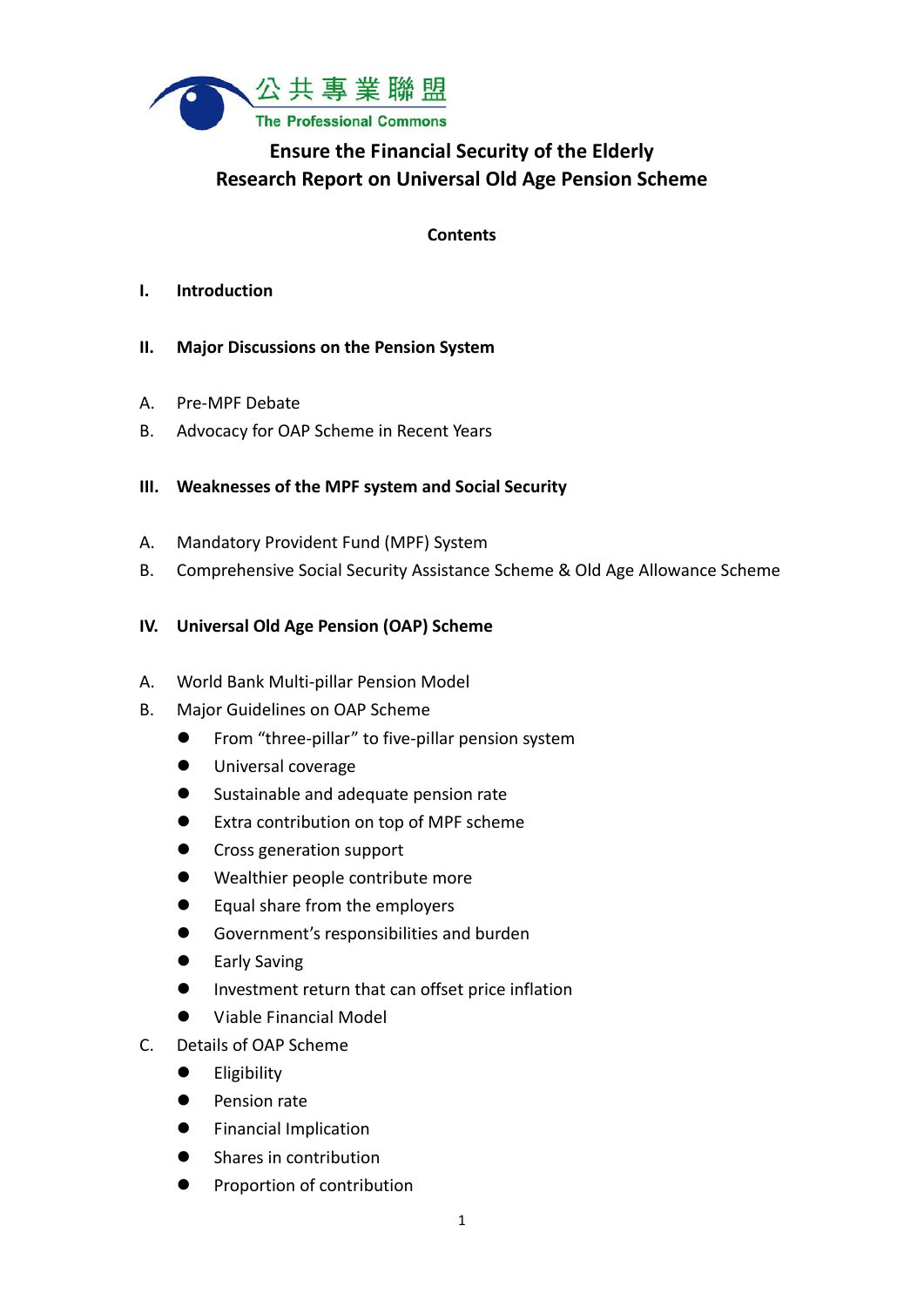

- Date of Commencement
- D. Assumption and projection

#### **V. Reform on the MPF system and Social Security system**

- A. Reforming the MPF scheme
- B. Reforming the old age CSSA Scheme

#### **VI. The Way forward**

#### **Annexes**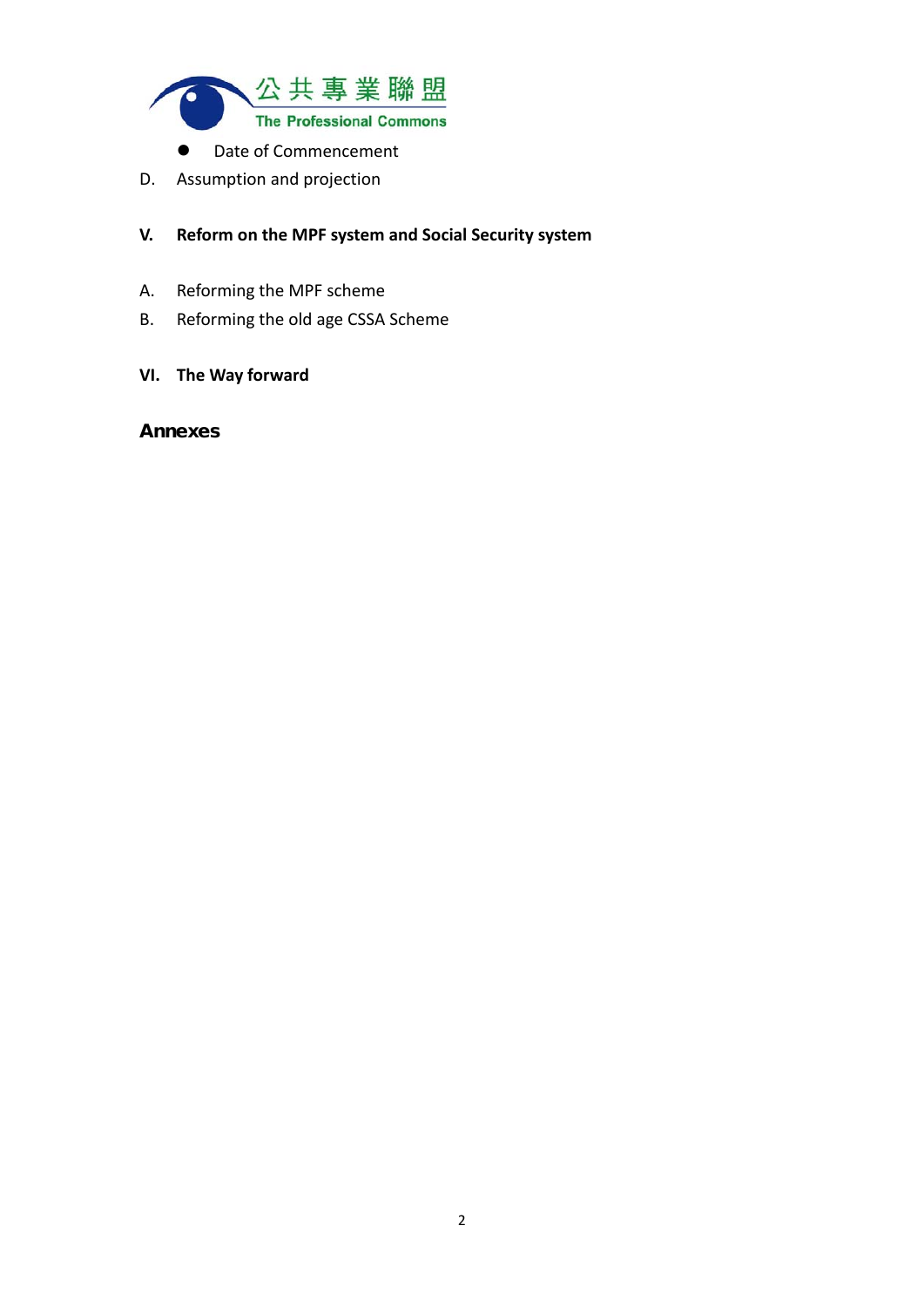

#### **I. Introduction**

- 1. In light of the emerging problem of ageing population, the financial security for growing number of senior citizens merits greater attention as there is still no comprehensive retirement protection mechanism in place. Several latest local incidents as well as global developments also demonstrated that the financial sustainability of the elderly would be a matter that needs to be tackled in an urgent manner.
- 2. However, the HKSAR Government (hereafter the Government) has not accorded great importance to the ageing problem in recent years. Ageing population was translated by the Government as a rationale to justify the proposition of "healthcare reform consultation" under which the middle class will eventually be required to use and pay for the private-sector healthcare services.<sup>1</sup> Although the Government has certain extent showed its concern to elderly issue like old age healthcare, it fails to address more important issues such as the problem of financial security and poverty facing an ageing population.
- 3. The controversy over the applicability of means test to Old Age Allowance (hereafter OAA) scheme and the general outcry for an increase of OAA rate from \$625 (the level for aged 65‐69) and \$705 (the level for aged 70 or above) to \$1,000 once again exposed the structural defects of Old Age Comprehensive Social Security Assistance (hereafter CSSA) Scheme which forced many elderly in need to rely on OAA as major source of income. Even the Government eventually agreed to raise the OAA rate to \$1,000 from 1 Jan 2009, there is no long‐term resolution to the problem of old age poverty.
- 4. It is astonishing to learn that many senior citizens in Hong Kong, the Asia's World City, have to collect waste to support their living. According to the survey results of the Hong Kong Council of Social Services (hereafter HKCSS) in 2007, there were as many as 260 000 elders living in poverty, amounting to 30 per cent of elderly population in Hong Kong.<sup>2</sup> In the past years, there were heartbreaking news about senior citizens being hit or even killed by vehicles while collecting recyclable materials. <sup>3</sup> The above-mentioned incidents have seriously undermined the credibility and reliability of the social security system which is a

 $1$  See Food and Health Bureau, "Consultation Document on Healthcare Reform"

 $\langle h(t) \rangle$  //www.fhb.gov.hk/beStrong/eng/consultation/consultation\_cdhcr.html>

<sup>2</sup> 〈26 萬長者貧 窮線度日〉, *Hong Kong Daily News*, 24 March 2007, p. A4.

<sup>3</sup> 〈拾荒競爭劇長者意外頻〉, *Mingpao*, 2 August, 2008, p. A10.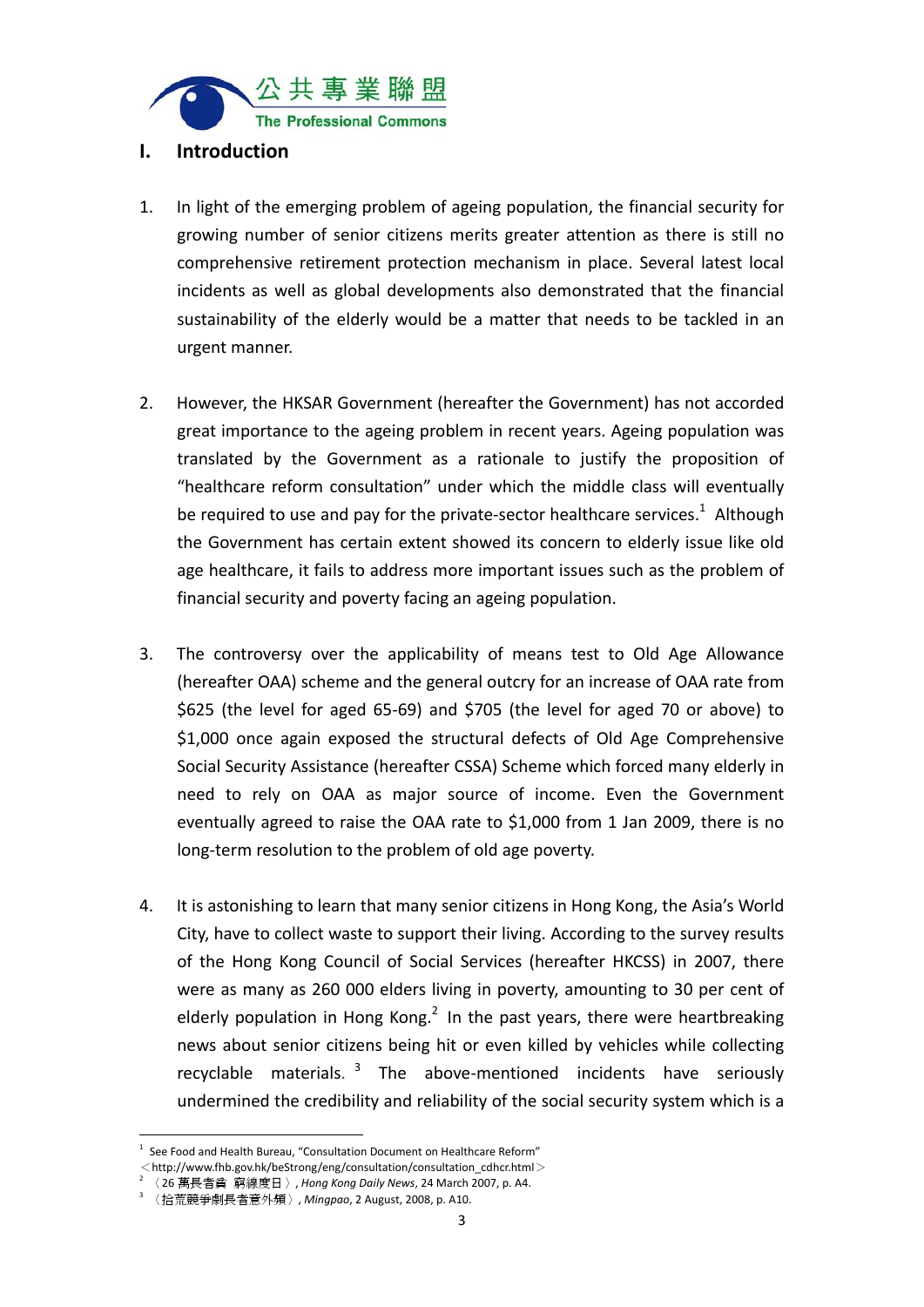

crucial part of the existing retirement financial protection system.

- 5. Another component of the retirement financial protection, i.e. the Mandatory Provident Fund (hereafter MPF) System, is also at risk under the negative impact of the financial tsunami last year. According to the statistics from Mandatory Provident Fund Schemes Authority (hereafter MPFA), the annualized internal rate of return of MPF system in 2008/09 fiscal years plunged by 25.9 per cent and equity fund recorded a loss of 39 per cent of its asset year on year.<sup>4</sup> Many people saw a heavy loss in their MPF accrued benefits due to the volatile market and subsequently deferred their retirement plan.<sup>5</sup>
- 6. From a global perspective, major international organizations have attached great importance to the emergence of ageing population and urged that no effort should be spared in the provision of a comprehensive pension system. In January 2009, Organization of Economic Co-operation and Development (OECD) and the World Bank jointly issued a report "Pensions at a Glance Special Edition: Asia/Pacific," saying that "many of Asia's retirement income systems are ill-prepared for the rapid population ageing that will occur over the next two decades."<sup>6</sup> The report also listed out the problems facing these countries, such as low coverage of formal pension system, total amount of pensions cannot meet with the cost of living, etc. Unfortunately, Hong Kong has also faced such problems.
- 7. There is a general view that Hong Kong is becoming an ageing city. The population aged 65 or above have increased by 20 per cent to 879 600 from 2000 to 2008.<sup>7</sup> much higher than the overall growth rate (i.e. 4 per cent) of the population at the same period of time. According to the estimation of the Census and Statistics Department, the old age population will increase rapidly starting from 2014, reaching 4 per cent per annum. It will rise to almost 2.3 million in 2036, accounting for 26.4 per cent of total population. By that time, the elderly dependency ratio will jump to 425 (per 1,000 persons aged between 15 and 64). $^8$

 <sup>4</sup> MPFA, *Mandatory Provident Fund Schemes Statistical Digest*, March 2009,

 $\langle$ http://www.mpfa.org.hk/english/quicklinks/quicklinks\_sta/files/Mar\_2009\_Issue.pdf>

<sup>5</sup> 〈公積金慘蝕 教授望延遲退休〉, *Mingpao*, 10 Feb 2009, p.F2.

<sup>6</sup> OECD and World Bank, "Pensions at a Glance Special Edition: Asia/Pacific," 2009,

http://www.oecd.org/dataoecd/33/53/41966940.pdf.

<sup>7</sup> Census and Statistics Department (hereafter: C&SD), *Hong Kong Annual Digest of Statistics*, 2005 and *Hong Kong Monthly Digest of Statistics, July 2009.*

<sup>8</sup> C&SD, *Hong Kong Population Projections 2007‐2036*, 2007.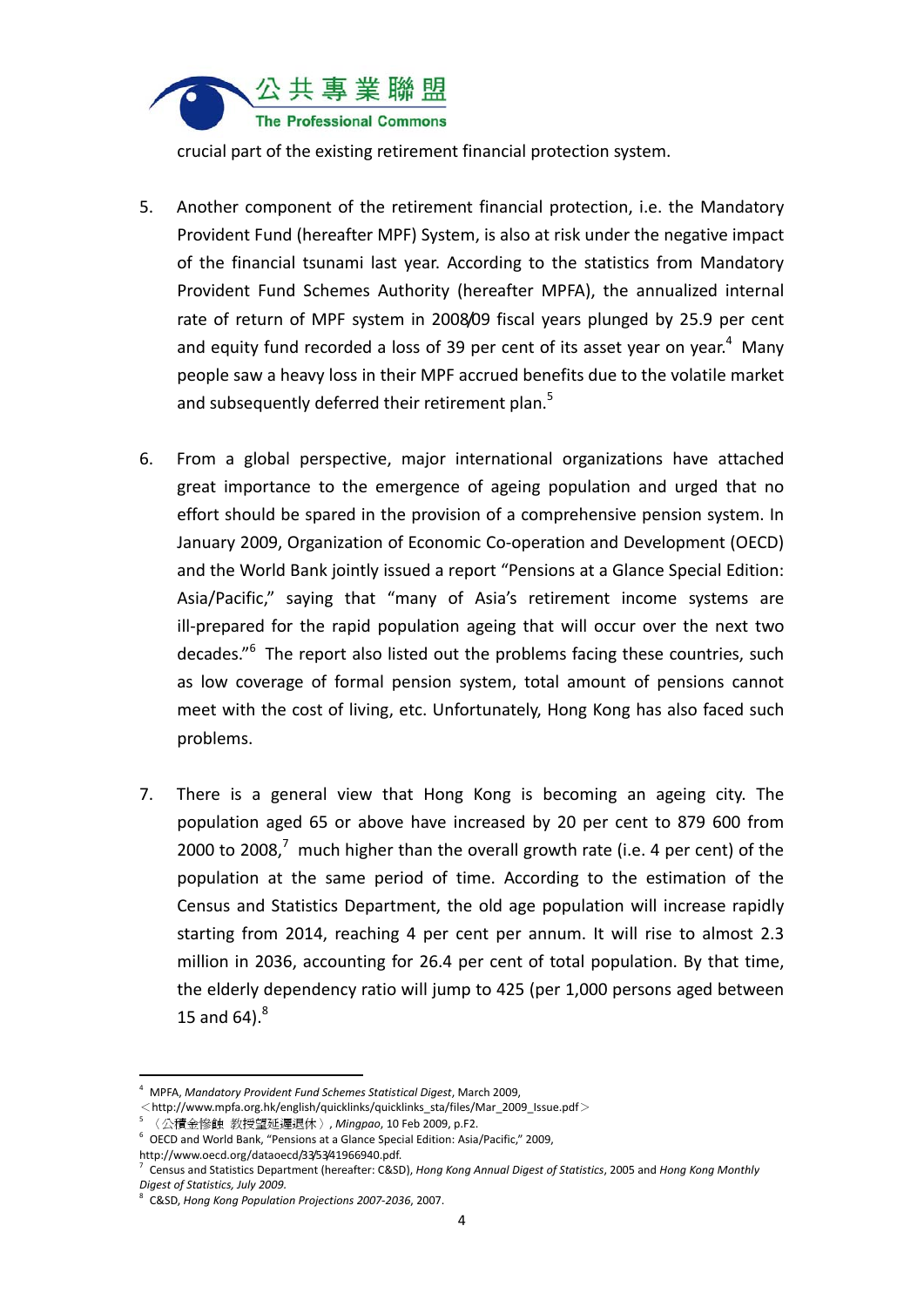

- 8. In view of the above, there is an urgent need to review the existing pension system in a bid to map out a feasible solution that can generate sustainable supply of resources to take care of the elderly population in the long run. It would be of equal importance to an early start in stockpiling. By doing so, there will be extra reserve to meet the needs of a large elderly population that will occur within ten years. There is no room for complacence as the existing retirement financial protection cannot cope with the needs generated by the growing aging population. By that time, more resources might be dragged from other sectors to take care of the elders, which might trigger off social conflicts and even hinder our future development. In the worst case scenario, the elderly population might impose heavy financial burden and eventually dampen the financial healthiness of the future Government.
- 9. It is the right timing to reform our pension system as the health care reform cannot get the social support so far and is unlikely to kick start in the near future.<sup>9</sup> Meanwhile, the software and hardware infrastructures of health care industry are incapable to meet social and economic developments in the near term. Although the Government has increased 70 first-year first-degree places for medicine and designate four pieces of lands for the development of new private hospitals, $^{10}$  it will take years to bring about substantial changes. In contrast, many polling results indicated that majority members of the public supported the pension system reform.  $11$  The only key factor is the determination of the Government.
- 10. This paper aims at discussing the reform of Hong Kong pension system towards a multi‐pillar model as suggested by World Bank. The reform proposal includes the introduction of a "Universal Old Age Pension Scheme" for elders, coupled with the improvement of the existing MPF system and social security. In part II, we briefly describe the development of Hong Kong pension system in the past. In part III, we highlight the weaknesses of the existing MPF system and social assistance. Part IV illustrates in what way the proposal of "Old Age Pension Scheme" tackle the problem of old age poverty. In part V, we propose remedial measures to fix the problems of the current MPF system. In the last part, we explore the way forward for future development of the pension system.

<sup>9</sup> 〈醫療改革首輪諮詢七成支持自願醫保〉, *Ming Pao*, 20 December 2008, p.A9.

<sup>&</sup>lt;sup>10</sup> Information Services Department (hereafter: ISD), "LCQ19: Manpower requirements of healthcare staff", 29 April 2009, http://www.info.gov.hk/gia/general/200904/29/P200904290228.htm;〈醫療產業化 撥 4 地增 3 千病床〉, *Hong Kong Economic Times*, 8 April 2009, p. A22.

<sup>11</sup>〈八成婦女支持全民退休保障〉, *Hong Kong Daily News*, 7 March 2009, p. A6 and〈八成人支持設全民養老金〉, *Ta Kung Pao*, 27 August 2008, p.A7.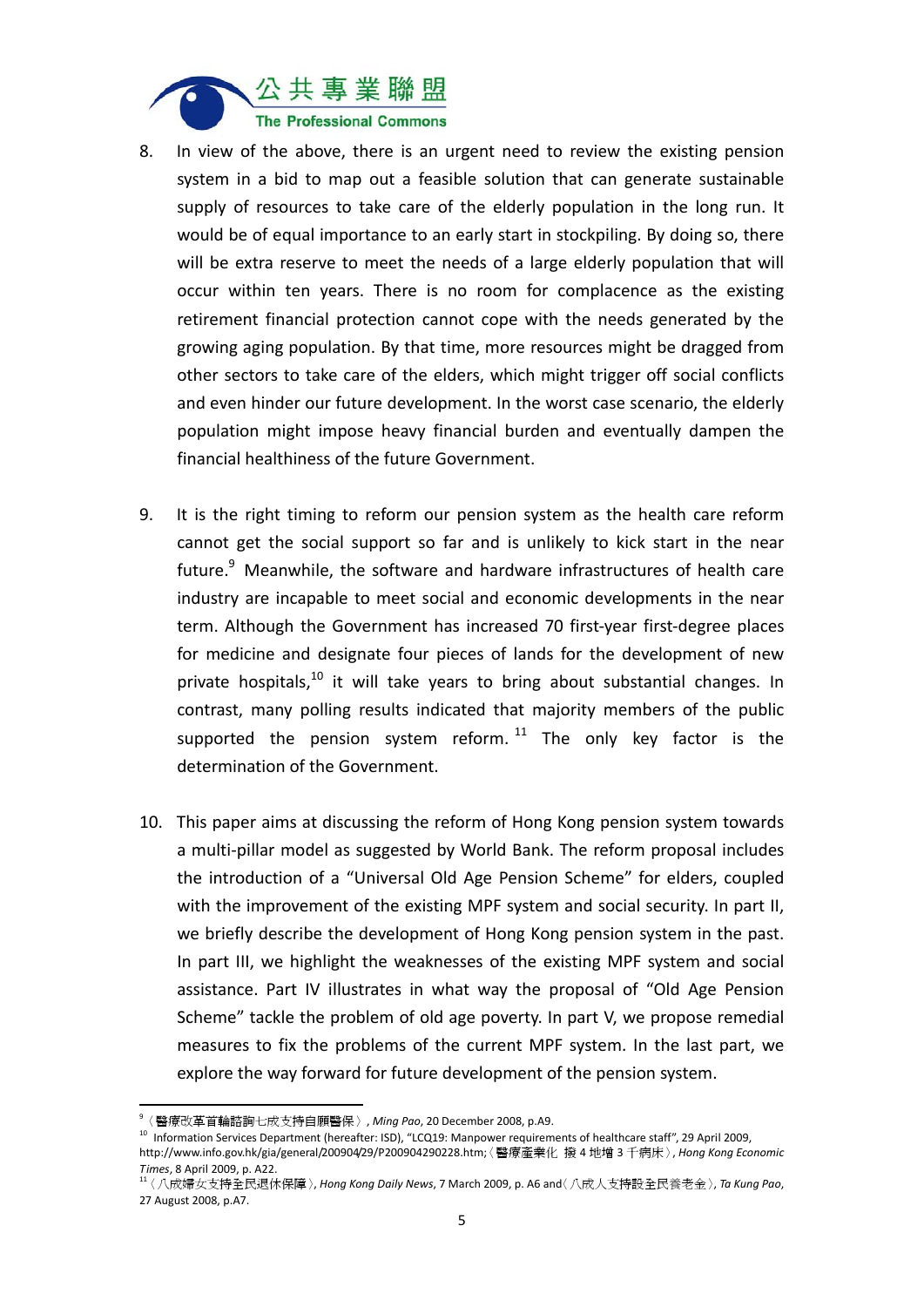

#### **II. Major Discussions on the Pension System**

#### **C. Pre‐MPF Debate**

- 11. Thanks to the democratization of political system, there has been greater concern on citizens' well‐being since the 80's. Public aspiration for retirement protection was escalating and various kinds of organizations had come up with a bundle of alternatives.
- 12. The hottest debate occurred in the years of 1994 and 1995 when the Government first proposed to establish a universal old age pension scheme. The advantages of the proposed scheme included immediate benefits, wider coverage and guaranteed income. However, some opposed that the scheme shifted the burden of old age protection from individuals to society and the pension benefit received was not related to the amount of contribution they have made.<sup>12</sup> In January 1995, the Government abandoned the scheme as "the public opinion was too divided." $13$  It was then replaced by the private occupation retirement scheme which has once been rejected by the Legislative Council (LegCo) in 1993. As the Government warned that this scheme would be the last option left, $14$  it was later materialized as the private MPF scheme in Dec 2000.
- 13. Over the past decades, several organizations, based on different schools of thoughts and ideologies, proposed different pension schemes. Taking into consideration their similarities in characteristics, these pension schemes can be categorized as:
	- **•** Private occupational retirement schemes:
	- Universal old age pension (OAP) schemes; or
	- Hybrid schemes which combined the above two.

Some proposals even included unemployment subsidy, insurance, elderly care allowance, etc. Please see Annex A for further details.

14. Three major controversial issues could be summarized from various proposed pension schemes as below:

 <sup>12</sup> Legislative Council Secretariat, "Historical Development of Retirement Schemes in Hong Kong," 2005, enttp://www.legco.gov.hk/yr04-05/english/sec/library/0405fs18e.pdf>.<br>
<sup>13</sup> Legislative Council Secretariat, "Historical Development of Retirement Schemes in Hong Kong," 2005,

stattp://www.legco.gov.hk/yr04‐05/english/sec/library/0405fs18e.pdf>.

Legislative Council, "Official record of proceedings," 8 March, 1995,

<sup>&</sup>lt;http://www.legco.gov.hk/yr94‐95/english/lc\_sitg/hansard/h950308.pdf>.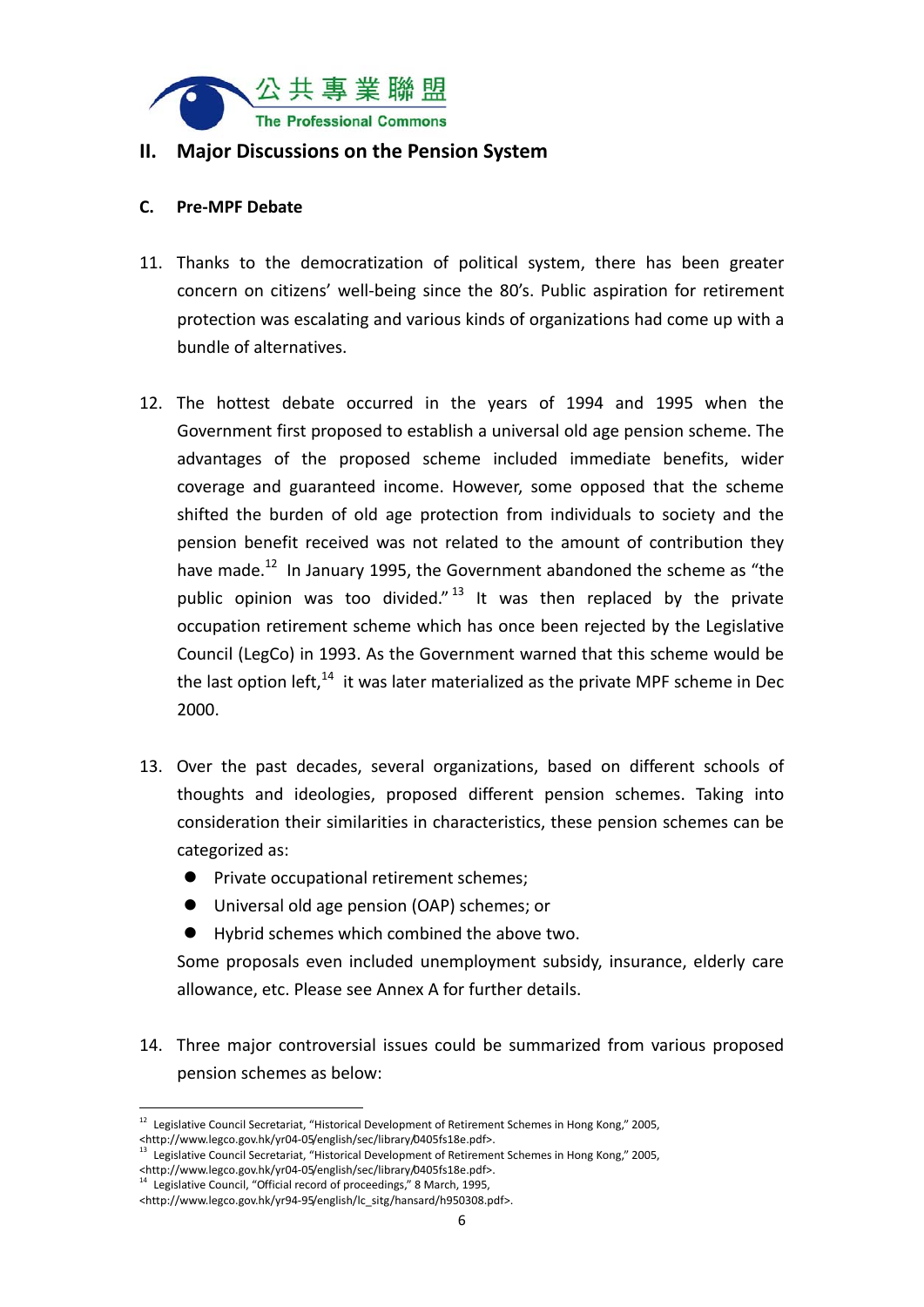

- **Occupational Retirement Scheme vs. Universal Pension**: While the business sector was worried about the sustainability of the universal pension scheme, labour and welfare organizations accused the occupation scheme of being inequitable as it excluded unemployed persons and home carers (mainly women). Moreover, the former thought that pension benefits should be related to the contribution, whereas the latter tended to incorporate the element of wealth redistribution.
- **Government vs. Private Management:** Supporters of Central Provident Fund held that the prudent investment strategy and management style of the Government could help reduce the risk exposure of individuals. It was also believed that the management cost would be lower if the fund was run by the Government. Other people worried that the management under the leadership of the Government might be too conservative, resulting in a higher possibility of underperformed and low return.
- **Means test vs. Universal right:** Some argued that any forms of social assistance or pension system should be means‐tested to ensure effective use of public resources and keep the scheme financially sustainable.<sup>15</sup> Another camp insisted that it was a basic and universal right for elders to have a decent life. The existing arrangement was also criticized of stigmatizing the CSSA recipients and excluding many needy elders by stringent criteria.

#### **D. Advocacy for OAP Scheme in Recent Years**

- 15. After the implementation of the MPF system for a couple of years, the debates on the pension system resurfaced again. In 2004, as many as 50 non‐governmental organizations (NGOs) jointly proposed a "Universal Retirement Protection Scheme" to re‐advocate the setting up of OAP Scheme. In response to community aspiration, the LegCo have debated this issue:
	- In June 2006, the motion to set up a universal retirement protection was eventually negated by Functional Constituencies though there were totally 33 legislators voted yes.
	- In Nov 2008, another motion about studying OAP Scheme was passed. At the meeting, the Government disclosed that the Central Policy Unit had been conducting a study on retirement protection of the long run. However, the Government has not released the report or even the

<sup>15</sup> Chow, Nelson and Chou, Kee‐lee, "Sustainable pensions and retirement schemes in Hong Kong," *Pensions*, Vol. 10, 2, 137‐143.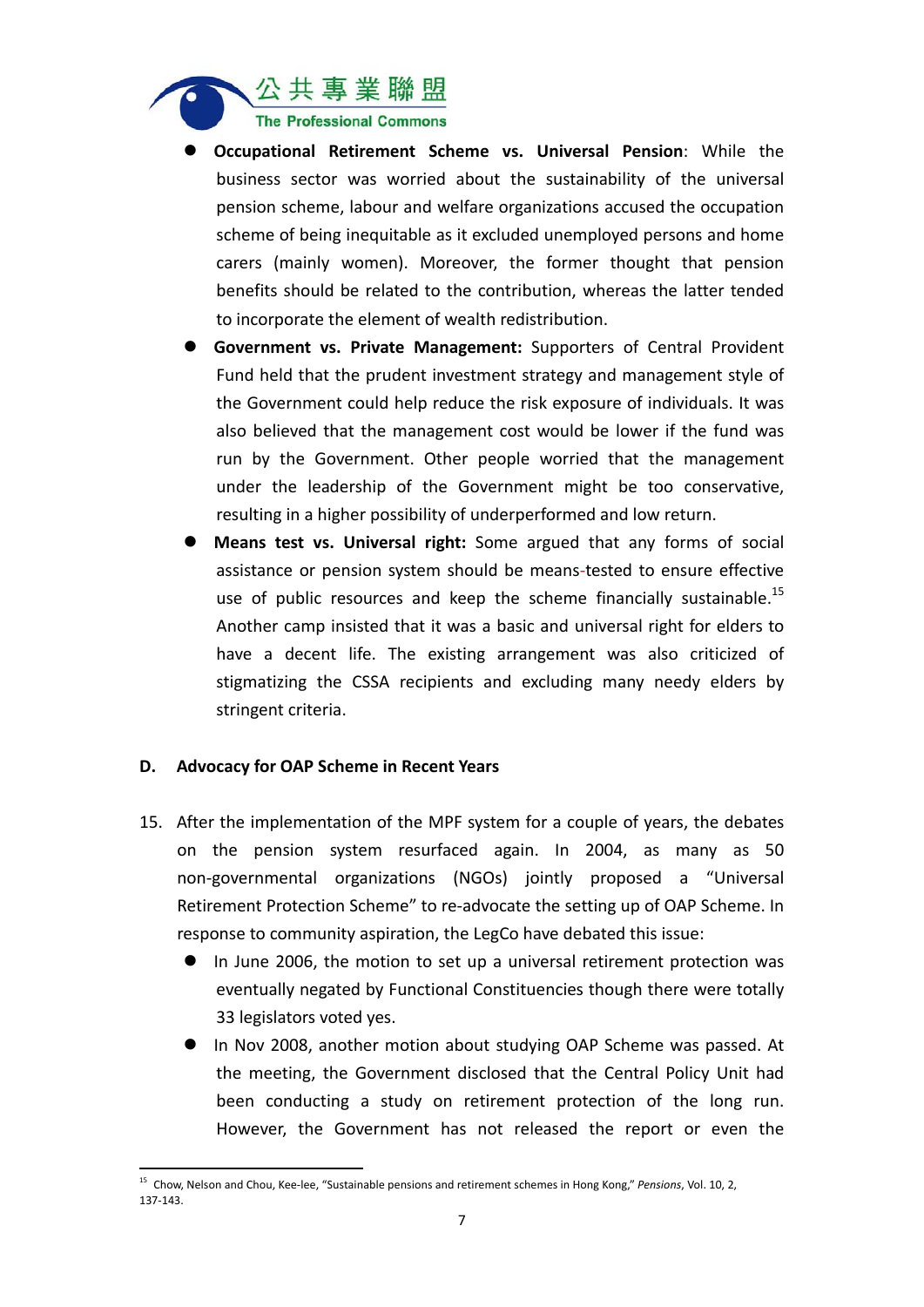

16. The crux of the debate focused on the necessity and feasibility of OAP Scheme. In fact, both camps shared the view that greater effort should be paid to address the problem of ageing population and the MPF system had room for improvement. However, there is a deep divide on the extra burden and income redistribution. We shall further discuss these issues in part IV. Please see Annex B for chronology of major events on pension system.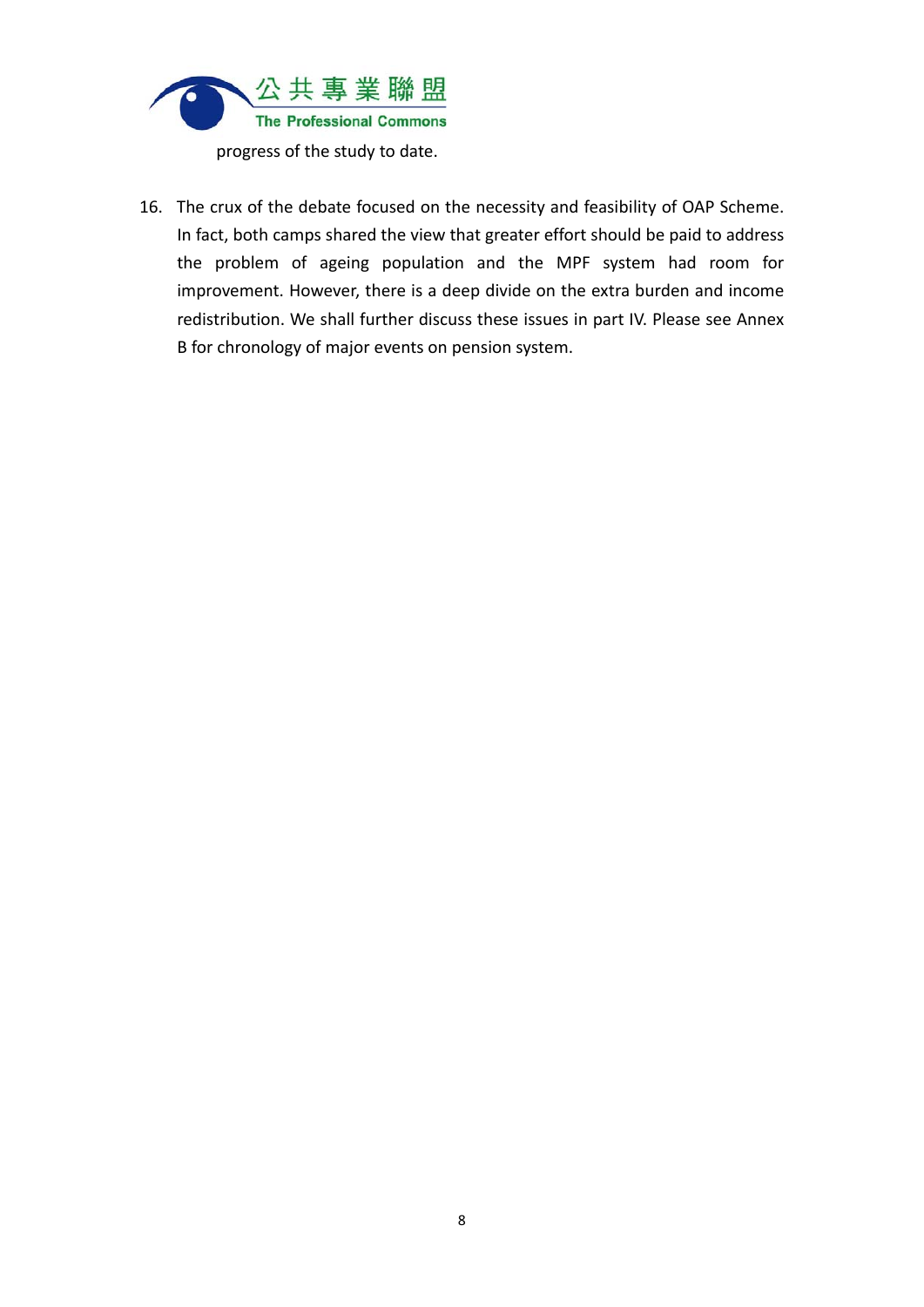

#### **III. Weaknesses of the MPF system and Social Security**

17. Through examining the MPF system and social security (i.e. mainly CSSA Scheme and OAA), we tried to point out how ineffective the existing pension system was.

#### **C. Mandatory Provident Fund (MPF) System**

18. Under the current system, both employees and employers are required to contribute 5 per cent of the employees' income on a regular basis. For employees, the contribution is subject to the maximum and minimum levels of income (currently \$20,000 and \$5,000 respectively). For employer, the contribution is only subject to the maximum level of income (\$20,000). For self-employed persons, the contribution rate is 5 per cent of their income, also subject to the same maximum and minimum levels of income.<sup>16</sup> The personal account should be managed by a private fund trustee.

#### *No protection for home carers and non‐working population*

19. The MPF system is not equitable in the sense that it is an occupational retirement scheme and therefore discriminates against those without a job. In light of this, the largest vulnerable group appears to be home carers who are mainly women. In 2008, only 53.1 per cent of female adults (aged 15 and above) participated in labour market as compared with 69.7 per cent of male. In addition, retired middle‐aged people, the unemployed and jobless disabled persons are all excluded from the MPF system. In 2006, the estimated size of the unprotected groups was up to 2.4 million people. $^{17}$ 

#### *Inadequate pensions, particularly the low income group*

20. the MPF system does not build in any mechanism to provide guarantee benefit. It is in essence a defined contribution (total amount equivalent to 10 per cent of worker's income) but not a defined benefit scheme. The level of pension will largely depend on the income level and the length of contribution period. Hence, the pension of low income earners, in particular those who earn below \$5,000,

 <sup>16</sup> MPFA, "Features of the MPF System: Contribution,"

<sup>&</sup>lt;http://www.mpfa.org.hk/english/abt\_mpfs/abt\_mpfs\_fms/abt\_mpfs\_fms\_con/abt\_mpfs\_fms\_con.html>. <sup>17</sup> Legislative Council, "Official record of proceedings," 26 April 2006, p.137,

<sup>&</sup>lt;http://www.legco.gov.hk/yr05‐06/chinese/counmtg/floor/cm0426ti‐confirm‐c.pdf>.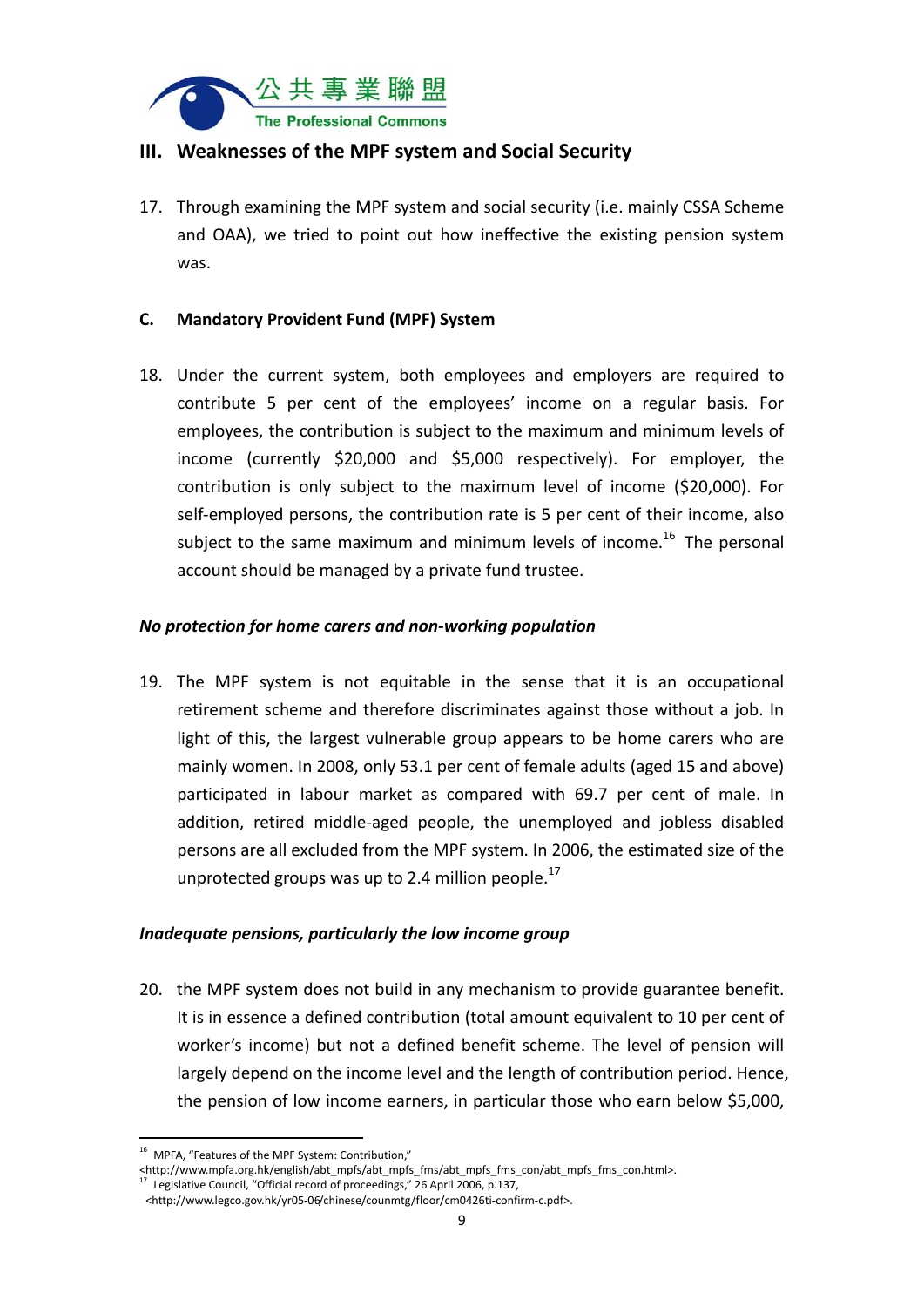

will be minimal as the accumulative total will only be composed of employers' contribution which is less than \$250 per month. Many female workers are subject to this category, 81 per cent of workers with monthly salary less than \$5,000 were female in 2008.<sup>18</sup>

- 21. For the middle-aged workers who participate in the MPF system in their 40's. their chance to get adequate MPF accrued benefit looks slim because of their short contribution period. For example, a worker aged 40 who earned \$6,000 monthly in 2000, his MPF accrued benefit would be only around \$297,000 when he retired at 65.<sup>19</sup> It is far from enough for the retirement life. Only about one third of all employees have joined voluntary occupation retirement scheme before 2000.<sup>20</sup> In other word, two third of middle-aged workers over 40 (nearly 1 million) have no enough time to have their pension accumulated.
- 22. The OECD/World Bank report states that Hong Kong is different from other OECD countries in terms of gross replacement rate (pension as percentage of working income). Hong Kong is characterized by a lower replacement rate for low income earners (i.e. 35 per cent) when compared with that for average rate (38 per cent), while the situations in other OECD members are in reverse. $^{21}$  Due to the non‐redistributive nature of the MPF system, low income earners contribute less and thus have fewer pensions. Hence, most local pensioners cannot rely on the pension to meet their needs at old age in the future. A local academic even stated that the replacement rate of MPF for low income earners was only around 20 per cent. $^{22}$

#### *Excessive risk exposure*

23. A good pension system should be able to insulate individuals from negative impact of volatile market. The 2008 financial tsunami had adversely affected the performance of MPF investment, resulting in a loss of 25.9 per cent of net asset value in 2008/09 fiscal year. By end‐March 2009, net investment returns recorded a negative growth since the inception of the MPF system.<sup>23</sup>

<sup>18</sup> C&SD, *Quarterly Report on General Household Survey*, 2009.

<sup>&</sup>lt;sup>19</sup> The projection is based on the following assumptions: his wage has 1 per cent annual increase since 2000, his MPF account has 5 per cent annual return rate and the management fee is 2 per cent per annum.

<sup>20</sup> Chow, Nelson and Chou, Kee‐lee, "Sustainable pensions and retirement schemes in Hong Kong," *Pensions*, Vol. 10, 2, 137‐143.

<sup>&</sup>lt;sup>21</sup> OECD and World Bank, "Pensions at a Glance Special Edition: Asia/Pacific," 2009,

<sup>&</sup>lt;http://www.oecd.org/dataoecd/33/53/41966940.pdf>.

 $22$  Wong, Hung, 〈行公義,分風險,利全民〉,《社聯政策報》, April 2008.

<sup>23</sup> MPFA, *Mandatory Provident Fund Schemes Statistical Digest*, March 2009,

<sup>&</sup>lt;http://www.mpfa.org.hk/english/quicklinks/quicklinks\_sta/files/Mar\_2009\_Issue.pdf>.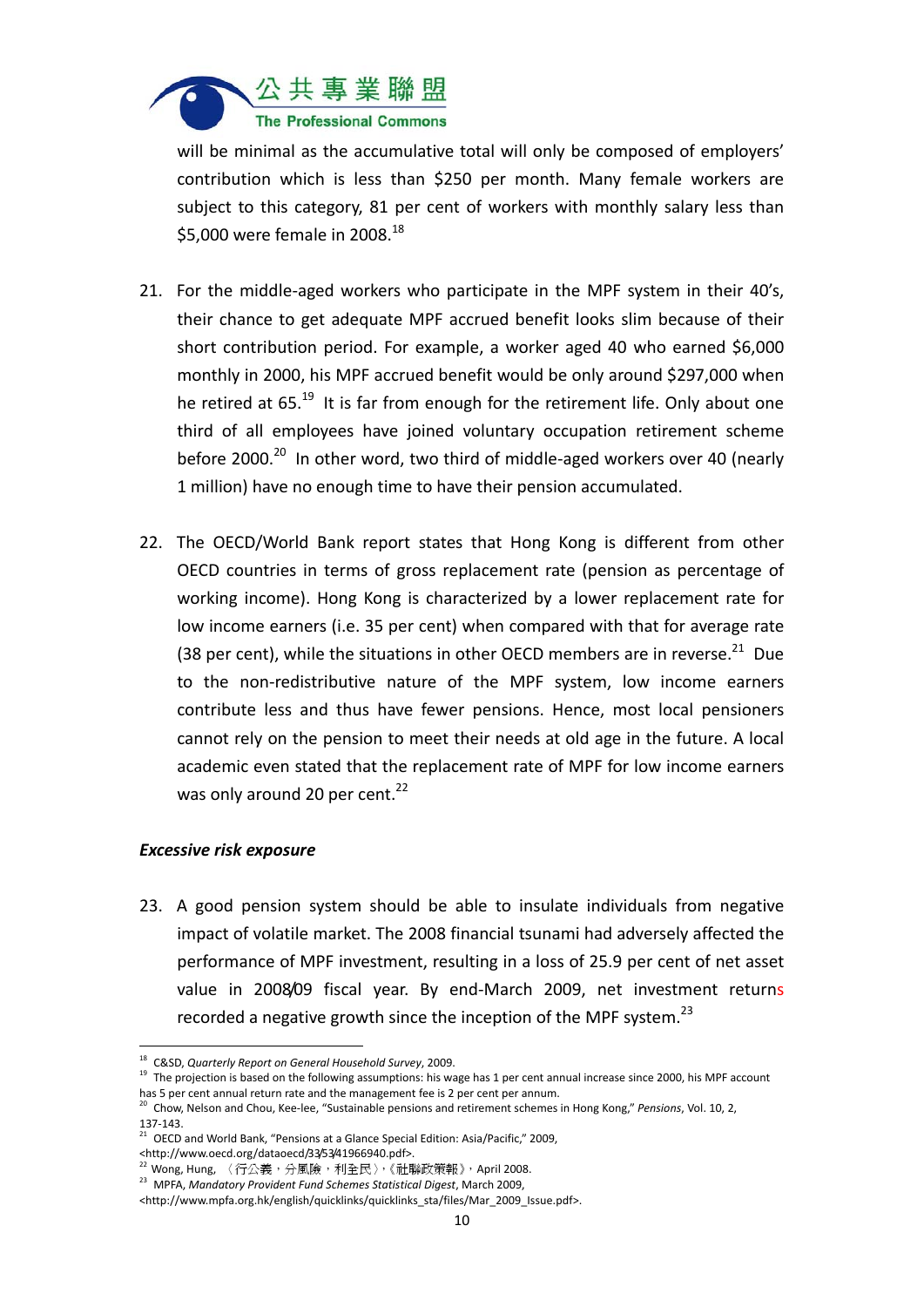

#### *High management fee*

- 24. The community is well aware of the fact that high management charge has eroded the returns of individual accounts. The research result of the Consumer Council (CC) in 2007 demonstrated that the per annum rate of administrative fees was 2 per cent of the assets in average, and the highest one was 3.87 per  $cent.^{24}$  Even capital preservation funds, which mainly receive interests from banks, charge more than 1.5 per cent of administrative fees.<sup>25</sup> According to the study of CC, 1 per cent of annual fee will reduce 23 per cent of the retirement benefits over 40 years (on assumption of a 5 per cent investment return), or \$690,000 less for an accrued balance of \$3.05 million.<sup>26</sup> Despite wide coverage over local media, followed by massive criticisms across the territories, only 36 per cent of the funds had reduced their administrative fees one year after the situation was made known to the public. $27$
- 25. High management fee can be seen as the result of market failure. At present, there is no guidance regarding the level of administrative fees of MPF schemes. It is assumed that market mechanism can help adjust or even pull down the administrative fee. The LegCo has just amended the ordinance to let employees choose th eir trustee freely. However, the effectiveness of this strategy is questionable as five major trustees already got 70 per cent of market share.<sup>28</sup>

#### *Lump sum payment*

26. At present, MPF's participants could receive their pension in form of lump sum payment when retiring at 65. By doing so, it might let the receivers use their pension in a more flexible manner. However, some retirees, particularly those without careful financial planning, might spend all their pensions in a very short period of time and then expose themselves to a state of poverty. In sum, such an arrangement fails to enact the pension scheme a stable source of income for the retirees.

<sup>24</sup> 〈最高收費 3.87 per cent 隨時得不償失 強積金吞你一半滾存〉, *New Daily,* 17 July 2007, p.A4.

<sup>25</sup> Consumer Council, "Detailed information on MPF management fees," <http://www2.consumer.org.hk/p381/mpf200807e.pdf>.

<sup>26</sup> Consumer Council, "Wide variations in fees and charges of MPF funds," *Choice*, 369, 16 July 2007, <http://www.consumer.org.hk/website/ws\_en/news/press\_releases/p36901.txt>.

<sup>27</sup> 〈一年來僅 36 per cent 強積金基金減收費〉, *Ta Kung Pao*, 16 Jul 2008, p.A7.

<sup>28</sup> 〈積金局新主席上任 減費最棘手〉, *Hong Kong Economic Times*, 12 May 2009, p.A10.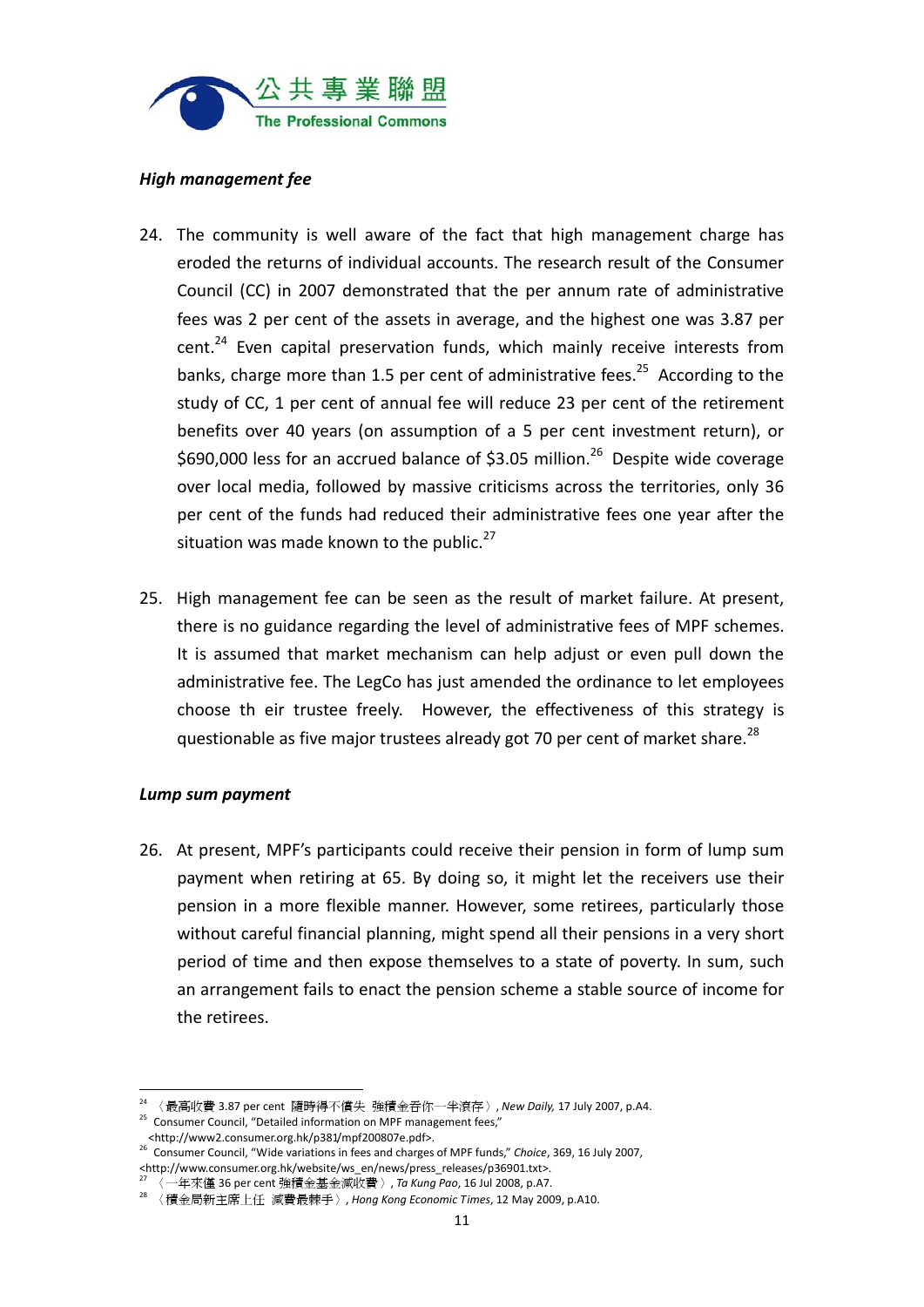

#### *Offset against the long service payment or severance payment*

27. The accumulative effect of the retirement pension has been seriously eroded by the stipulation of the Employment Ordinance under which employer's MPF contribution and respective returns can be used to offset against the long service payment or severance payment. It is most likely for those being laid off to use the payment in their attempt to meet immediate needs in daily life rather than reserve them for retirement. From 2001 to 2005, a total of 3.6 billion MPF accrued benefit were offset.<sup>29</sup> equivalent to 3 per cent of net asset values. This clause puts employers under the temptation of laying off employees as it almost does not carry any extra costs or compensation. It is believed that the amount for offset will further increase in light of current economic downturn as well as the growing accrued benefits in MPF accounts.

#### *Default contribution*

28. The MPFA is incompetent in safeguarding employees' right. In 2008/09 fiscal year, there were nearly 43 000 cases of default contribution.<sup>30</sup> However, only 254 cases were convicted guilty for contributions in arrears. The weak prosecution policy only encourages employers to violate the law. Even worse, many workers who reported cases to MPFA were retaliated by employers. $31$  That makes most employees dare not to report their abuse cases. In sum, the MPFA failed to take an active role in monitoring employers' contribution even they have the authority to order MPF trustees to report any cases of default contribution.

### **D. Comprehensive Social Security Assistance (CSSA) Scheme & Old Age Allowance (OAA) Scheme**

29. Despite the fact that CSSA Scheme was portrayed by the Government as "provides a safety net for those who cannot support themselves financially."<sup>32</sup> it is an imperfect solution to old aged poverty.

 <sup>29</sup> Legislative Council, "Official record of proceedings," 26 April 2006, p.126,

<sup>&</sup>lt;http://www.legco.gov.hk/yr05‐06/chinese/counmtg/floor/cm0426ti‐confirm‐c.pdf>.

<sup>30</sup> MPFA, Part E – Enforcement, "Number of investigated Complaints and Trustee Reported Cases by Type of Alleged Offences (1.4.2008 ‐ 31.3.2009)" and "Number of Summons Applications Referred to the Police – by Nature of Offences Committed and by Results (1.4.2008 ‐ 31.3.2009)", *Annual Report 2008‐2009*,<

http://www.mpfa.org.hk/english/quicklinks/quicklinks\_pub/files/MPF\_AR09\_Eng\_Full.pdf>.

<sup>31</sup>〈30 個月不供款僱主被斥故意華香雞欠供積金或清盤〉, *Apple Daily*, 18 June 2009, p.A13.

<sup>32</sup> Social Welfare Department, "Comprehensive Social Security Assistance (CSSA) Scheme,"

<sup>&</sup>lt;http://www.swd.gov.hk/en/index/site\_pubsvc/page\_socsecu/sub\_comprehens/>.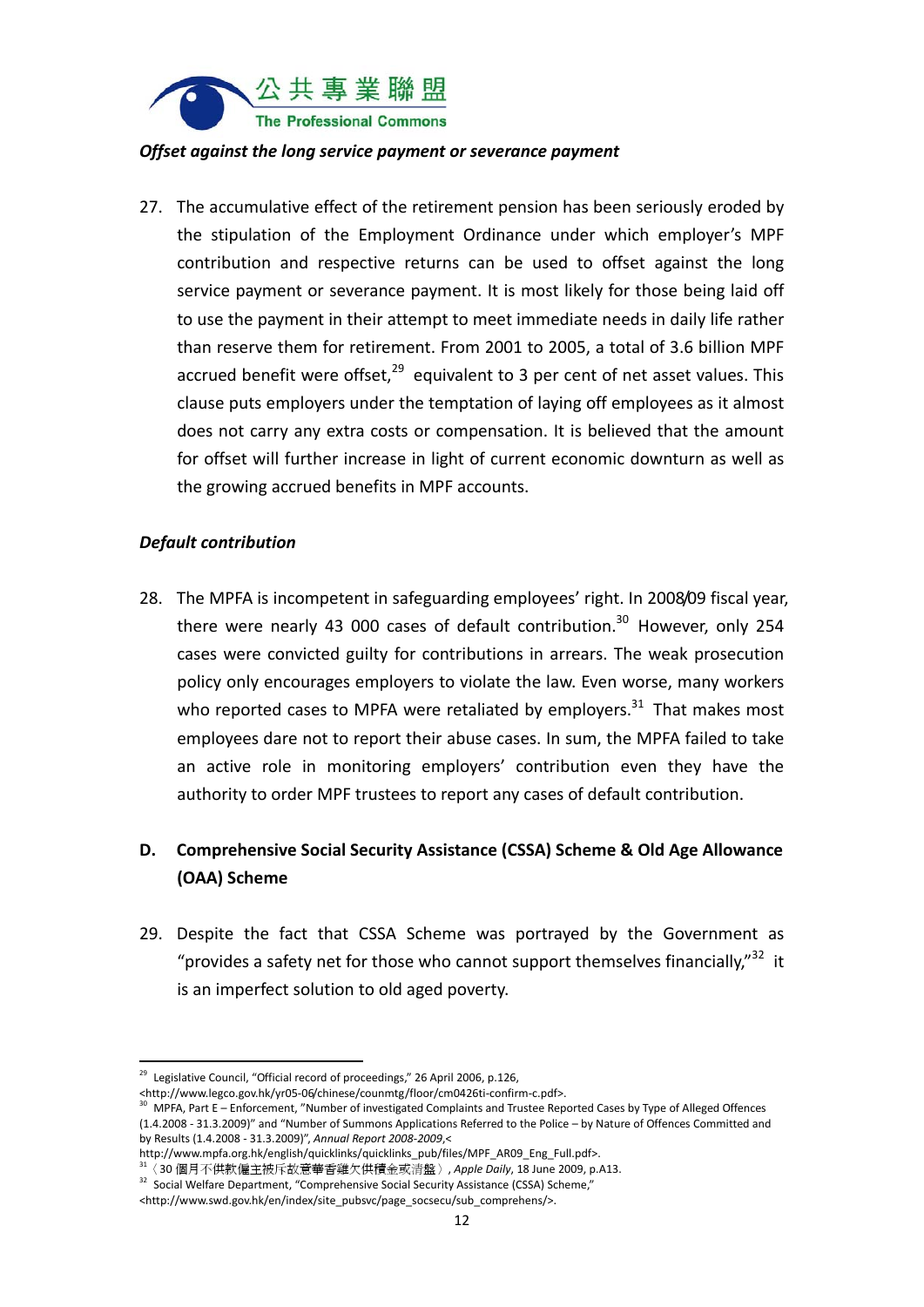

The amount of rate of CSSA Scheme for elderly person aged over 60 depends on their total value of assets, whether live with family members, level of disability, etc. In 2009, a single able‐bodied elderly person can receive \$2,590 per month if he has assets less than \$35,000.<sup>33</sup> On top of the standard rate, CSSA Scheme provides supplements and special grants to cover rent, medical fees and transport, etc.

#### *Means test excludes needy elders*

- 30. In 1999, the Government had imposed a stringent rule for the application of CSSA Scheme. Those elderly people who live with family members but wish to apply for CSSA Scheme on their own are required to submit a statement on non‐provision of financial support by their family members. It would be a great humiliation for family members who make such a statement. To get rid of any possible embarrassment, many 'offspring' refuse to do so even though they cannot support their elderly parents. $34$  The number of elders who are thus not entitled to CSSA are reportedly as high as 100 000 people.<sup>35</sup> Social workers have already pointed out this problem since 1999.<sup>36</sup>
- 31. The imposition of more stringent criteria had resulted in a sharp fall in annual increase in old age CSSA cases. The year-on-year increase on case number plunged to 1.7 per cent in the fiscal year of 2000‐01, as compared with 7 per cent in the previous year, which is totally not in line with the bad economic situation from 1999 to 2001. It is believed that many elders in need are excluded from CSSA Scheme despite of severe economic hardship. The safety net has apparently failed to function properly. Details of the suppression on old age CSSA cases can be seen in the following table: $37$

 <sup>33</sup> Social Welfare Department, "Social Security,"

<sup>&</sup>lt;http://www.swd.gov.hk/en/index/site\_pubsvc/page\_socsecu/sub\_socialsecurity/#CSSAsr>.

<sup>34</sup> Hong Kong Social Workers' General Union, 〈《長者生活保障》社工總工會意見書〉, 10 April 2007,

<sup>&</sup>lt;http://hkswgu.org.hk/web/frame.php?frameon=yes&referer=http%3A//hkswgu.org.hk/web/redirect.php%3Ftid%3D398%26g oto%3Dlastpost>.

<sup>35</sup> 〈生果金與長者生活補助〉, *HK Economic Journal*, 15 November 2007, p. P16.

<sup>36</sup> 〈社署斷綜援長者遭唾棄 社工﹕遺棄老人問題將不斷增多〉, *Ming Pao*, 4 June 1999, p.A3.

<sup>37</sup> C&SD, *Hong Kong Annual Digest of Statistic*, 2001 & 2004.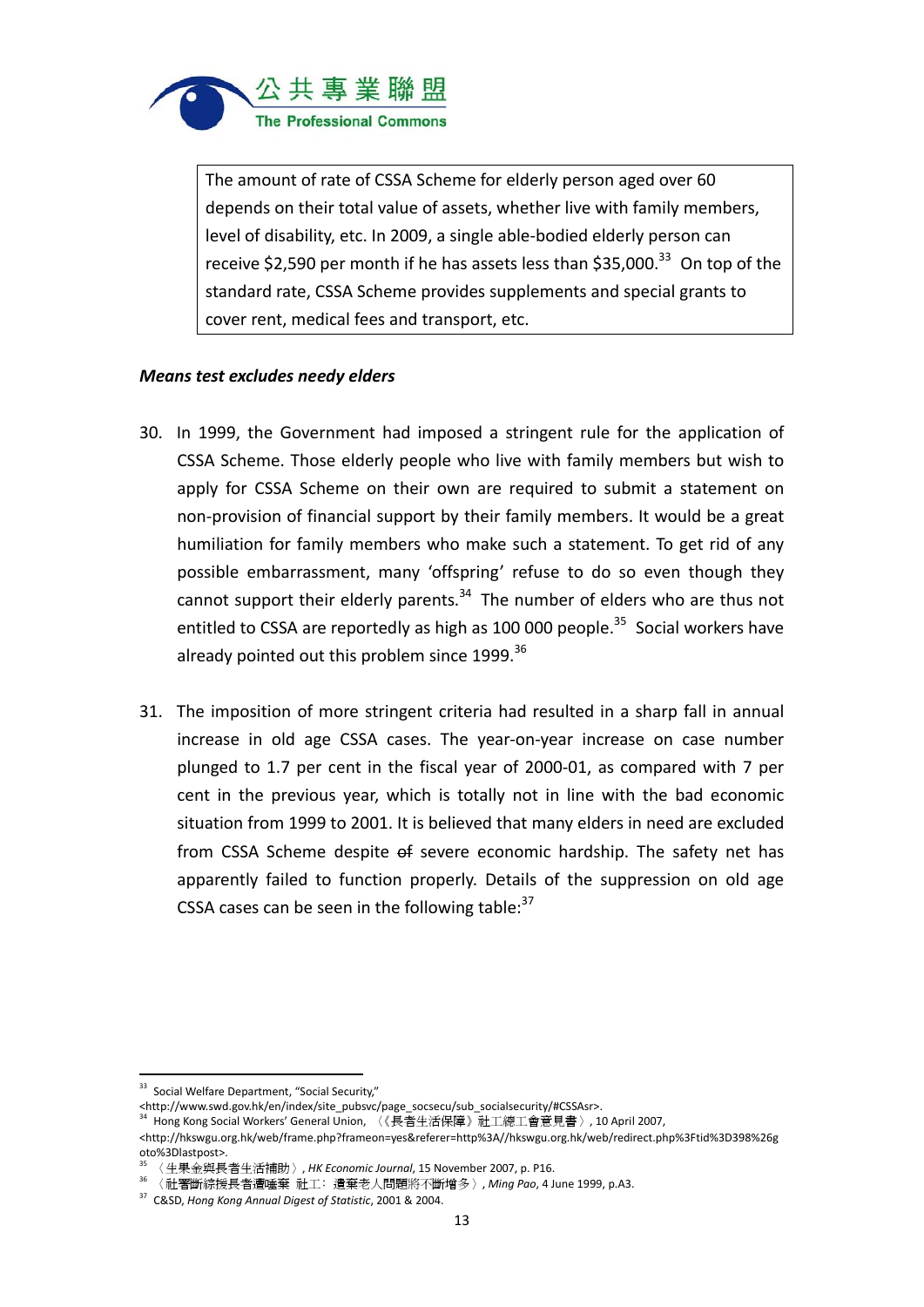

| <b>Fiscal Year</b> | No. of Old Age    | <b>No. of Cases</b> | Per Cent Change |
|--------------------|-------------------|---------------------|-----------------|
|                    | <b>CSSA Cases</b> | <b>Increase</b>     | (%)             |
| 1996-97            | 98 765            |                     |                 |
| 1997-98            | 112 067           | $+13302$            | $+13.4$         |
| 1998-99            | 124 304           | $+12237$            | $+10.9$         |
| 1999-00            | 133 070           | + 8 766             | $+7.0$          |
| 2000-01            | 135 409           | $+2339$             | $+1.7$          |
| 2001-02            | 139 288           | $+3879$             | $+2.8$          |
| 2002-03            | 143 585           | + 4 297             | $+3.0$          |
| 2003-04            | 147433            | + 2 966             | $+2.6$          |
| 2004-05            | 150 399           | $+2966$             | $+2.0$          |
| 2005-06            | 151 918           | $+1519$             | $+1.0$          |
| 2006-07            | 152 788           | +870                | $+0.5$          |
| 2007-08            | 152 270           | $-518$              | $-0.3$          |

#### *Old age poverty*

- 32. The problem of old age poverty merits greater concern in view of the substantial decrease in household income of many elders in recent years. According to the 2006 by-census thematic report on older persons, the median monthly household income of 2‐person domestic household with older persons decreased from \$8,000 in 1996 to \$6,606 in 2006.<sup>38</sup> Also, the number of households with older members and household incomes below \$6000 had increased by 70 per cent to 181 801 in the same period of time.
- 33. As expected, there are growing number of poor elders who have to rely on OAA as their major income source in recent years. In 2000/01, the year after implementation of new criteria for old age CSSA Scheme, the cases of OAA sharply increased by 7 899 cases as compared with 834 cases in the previous year.<sup>39</sup> At present, elderly persons aged between 65 and 69 with income and assets below the prescribed limits (i.e. the asset limit for a single person is \$171,000) or those aged 70 or above are entitled to OAA. Although OAA has been increased from \$705 to \$1,000 since early 2009, the amount is apparently not enough to cover the expenditure of a decent life at the old age.

<sup>38</sup> C&SD, *2006 By‐census Thematic Report : Older Persons,* 2008.

<sup>39</sup> C&SD, *Hong Kong Annual Digest of Statistic*, 2001.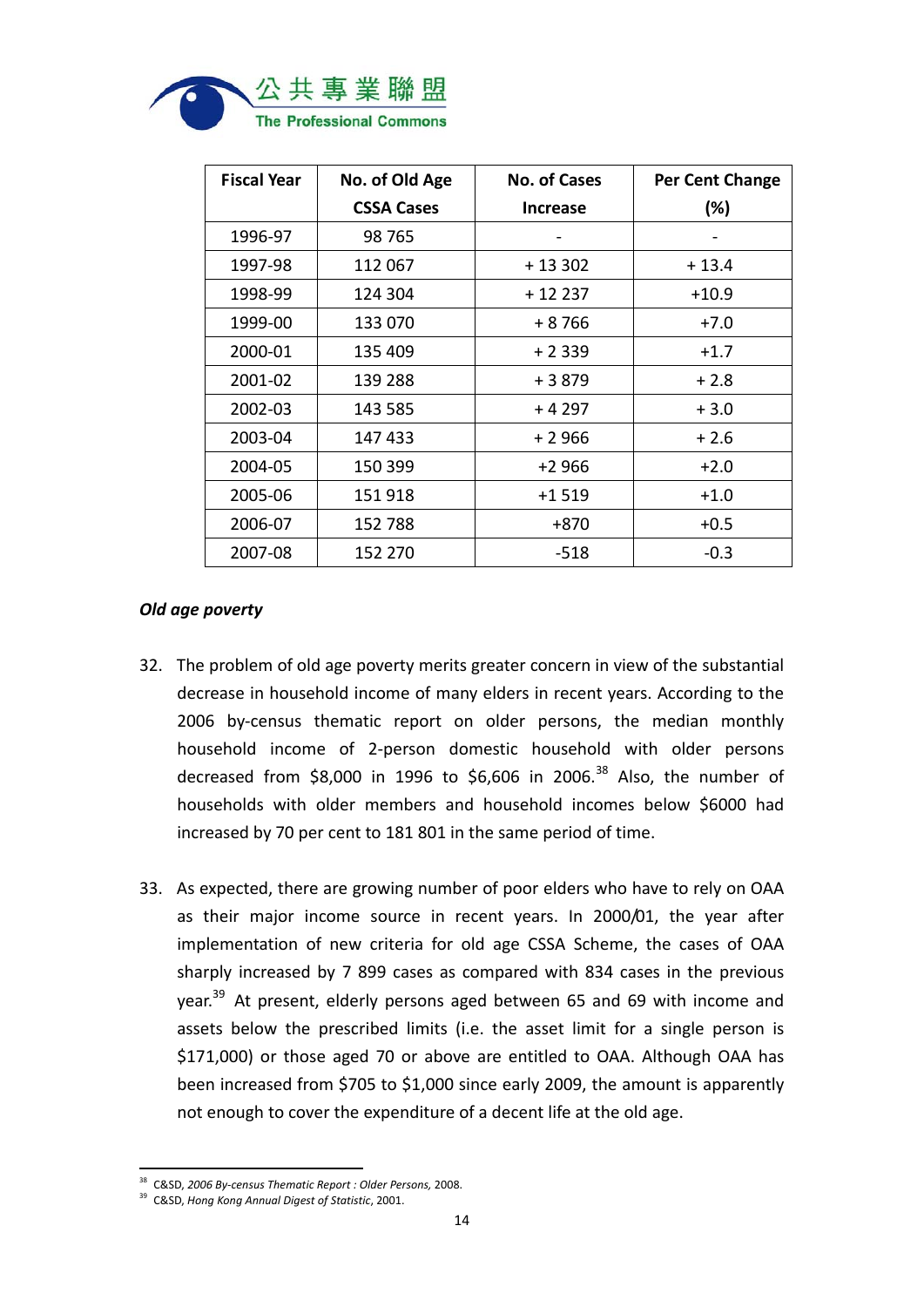

34. A survey conducted by the HKCSS in 2007 illustrated not only the seriousness of the problem of old age poverty but the inadequacy of the existing social security system that constitute the so-called 'safety net'. The survey had interviewed 96 elderly engaging in collecting recyclable materials. 60 per cent of the respondents were living with family members but only half of them received family support. It is astonishing to learn that 30 per cent had to rely on waste collection for survival.<sup>40</sup>

#### *Heavy burden on Government budget*

- 35. Notwithstanding the low level of allowance, huge amount of public resource has been spent on elderly welfare at large. In 2006/07, the Government spent \$11.2 billion on social assistance for the elders aged 65 or above, which is equivalent to 34 per cent of total social welfare expenditure.<sup>41</sup> It is very likely that growing elderly population seemingly impose fierce competition over public resources of which the well-being of other social groups might be undermined.
- 36. It would be difficult, if not impossible, for current budgetary pattern characterized by heavy reliance on general revenue to cope with any elderly-related spending in the long term. In recent years, the Government has relied more on some unstable income sources. For instance, up to a quarter of tax revenue came from stamp duty in 2007-08. $42$  This portion of revenue appears to be unsustainable as security and property markets are particularly vulnerable amid economic recession. Hence, it would be advisable to identify new source of income in a bid to address the needs arising from ageing population.

#### *Sharp Increase in Elderly Population in the near future*

37. It is foreseeable that the Government burdens will increase substantially in the coming 20 to 30 years simply due to the drastic and continuous increase of elderly population. According to official estimation, the population aged 65 or above may be as many as 2.3 million in 2036, 2.65 times when compared with

 <sup>40</sup>〈家人無力供養長者迫拾荒〉, *Hong Kong Daily News*, 6 March 2007, p.A10.

<sup>41</sup> As there were additional payments to CSSA and OAA recipients in 07/08 and 08/09 fiscal years, we use the figures in 06/07 fiscal year. Information Service Department, "LCQ11: Elderly recipients of Comprehensive Social Security Assistance and Old Age Allowance," 8 July 2009, <http://www.info.gov.hk/gia/general/200907/08/P200907080142.htm>. *2008‐09 Budget: Appendix B*, <http://www.budget.gov.hk/2008/eng/pdf/e‐appen‐b.pdf>.

<sup>42</sup> Inland Revenue Department, *Annual Report 2007‐2008*, 2008, <http://www.ird.gov.hk/eng/ppr/are07\_08.htm>.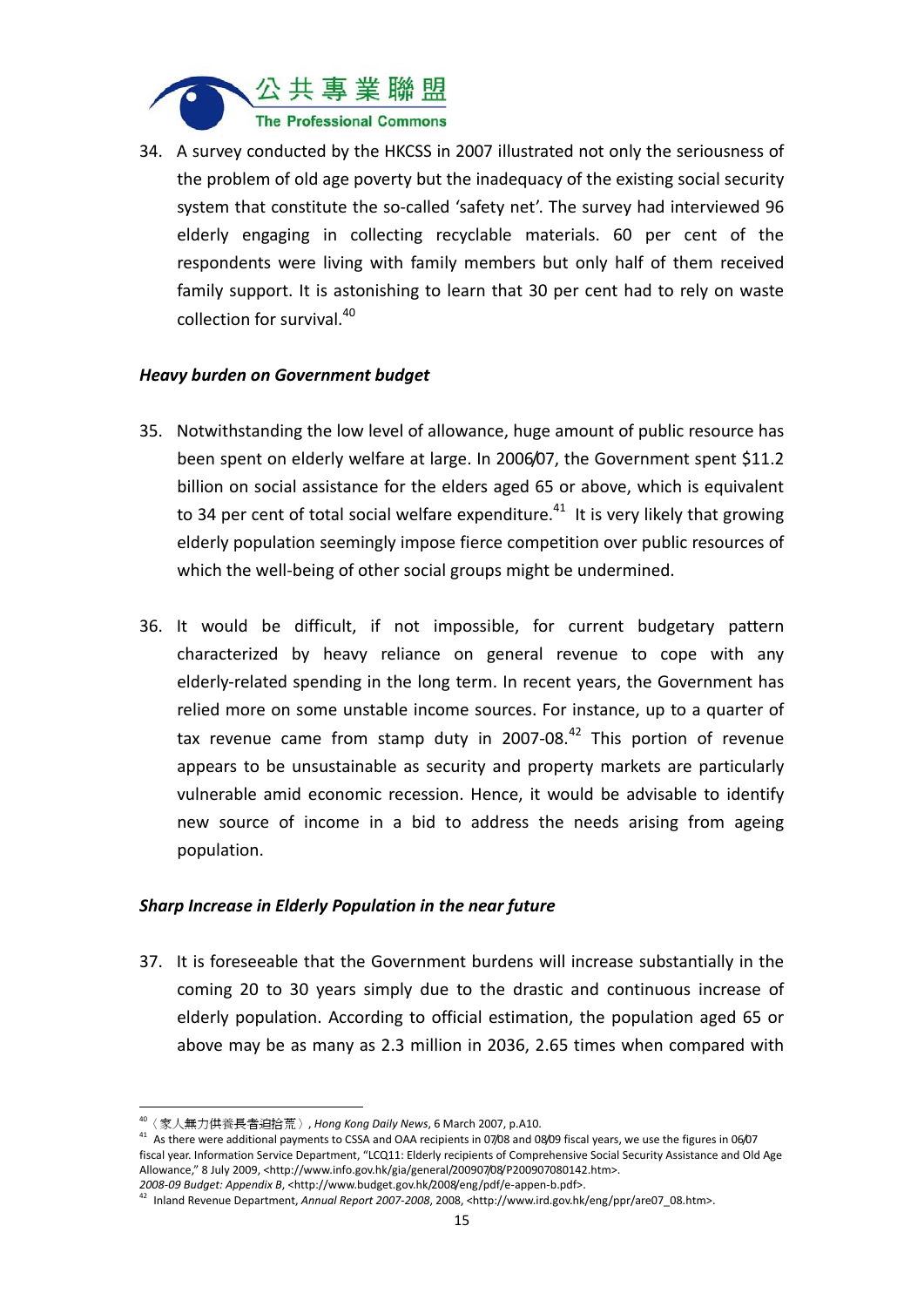

that of 2006. $43$  It is expected that the sharp increase in elderly population will begin in 2014. We might lose the chance to have an advanced trigger‐off of a pension scheme that addresses the issue if we continue a wait‐and‐see attitude.

38. There might be a bleak future for public finance if no viable solution was in place to tackle excessive expenditure on social security in the near future. According to the report of the Task Force on Population Policy, the total expenditure of old age CSSA Scheme and OAA will be up to \$31 billion in 2031, tripling that of 2002-03 level. $44$  This projection was underestimated simply because the decision to increase the OAA rate to \$1,000 had not been made by that time. It is also important to bear in mind that the proportion of elders on dole amounted to 19.7 per cent of the total elderly population in 2006<sup>45</sup> in comparison with 11.7 per cent in 1996.<sup>46</sup> The forecast of the Joint Alliance on Universal Retirement Protection presented a worst case scenario, estimating the rate might further soar to 24.4 per cent in 2034.<sup>47</sup>

 <sup>43</sup> C&SD, *Hong Kong Population Projection 2007‐2036*, 2007.

<sup>44</sup> Task Force on Population Policy, *Report on Task Force on Population Policy*, 2003, <http://www.info.gov.hk/info/population/eng/pdf/report\_eng.pdf>.

<sup>45</sup> Subcommittee to study the subject of combating poverty, LegCo, *Report on elderly in poverty*, June 2007, <http://www.legco.gov.hk/yr06‐07/english/hc/papers/hc0608cb2‐2048‐e.pdf>.

<sup>。&</sup>lt;br>争取全民退休保障聯席, 《有關建議設立「全民退休保障計劃」的公眾諮詢文件》, 2005, <http://www.legco.gov.hk/yr04‐05/chinese/hc/sub\_com/hs51/papers/hs510721cb2‐2297‐01‐c.pdf>.

<sup>47</sup> 爭取全民退休保障聯席, 《有關建議設立「全民退休保障計劃」的公眾諮詢文件》, 2005,

<sup>&</sup>lt;http://www.legco.gov.hk/yr04‐05/chinese/hc/sub\_com/hs51/papers/hs510721cb2‐2297‐01‐c.pdf>.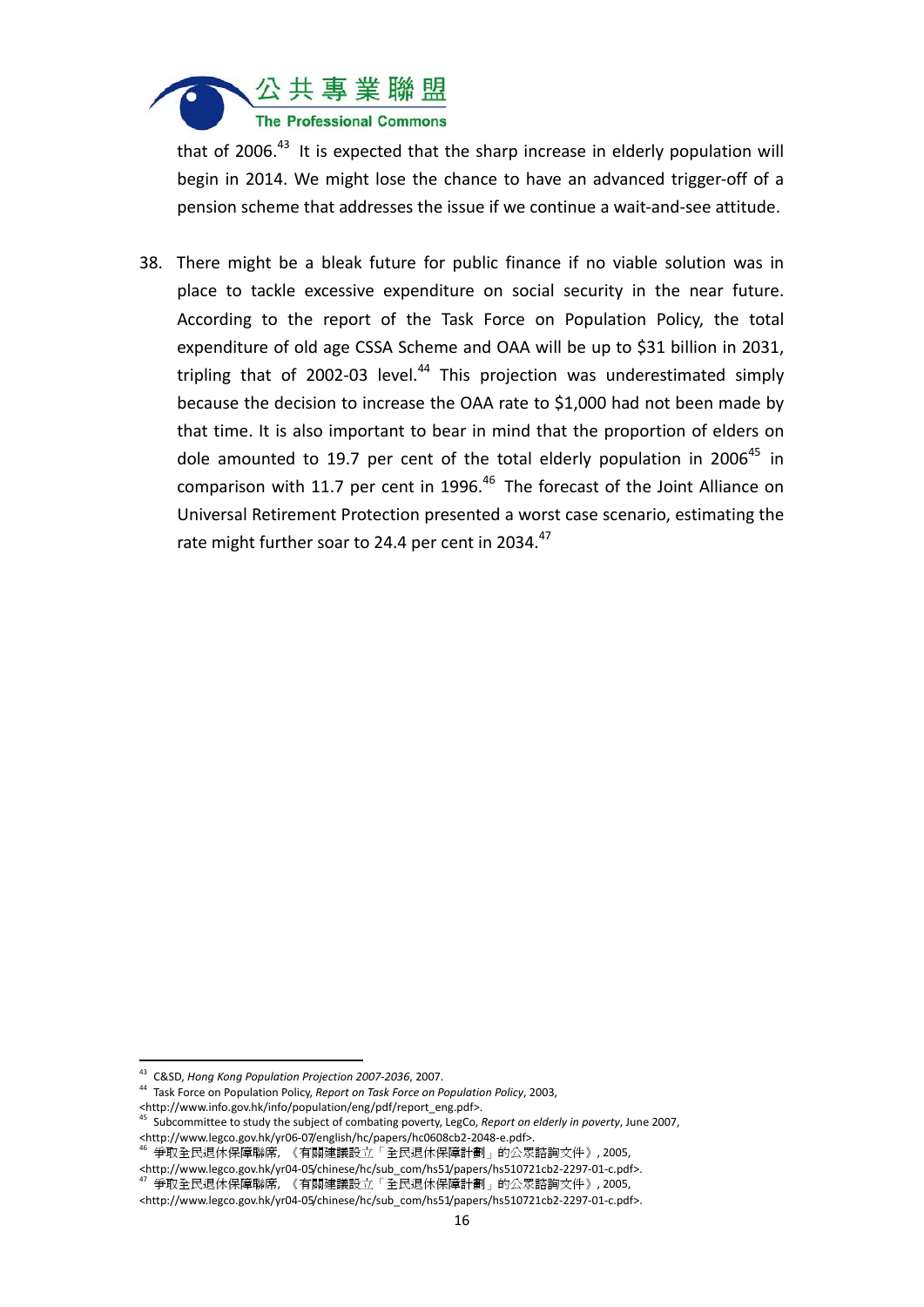

#### **IV. Universal Old Age Pension (OAP) Scheme**

39. In view of the weaknesses of the MPF system and social security system, our existing pension system is unable to secure the elder persons to live on a decent way of life. Hence, we propose to revamp the pension system by introducing a universal OAP Scheme and also, to reform the MPF system practices. In this part, we mainly focus on the framework and operational arrangement of the proposed OAP system.

#### *E. World Bank Multi‐pillar Pension Model*

- 40. The World Bank has constructed a conceptual framework in relation to the old age income support system, which can shed light on Hong Kong pension development. The framework focuses on how to achieve the core objectives of pension systems via "protection against the poverty in old ages" and "smoothing consumption from one's work life into retirement".48 The pension proposal can be summarized as a "Five Pillar" Framework which is more flexible than mono pillar system. $49$  The five pillars are:
	- **A non‐contributory "zero pillar":** social security typically financed by the Government.
	- **A mandatory "first pillar":** public pension system financed on a pay‐as‐you‐go basis.
	- **A mandatory "second pillar":** a compulsory employee savings account (defined contribution plan) which establishes a clear linkage between contributions, investment performance and benefits.
	- **A voluntary "third pillar":** individual savings for retirement.
	- **A non‐financial "fourth pillar":** informal support from family and other formal social programs, such as health care and housing.
- 41. More importantly, the World Bank emphasizes that future pension systems can only be relied on diversification of means in order to manage long term risks.<sup>50</sup> In light of this, the multi-pillar model consists of contradicting principles and values. For instance, zero and first pillars mainly focus on redistributing wealth, whereas second and third pillars are individual savings. Hence, we should not

<sup>48</sup> The World Bank, "The World Bank Pension Conceptual Framework," 2007,

<sup>&</sup>lt;http://siteresources.worldbank.org/INTPENSIONS/Resources/395443-1121194657824/PRPNoteConcept\_Sept2008.pdf.pdf>.

 $49$  Ibid.

 $50$  Ibid.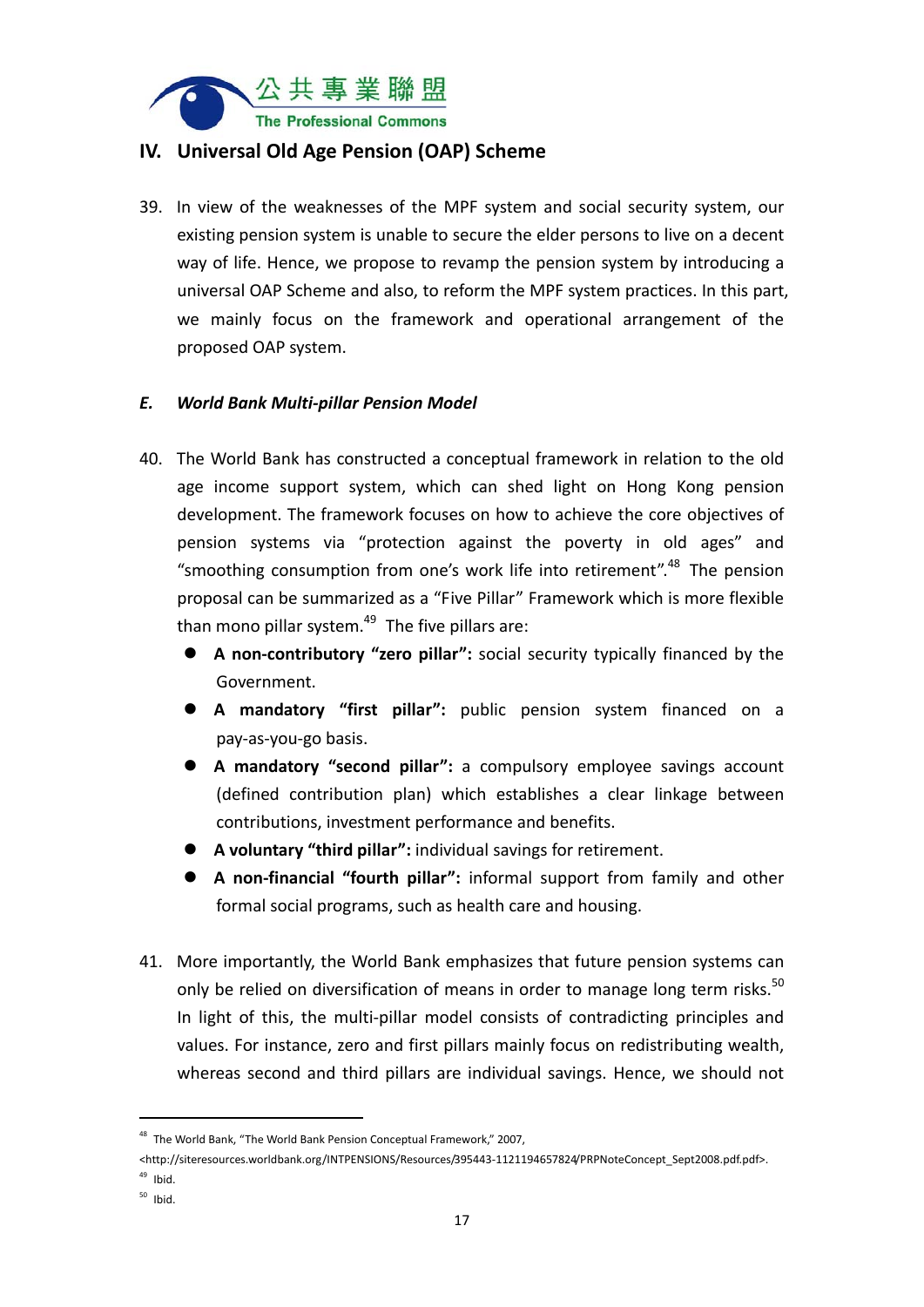

argue which pillar is better, we need *diverse means*.

42. If we apply the above framework on the existing pension system in Hong Kong, old age CSSA Scheme and OAA are equivalent to "zero pillar"; the MPF system and other occupation retirement schemes as "second pillar"; personal savings as "third pillar"; finally family support and the old age health care and housing subsidies as "fourth pillar." In other words, Hong Kong lacks the "first pillar" to protect low earnings through financial assistance of pay‐as‐you‐go manner.

#### **F. Major Guidelines on OAP Scheme**

43. There are some major guidelines regarding how OAP Scheme responds to the controversial issues we have discussed. We have to make our position clear before going into details.

#### *From "three‐pillar" to five‐pillar pension system*

44. For the sake of clarity, we should first highlight the difference between the five-pillar pension system suggested by the World Bank and the three-pillar" pension system undertaken in Hong Kong. According to the Hong Kong model, the three pillars are indeed social security financed by the Government, the MPF system and the voluntary personal saving respectively. The major difference is on the categorization of unfunded social security. The World Bank categorizes it as "zero pillar," whereas the Government names it as "first pillar."

|                         | World Bank model | Hong Kong model |
|-------------------------|------------------|-----------------|
| Non-contributory social | Zero pillar      | First pillar    |
| security                |                  |                 |
| Mandatory public        | First pillar     |                 |
| pension                 |                  |                 |
| Mandatory occupation    | Second pillar    | Second pillar   |
| retirement scheme       |                  |                 |
| Personal savings        | Third pillar     | Third pillar    |
| Non-financial support   | Fourth pillar    |                 |

45. In preparation for the emergence of ageing population, it would be appropriate to put in place a completed five‐pillar pension system in Hong Kong. To this end, great effort should be paid to "installing" the "first pillar" in accordance with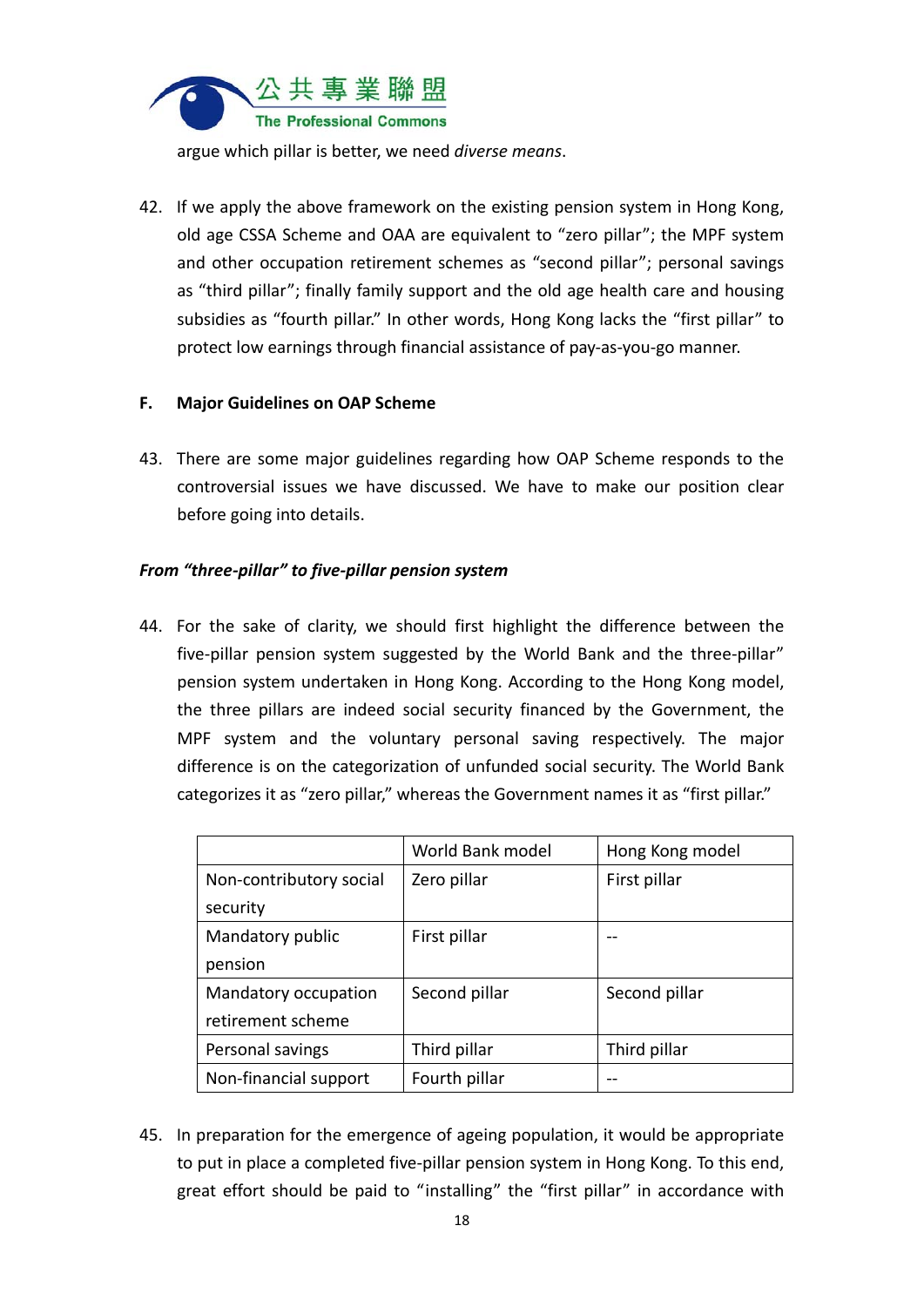

World Bank's definition in the form of OAP Scheme which operated on a pay‐as‐you‐go basis.

46. Under the proposed retirement protection scheme, different pillars have their own objectives and target groups. First, only small amount of elders with special needs should rely on the provision of social security (zero pillar) by the Government. Second, OAP Scheme (first pillar) should be served as a basic pension for all elders, in particular low income earners, to prevent elderly poverty and ensure a decent way of life. Third, the MPF system (second pillar) mainly safeguards middle income groups in an attempt to enjoy a higher living standard of theirs. Fourth, the middle and upper income earners depend more on individual savings (third pillar). Last, health care and housing programmes for elderly persons should be maintained to further support low earnings (fourth pillar).

#### *Universal coverage*

47. Hong Kong is well advanced in economic development with per capita GDP as high as HKS240,327 (at current price) in 2008.<sup>51</sup> All elderly people should be entitled to live on a decent way in their old age. Hence, OAP should be the basic right of all permanent citizens of Hong Kong, regardless of their contribution in the prime of their life. In view of this, the home carers and disabled persons should also be entitled to OAP.

#### *Sustainable and adequate pension rate*

48. It is of utmost importance to maintain the pension rate at a level of which the elders can meet their basic needs, in view of the fact that certain amount of elders will rely on it as major source of their income. To this end, the CSSA standard rate of a single able‐bodied elderly person can be used as a benchmark. As a well‐off society like Hong Kong, there should be no strong opposition that a pension rate should be slightly higher than the CSSA standard rate. Given that most of the elders only receive OAA right now, OAP can help enhance the living standard of all elderly people substantially.

 <sup>51</sup> C&SD, "Statistics Table of Gross Domestic Product (GDP), implicit price deflator of GDP and per capita GDP," <http://www.censtatd.gov.hk/hong\_kong\_statistics/statistical\_tables/index.jsp?tableID=030>.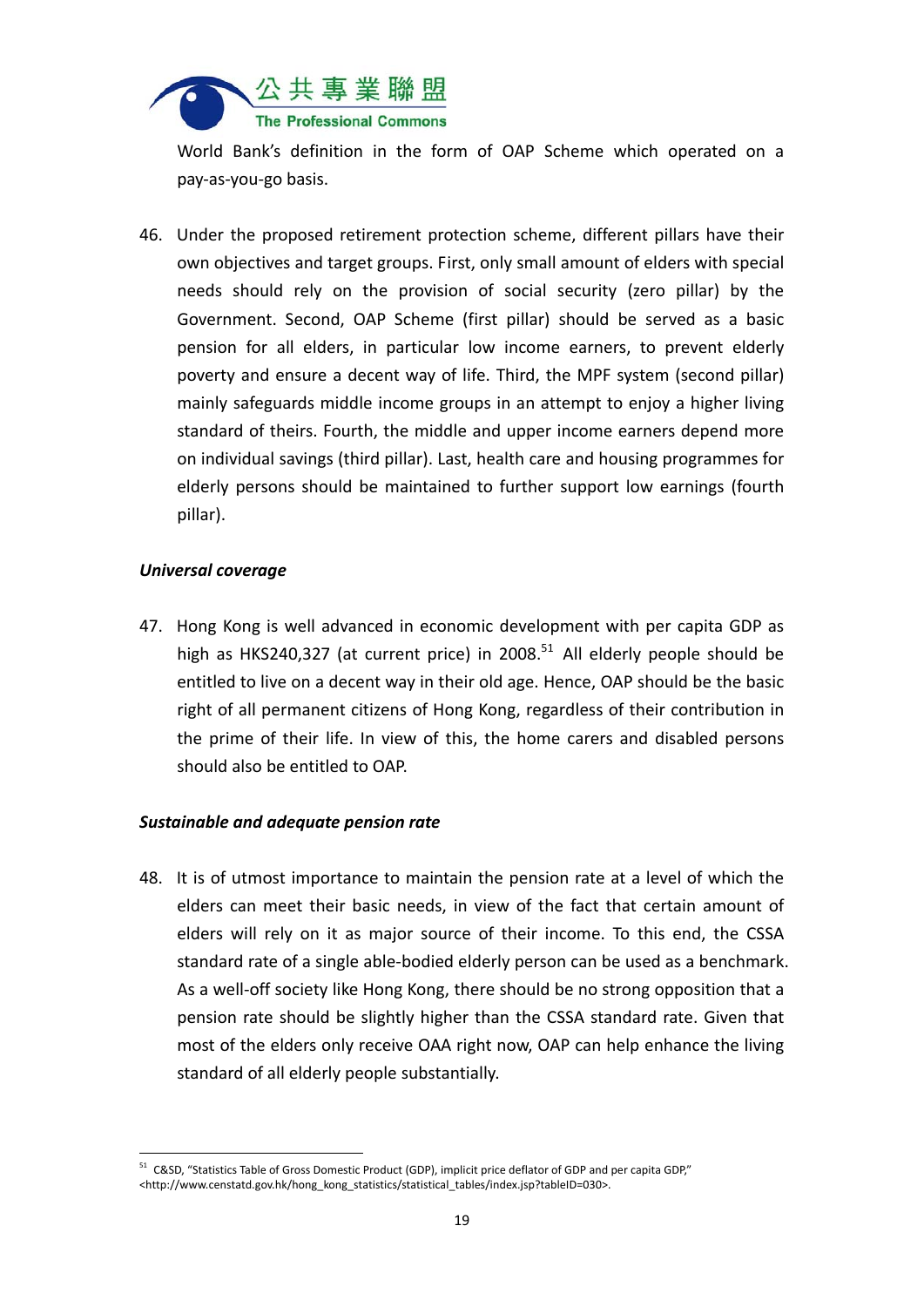

49. It would be of equal importance to strike a balance between the contribution rate and the pension rate. Seeing that many elderly might receive MPF payment while the underprivileged obtain social security for their special needs, the OAP rate should not be exorbitantly high to cause enormous burdens upon our society.

#### *Extra contribution on top of MPF scheme*

- 50. Extra contribution is a must for a smooth implementation of the new pension scheme as the beneficiaries are extended to the entire elderly population. As we pursue a better standard of living for those in their senility, the existing MPF system should be maintained so that MPF pensioners can receive an additional source of income. Against this background, the community as a whole would need to contribute more in one way or another. The working adults might be required to pay around two per cent of their monthly salaries as regular contribution. Employers would need to contribute at the same level too.
- 51. Government contribution should be an integral part of the proposed OAP scheme. The new pension scheme is expected to help release the growing expenditure on elderly allowance, but it is by no means a way for the Government to cut its related expenditure. The Government should continue to contribute the current spending on old age CSSA Scheme and OAA to the new scheme as well as take into consideration the price adjustment in the long run. It would be important to save more money for the elderly retirement system to meet future needs of the elderly in view of the fact that the Government was always criticized of allowing the annual budgetary surplus idle as fiscal reserve or giving out certain amount as sweeteners.

#### *Cross generation support*

52. To support the elder generation might be an ever-expanding task that needs to be shared by the community collectively. However, any proposed change on the pension scheme should not undermine the Chinese tradition of filial piety. It is of utmost importance to realize that working adults have been providing financial assistance to the elderly in need via either social assistance or family support. With reference to a report issued by the Commission on Poverty, 30 per cent of persons aged 15 or above supported their parents financially in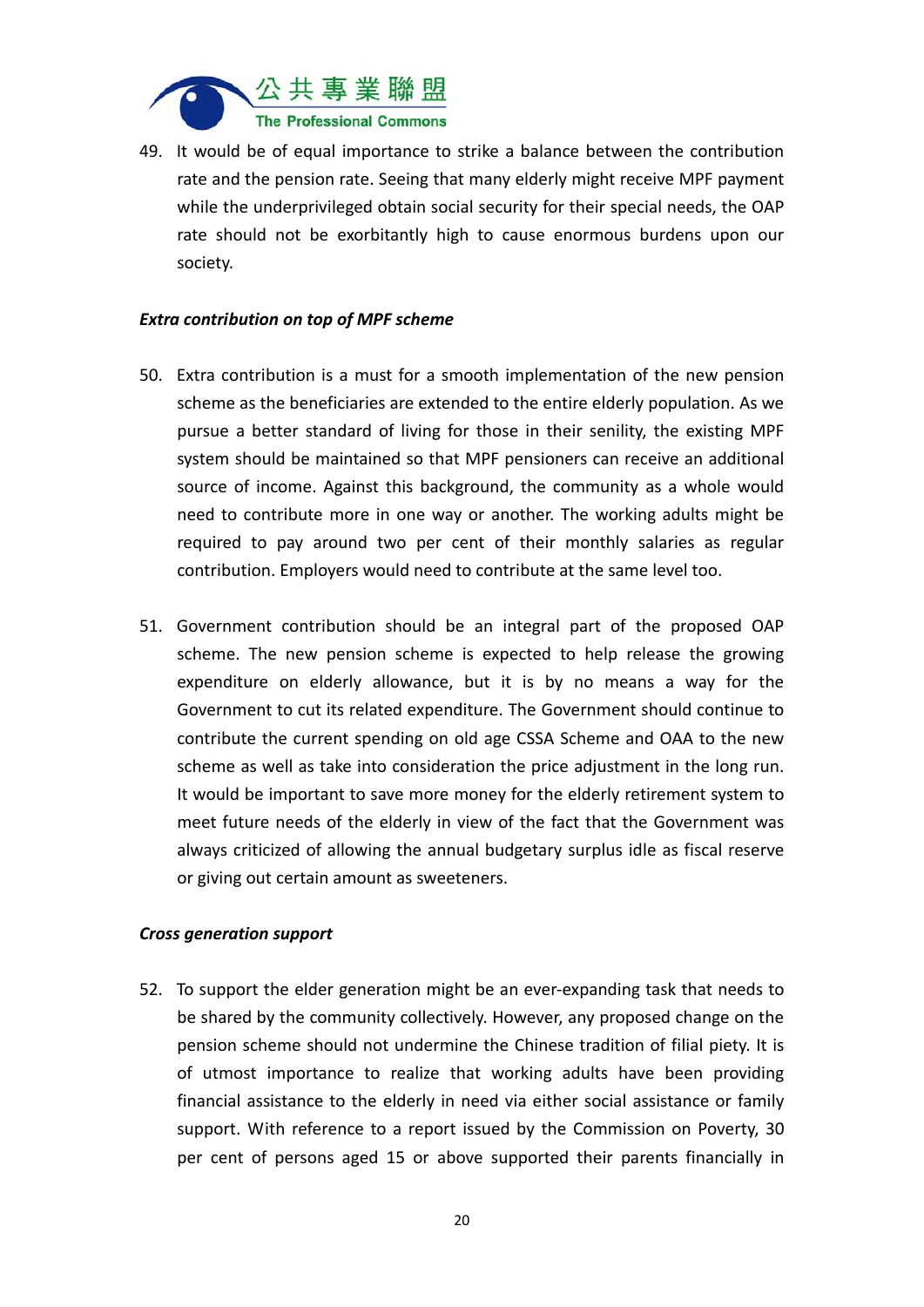

2001.<sup>52</sup> The elderly dependency ratio was 154 per 1000 persons between 15 to 64 years old in the same vear. $53$ 

53. However, individual family members' support is no longer reliable due to rapid social and economic changes in the past decades. Comparatively speaking, the median monthly income of domestic households with older persons is lower than that of all domestic households. Taking examples from households of five persons and elderly, their income was 11 per cent less than 'the average' in 2006.<sup>54</sup> As the dependency ratio stood at 168 in 2006 and the growing trend is expected to reach 452, the younger generation would find their burden heavy to support the elderly on their own capacity.

#### *Wealthier people contribute more*

54. OAP Scheme might be more helpful in improving the livelihood of non‐MPF participants and low income workers who might have made minimal contribution to their personal accounts. In light of this, there should be some degree of income redistribution in a bid to provide extra source of funding. Such an arrangement will result in a higher degree of equity across the community. Given that a flat contribution rate will be adopted and the majority of the working population would be required to contribute, our recommended contribution rate for OAP scheme is more equal and extensive than the existing tax system.

#### *Equal share from the employers*

55. Employers definitely have a prominent role to play in establishing a fairer society through their contribution to the proposed OAP scheme. Even compensation of employees is accounted for 50 per cent of total business cost (different industries have different shares<sup>55</sup>., the total business cost may increase by less than 1 per cent even if the proposed OAP Scheme required a contribution of 2 per cent of employee's salaries.

<sup>&</sup>lt;sup>52</sup> Commission on Poverty, *Report of the Commission on Poverty,* 2006, <http://www.cop.gov.hk/eng/pdf/ReportFull(e).pdf>.<br><sup>53</sup> C&SD, 2006 Population By-census: Summary Results, Table 3, p. 26.

<sup>53</sup> C&SD, 2006 Population By-census: Summary Results, Table 3, p. 26.<br>54 C&SD, 2006 Population By-census Thematic Report: Older Persons.

<sup>55</sup> For instance, in restaurant industry, the share is 49.1 per cent; in retail industry it is 30.2 per cent only, source: C&SD, *Report of 2007 Annual Survey of Wholesale, Retail, and Import and Export Trades, Restaurants and Hotels*, 2008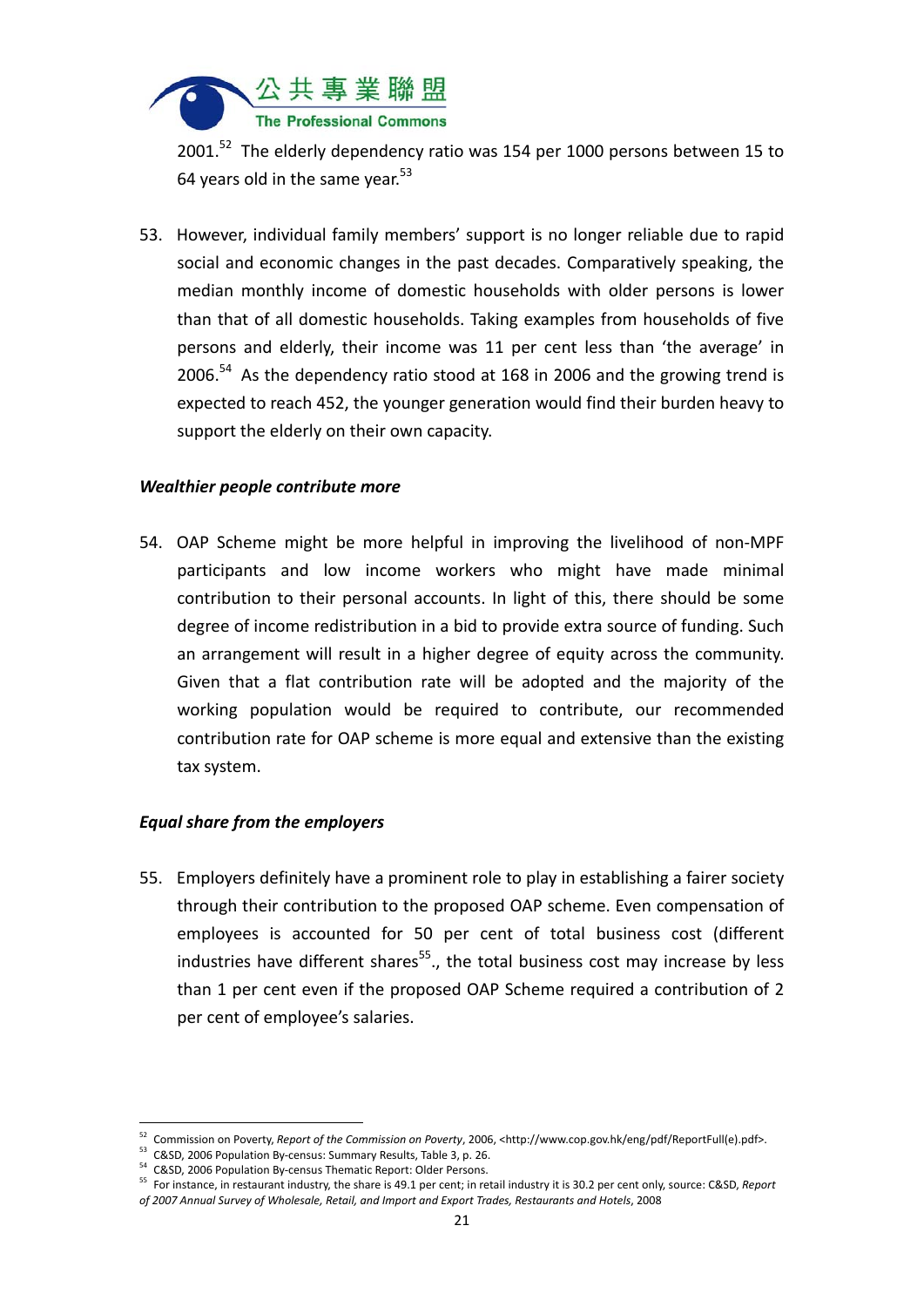

#### *Government's responsibilities and burden*

56. The proposed pension scheme should not impose heavy burden upon the Government. It would also be academic to expect the Government to assume greater responsibility in taking care of the elder persons without any extra sources of revenue. Hence, employees and employers have to assume the major portion of extra contribution to cover the expenditure. As there came frequent budgetary surplus in recent years, it might be advisable for the Government to designate part of them as reserve for the well‐being of elder generation in the years to come. Such arrangement would by no means damage the financial healthiness and therefore violate the financial prudent principle of the Government.

#### *Early Saving*

57. Only early saving can ensure the OAP scheme a success. As the dependency ratio is still low at the moment, the scheme can obtain accumulated surplus to safeguard its sustainability. If we had started the scheme ten years later, all pension payment would have had to count on direct contribution. At such time, the contribution rate of OAP Scheme would be much higher.

#### *Investment return that can offset price inflation*

58. Despite the fact that OAP trustees should adopt a prudential approach in fund management so as to prevent possible capital erosion, the Government ought to set definite investment target for OAP Scheme at the level by which total investment return is able to offset price inflation. The return rate of the Exchange Fund could serve as an example for the future OAP Scheme. The compound annual investment return of the Exchange Fund in the period of 1994 to 2008 is 6.1 per cent.<sup>56</sup>

#### *Viable Financial Model*

- 59. In sum, a viable financial model should build in major components that can help generate reliable source of income of long term:
	- Extra resource from tripartite contribution;
	- Cross generation support;

 <sup>56</sup> Hong Kong Monetary Authority, *Annual report 2008, <*http://www.info.gov.hk/hkma/eng/public/index.htm>.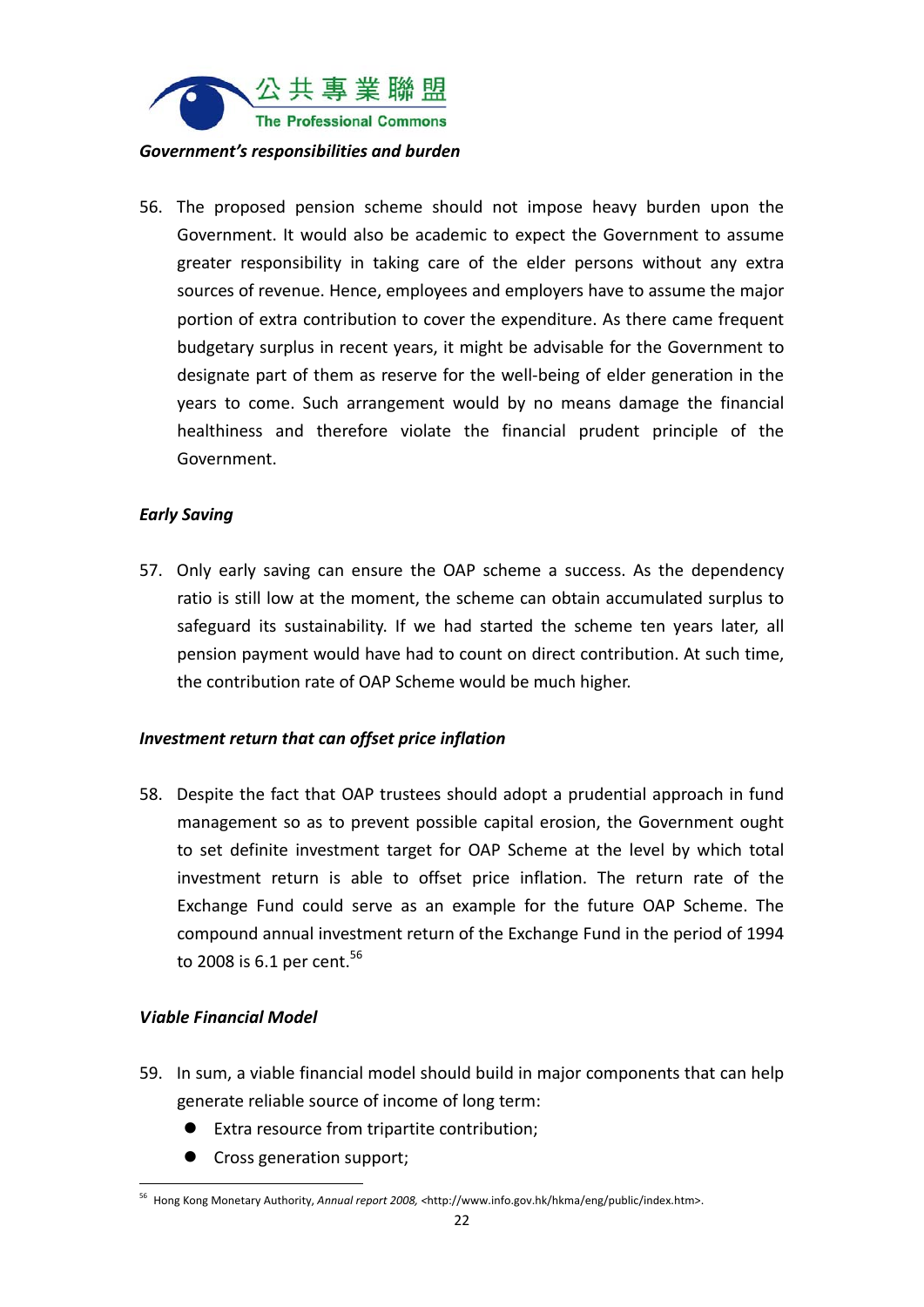

- Wealthier people contribute more;
- Early saving for the future;
- Investment return that can offset price inflation; etc.

#### **G. Details of OAP Scheme**

#### *Eligibility*

60. All permanent citizens aged 65 or above are eligible for the proposed pension. No means test should be imposed.

#### *Pension rate*

- 61. When the OPS system is first introduced in 2010, the pension rate should be as follows:
	- i. \$3,000 per month, 15 per cent higher than the existing CSSA level (\$2,590 for a single able‐bodied elderly person). It is about 57 per cent of low working income (i.e. half of the median income: \$5,250).
	- ii. The pension rate should be adjusted every year to keep up with the trend of inflation. Only upward adjustment will be taken into consideration.

#### *Financial Implication*

62. In addition to current government expenditure on CSSA Scheme and other old age social security that would be reallocated to support the proposed pension scheme, it might require extra financial resources amounting to 4.3 per cent of workers' salaries for pension payment every year. In 2010, this part of income means an extra contribution of almost HK\$31 billion. (see Annex C)

#### *Shares in contribution*

- 63. There is little room for maneuver as the expenditure on the elderly population could not be disproportionally high. The contribution derived from current elderly allowance should continue to serve as the most crucial part of funding source. The working community including employees and employers should also share extra contribution for the universal old age pension scheme. The shares in contribution are as follows:
	- *Employee and employers' contribution:*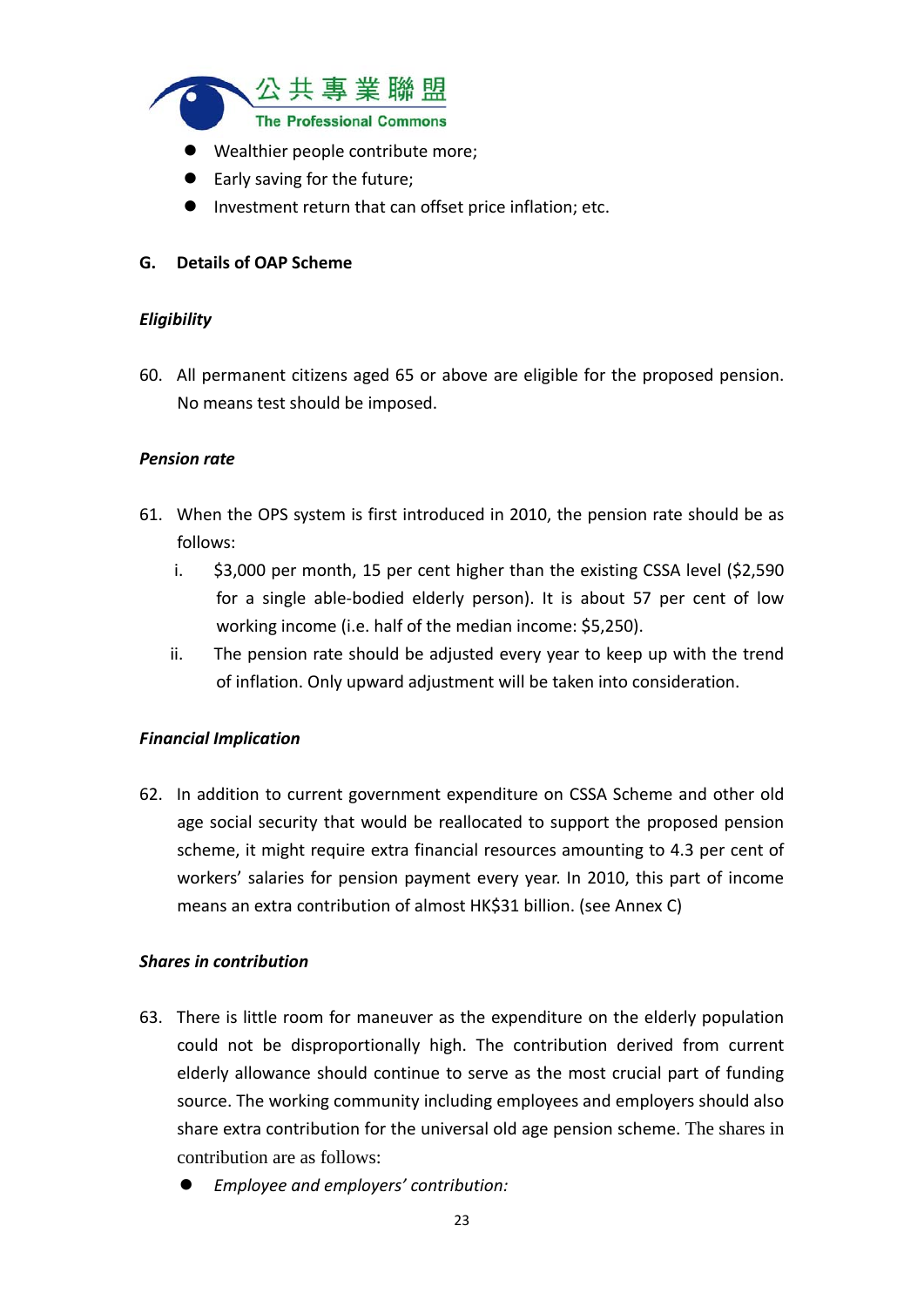

- Employee and employers shall contribute the same rate: i.e. 1.9 per cent of employees' income;
- Workers who earn less than HK\$5,000 (2008 level) do not need to contribute, but their employers are still required to contribute. No capping on maximum contribution;
- *Government Contribution:*
	- Current elderly allowance will serve as a crucial source of income under the new pension scheme. In pecuniary terms, the total expenditure of elderly allowances is expected to be, in a rough sense, HK\$11.6 billion in 2009. The pension rates and the total expenditure should then be adjusted subject to the change of elderly population and Consumer Price Index (hereafter CPI);
	- HK\$25 billion should be injected into the account of the pension scheme every five years.<sup>57</sup>

#### *Proportion of contribution*

64. Employees with monthly income less than \$30,000 accounted for 58 per cent of the entire employees' contribution. The remaining 12.7 per cent who earned \$30,000 or above per month contributed around 42 per cent.

#### *Date of Commencement*

- 65. The earliest the better as Hong Kong is going to pass the age of low dependency ratio which is conducive to capital accumulation for a long-term comprehensive retirement protection scheme. If OAP Scheme can be commenced in 2010, the accrued interest can be accumulated to \$190 billion before the annual balance is in red. If the scheme commenced in 2015, the accumulated surplus in 2024 will be \$86.6 billion only.
- 66. Short‐term measures should be in place as it will take a few years before the OAP system came into full implementation. The Government should spare no time to kick start the capital accumulation process by making contribution to the pension account. According to the proposed schedule, the Government has to inject the first batch of HK\$25 billion to the pension account for the period of

  $57$  From 1997/98 to 2007/08 (totally 11 years), three fiscal years have surplus over \$60 billion (1997/98: \$86.87 billion; 2006/07: \$61.15 billion; 2007/08: \$123.65 billion). Source: *The 98‐99 Budget*, *The 09‐10 Budget*, <http://www.budget.gov.hk/>.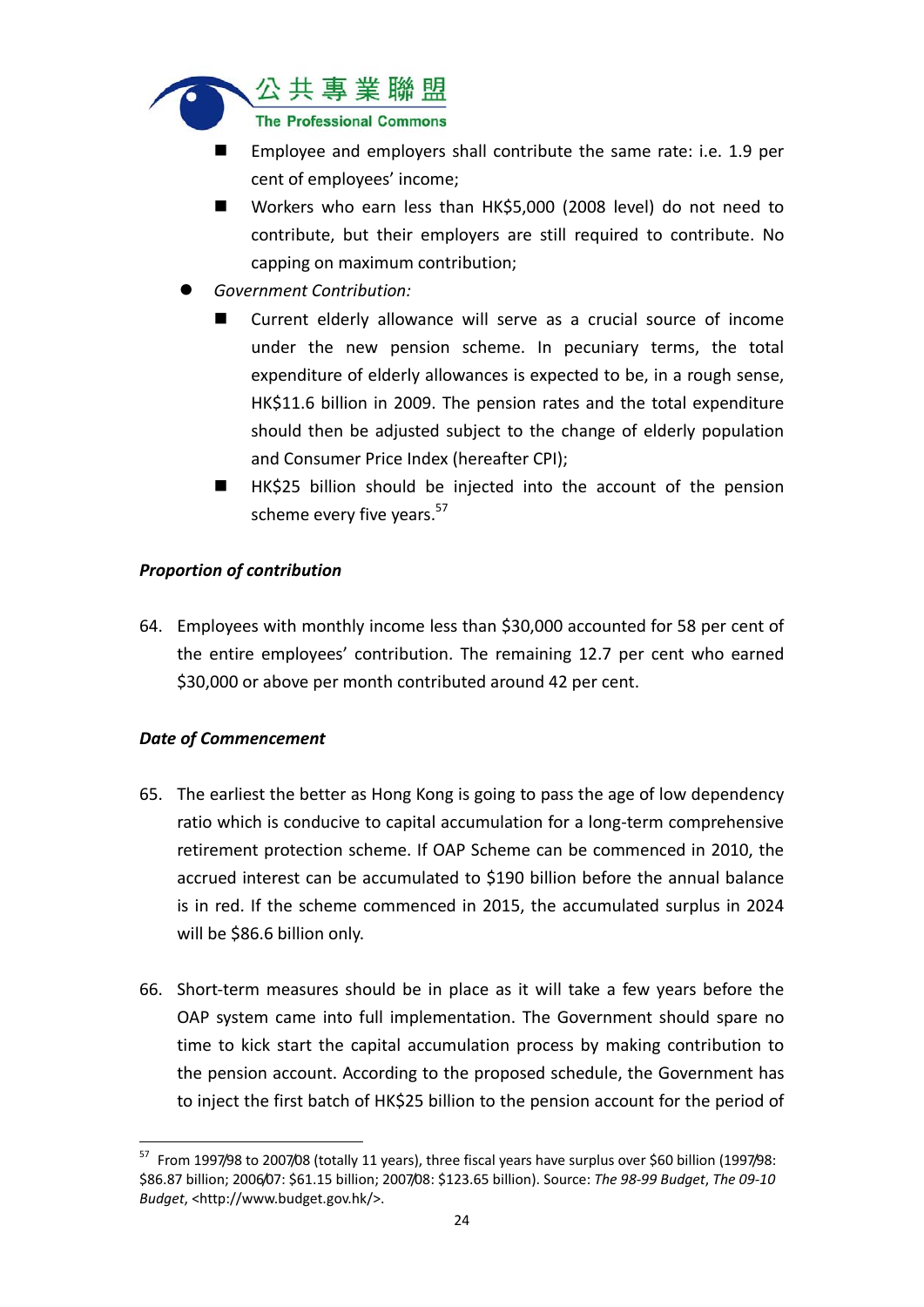

2010 to 2014. By doing so, it could help reduce the damage on accrued interest arising from the deferral in the legislation process.

#### **H. Assumption and projection**

- 67. Our projection is based on the following assumption:
	- i. **Population forecasts** in the years of 2009 to 2036 are based on the "Hong Kong Population Projections 2007‐2036" by Census and Statistics Department.

| בכטווטווווכ וטוככם אנא. |         |                       |  |  |  |  |  |  |  |  |
|-------------------------|---------|-----------------------|--|--|--|--|--|--|--|--|
| Year                    | CPI (%) | Unemployment rate (%) |  |  |  |  |  |  |  |  |
| 2008                    | 4.3     | 3.3                   |  |  |  |  |  |  |  |  |
| 2009                    | 1.1     | 6.1                   |  |  |  |  |  |  |  |  |
| 2010                    | 1.6     | 7.6                   |  |  |  |  |  |  |  |  |
| 2011                    | 2.2     | 7.1                   |  |  |  |  |  |  |  |  |
| 2012                    | 2.8     | 6.6                   |  |  |  |  |  |  |  |  |
| 2013                    | 3.4     | 6.1                   |  |  |  |  |  |  |  |  |
| 2014                    | 4.0     | 5.6                   |  |  |  |  |  |  |  |  |
| 2015                    | 4.6     | 5.1                   |  |  |  |  |  |  |  |  |
| 2016                    | 4.2     | 4.6                   |  |  |  |  |  |  |  |  |
| $2017 - 21(aag)$        | 3.1     | 5.0                   |  |  |  |  |  |  |  |  |
| 2022-26(aag)            | 3.9     | 5.0                   |  |  |  |  |  |  |  |  |
| $2027 - 31(aag)$        | 4.3     | 5.0                   |  |  |  |  |  |  |  |  |
| 2032-36(aag)            | 3.5     | 5.0                   |  |  |  |  |  |  |  |  |

#### ii. **Economic forecasts**:

*Note: aag = average annual growth*

*Source: 2008 figures are based on official data; Unemployment rate of 2008 is Q2 figure Other forecasted figures of 2009 and after: Economic Research Analysis Ltd*

#### iii. **Total employed persons**:

- The proportion of working population of 15‐64 years (employed persons + unemployed persons) to total population of 15‐64 years in 2008 will serve as a basis for projection with the assumption that the ratio will maintain at 2008 level
- Percentage of working population against population of 15‐64 years in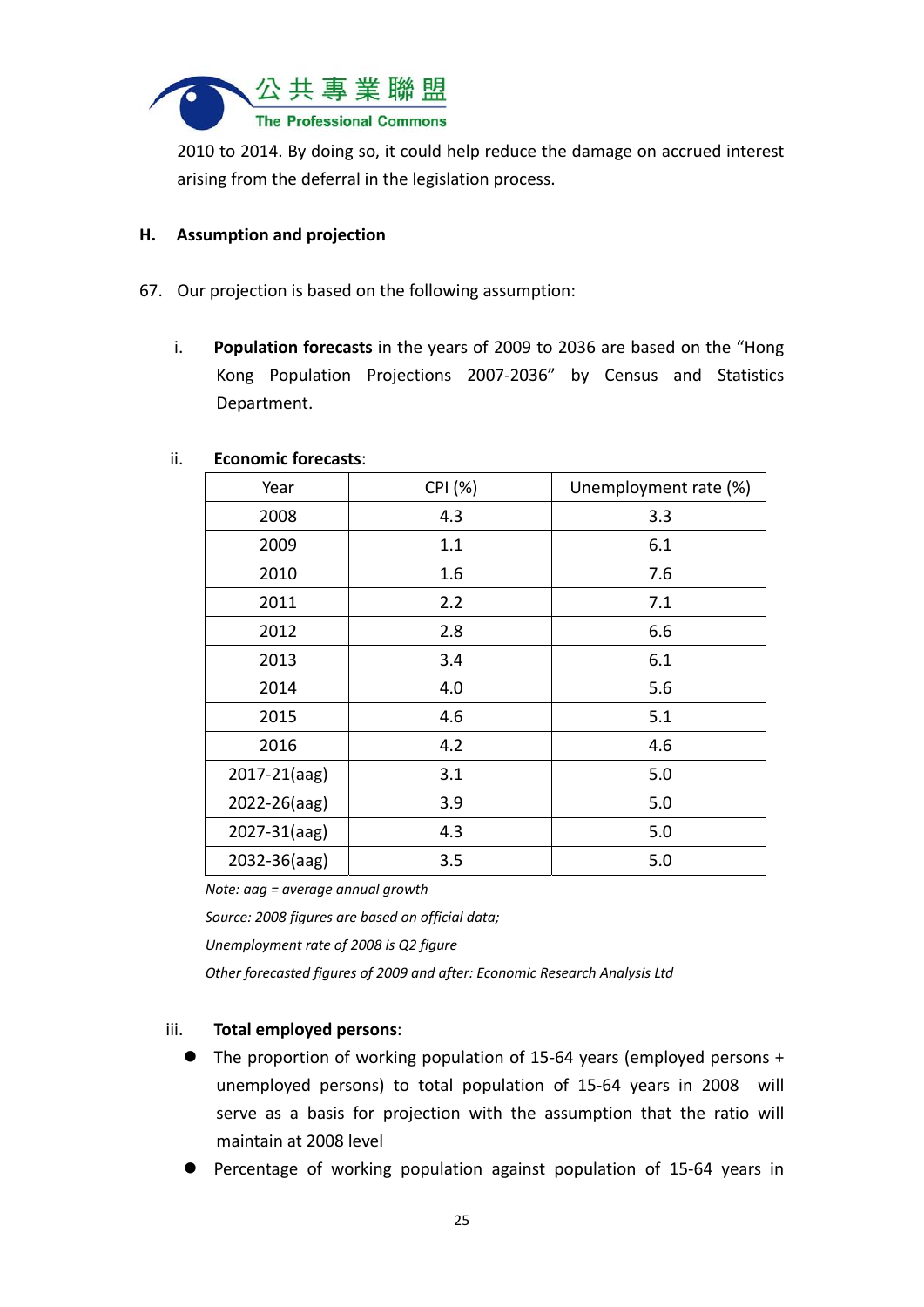

[3 612 800/5 195 800]\*100%

 $= 69.53%$ 

- e.g. projected working population in 2009: 5 266 200\*69.53% = 3 661 600
- e.g. projection of total employed persons in 2009:  $3661600*(1-6.1%) = 3438400$ (note: 6.1 per cent—forecasted unemployment rate)

#### iv. **Suggested pension rate**:

- **Pension rate in 2010 levels** \$3,000
- e.g. suggested pension rate in 2011 : \$3,000 X 101.6% (note: 1.6%—2010 forecasted CPI; adjusted every year according to the previous year's forecasted CPI) =\$3,048
- v. **Projection of annual pension subscription** in 2008 is based on the statistics of employed persons' "monthly employment earnings" provided by the Census and Statistics Department.<sup>58</sup> From 2009 to 2036, the projections will be adjusted according to the change in projected number of employed persons and forecasted CPIs. Meanwhile, real wages are assumed to increase by 1 per cent per annum. $59$
- vi. **Government allowances:** Proportion of old age CSSA and OAA recipients to total elderly population (i.e. 19.7 per cent and 54 per cent respectively) in 2006 serve as a basis for the projection of total government allowance in the coming 25 years. The level of government allowances will be adjusted in accordance to change in CPI.
- vii. **Expected return rate of investment** is 6.1 per cent per annum between 2010 and 2036, based on the average return rate of Exchange fund from 1994 to 2008.<sup>60</sup>
- viii. OAP Scheme is scheduled to implement in 2010.

 <sup>58</sup> C&SD, Table 5.9 (Q2), *Quarterly Report on General Household Survey*, 2008.

<sup>59</sup> The real wages increase of selected industry sectors from Sep 1992 to Sep 2008 is 1.26%. Source: C&SD, Table B, *Quarterly Report on Wage and Payroll Statistics*, September 2008.

<sup>60</sup> Hong Kong Monetary Authority, *Annual report 2008, <*http://www.info.gov.hk/hkma/eng/public/index.htm>.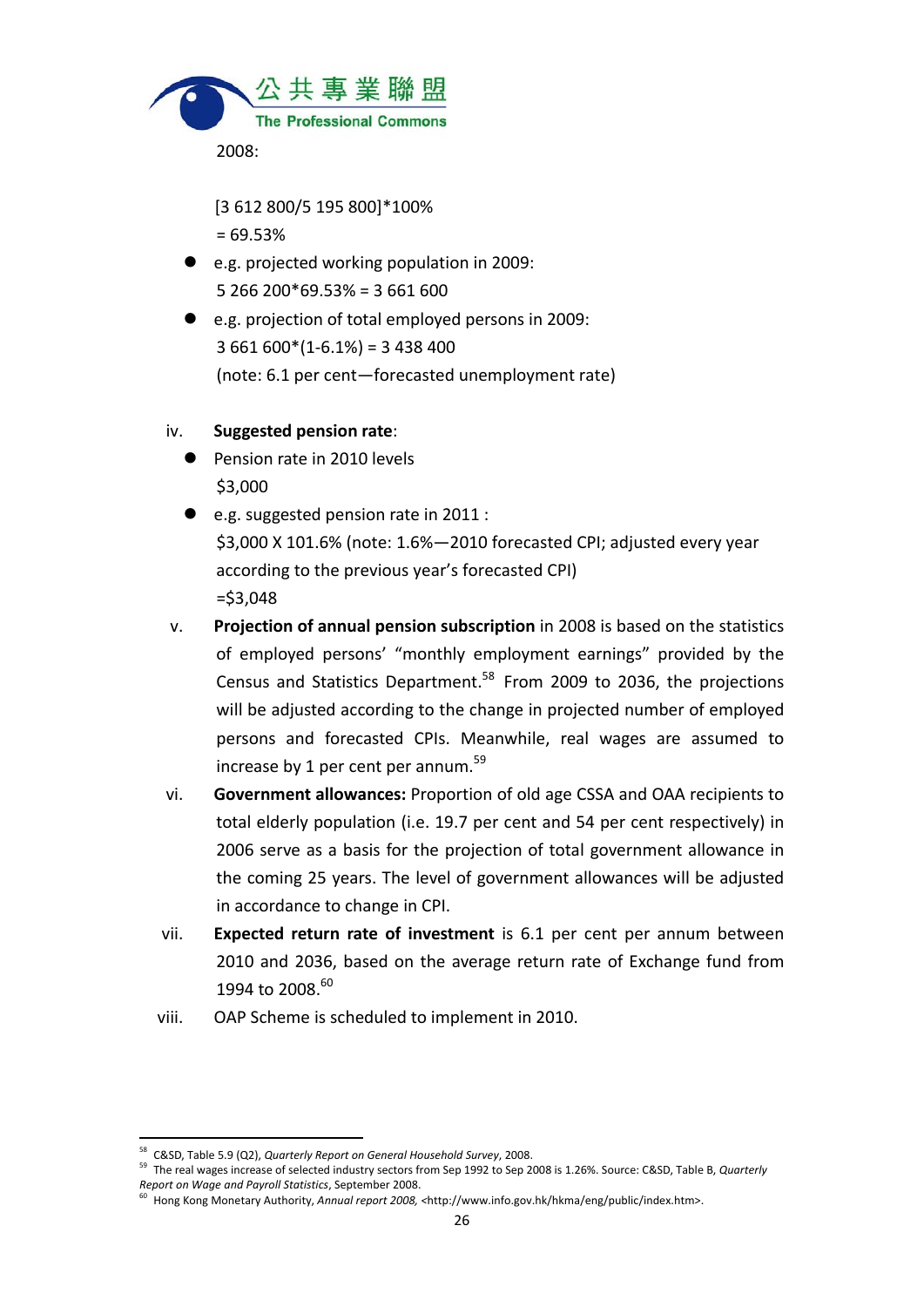

#### **V. Reform on the MPF system and Social Security system**

#### **C. Reforming the MPF scheme**

- 68. In addition to filling the gap of existing pension system by putting in place the OAP system as the first pillar, it would be of equal importance to improve the MPF system so as to make the "second pillar" more reliable. Below is a list of recommended measures for public consideration:
	- i. Current arrangement regarding lump sum payment should be replaced with monthly payment. This can ensure a reliable and stable source of income in order to support long retirement life among retirees.
	- ii. The Government should take drastic measures in a bid to safeguard the drain on accrued interest with respect to the high management fees. Direct government intervention through provision of low risk investment products like government bond appears to be an effective measure to harness market players. As an issuer, the Government can exercise its bargaining power on the level of management fee. The Government is advised to take one step forward, allowing purchase of government bonds among individual pensioners as a kind of long‐term pension saving, providing the trustees' insistence to collecting high management charges. By doing so, the pensioners can have real choices and therefore exercise market force to force private funds to reduce management fees of theirs.
	- iii. The Employment Ordinance should be amended in a sense to have the clause 'MPF accrued benefit or occupational retirement scheme benefit can be offset against the long service payment or severance payment' cancelled. Such amendment is about to safeguard the MPF benefits among grassroots workers on one hand, make clear employers' responsibility of paying their employees' pension on the other.
	- iv. MPFA should strictly enforce the law to safeguarding employees' rights on retirement protection through establishment of a more effective monitoring tool. Seeing that the current MPF system has been in force for over 8 years, employers should have adjusted cost structure of their company and therefore no excuse for any defaulted contribution. In view of this, MPFA should consider setting up a monitoring mechanism, stipulating MPF trustees to report cases of defaulted payment at their utter convenience, which is similar to the present practice of requiring financial institutions to report suspected money laundering cases.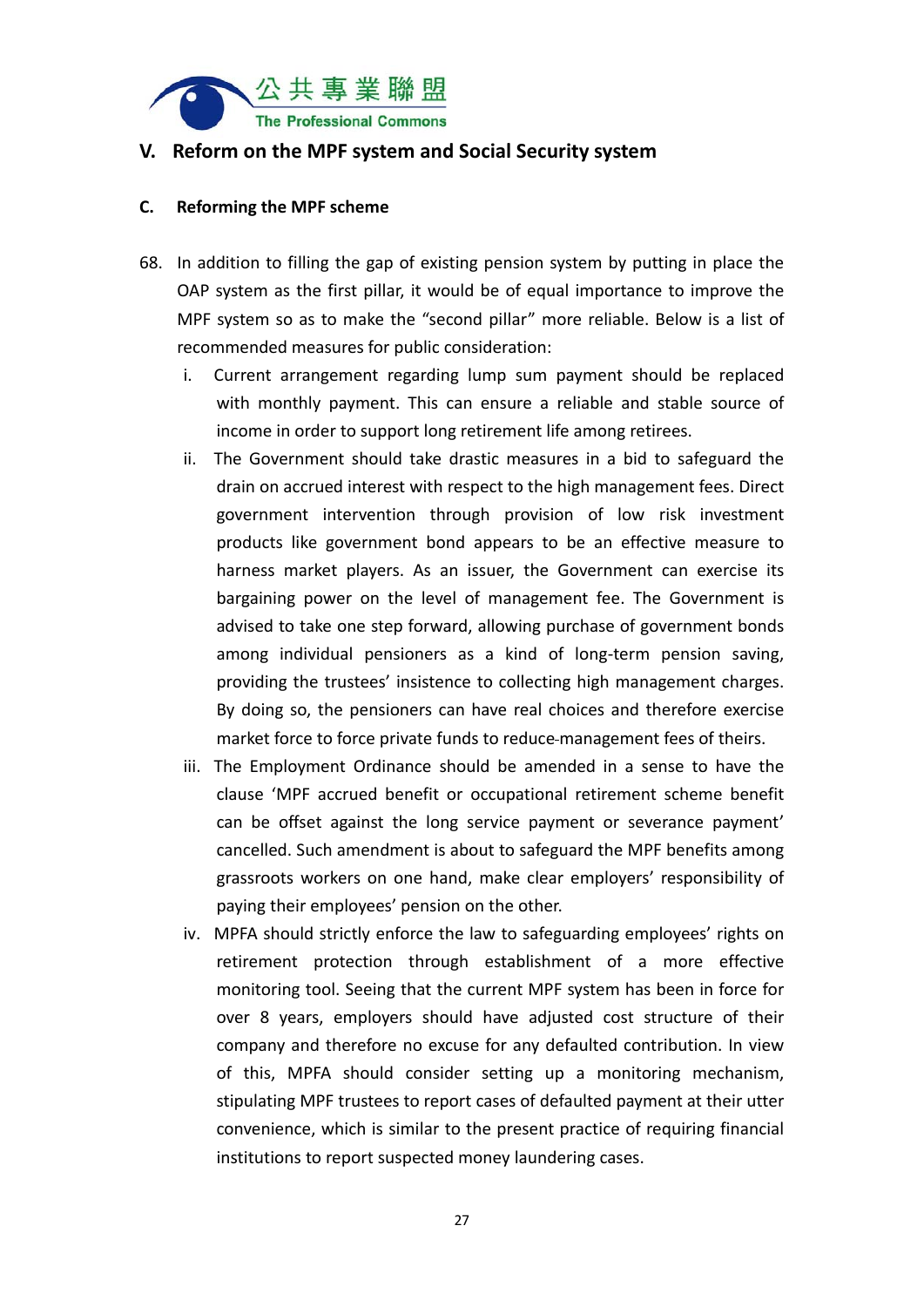

#### **D. Reforming the old age CSSA Scheme**

- 69. After the full implementation of the OAP system, most CSSA and OAA recipients are expected to turn to the new pension scheme. Hence, only CSSA Scheme should be maintained to cater for the special needs of the elder persons, which serve as the ultimate safety net for those who have financial need even though they have been offered minimum pensions already.
- 70. If the Government had refused to consider OAP Scheme as a viable supplement for future retirement protection scheme, or been reluctant to put it in place in the near future, the existing vetting and application procedures of CSSA system should have been reviewed in an urgent manner. The Government should resume the application criteria before 1999 as soon as possible. By doing so, the elders who live with family members but wish to apply for CSSA Scheme on their own should be entitled an independent income and asset limits separating from their family members. Moreover, applicants are only required to declare whether they have received family support in replacement of the statement on non‐provision of financial support by family members.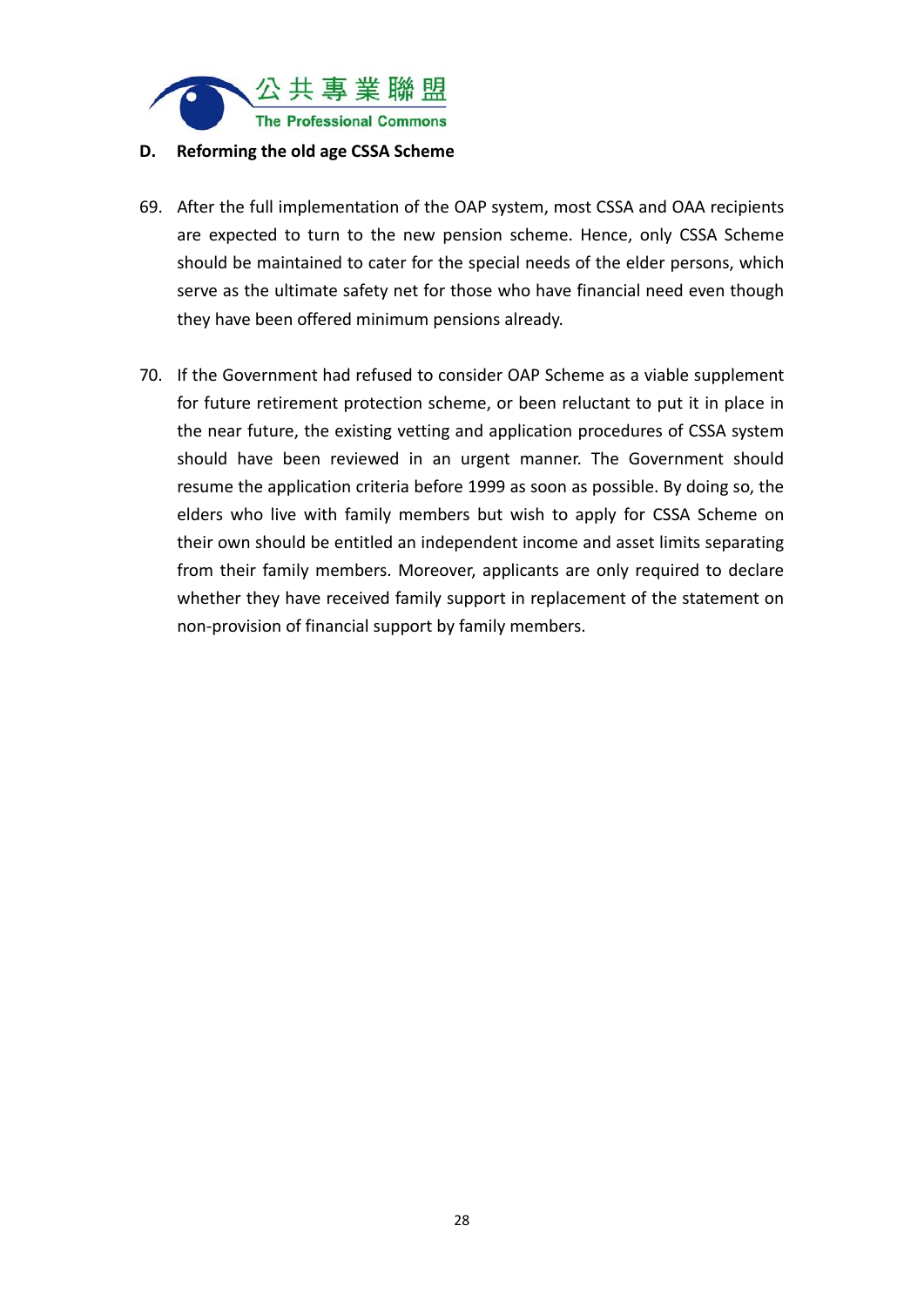

#### **VI. The Way forward**

- 71. There should be a mindset change regarding the basic philosophy of retirement protection. Seeing that dole recipients, in the past, only accounted for a small proportion of population, social security system in Hong Kong was being applauded as a safety net capable of safeguarding well‐being of the needy and disadvantaged. There is no room for complacence at the very moment of which one fifth of the elderly population, or more, has to rely on the social security assistance for their living. It is likely that 'poverty of the elders' would become an issue of primary concern. As the Government, on behalf of Hong Kong, has been proud of itself being Asia's World City, it is not acceptable that a large portion of poor elder persons have been suffering in poverty as many of them being considered the outcast under the purview of the current social security system. Hence, it would be of utter importance to revise the framework of retirement protection that is envisaged to providing universal coverage over the elderly population for future sake.
- 72. To fill the gap between the current MPF system and social security system under which home-carers and other non-MPF contributors are being neglected should be the focal point for future framework of retirement protection. The multi‐pillar model of pension system suggested by the World Bank appears to be a remedial alternative. Under the proposed pension system, both above‐mentioned systems should be maintained because, as a matter fact, they can take good care of the well‐being of the pensioners and those in special needs respectively. The introduction of universal OAP Scheme, through the sharing of collective responsibility, is expected to address the needs of impoverished elders being marginalized 'in the past'.
- 73. The proposed OAP scheme should be enacted in an urgent manner as it takes time to accumulating enough savings as well as through prudent investment. As the dependency ratio will maintain at a low level in the next decade, expenditure of pensions would be relatively small. Thus the earlier to set up OAP Scheme, the more chance for it to be sustained.
- 74. Consensus building will be of utmost importance to pave the way for a smooth implementation of the proposed OAP system. In addition to active involvement of major stakeholders like the labour and business sectors, the Government should take a proactive role not only to mobilize public participation in future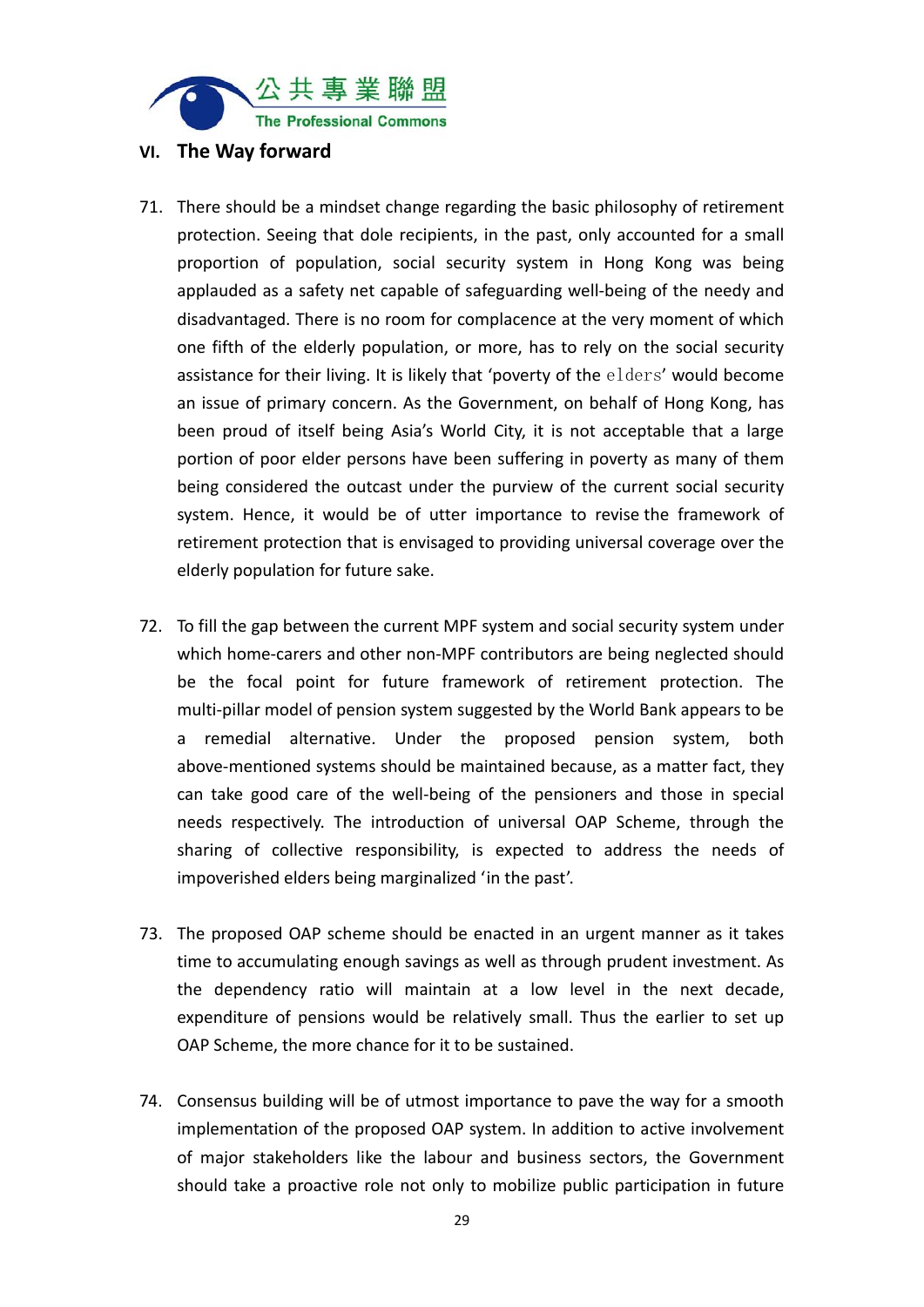

deliberation but also launch the preparation of legislation with an early start.

- 75. Short-term measures should be in place as it will take a few years before the OAP system came into full implementation. The Government should spare no time to kick start the capital accumulation process by contributing HK\$25 billion to the pension account this year.
- 76. It would be important to review and redress the shortcomings of the MPF system in the light of its forthcoming  $10<sup>th</sup>$  anniversary. However, renovation of the existing MPF system is not the cure-all for the absence of universal retirement protection. A pension system covering the whole population is regarded as the right medicine and therefore should be included in the upcoming review.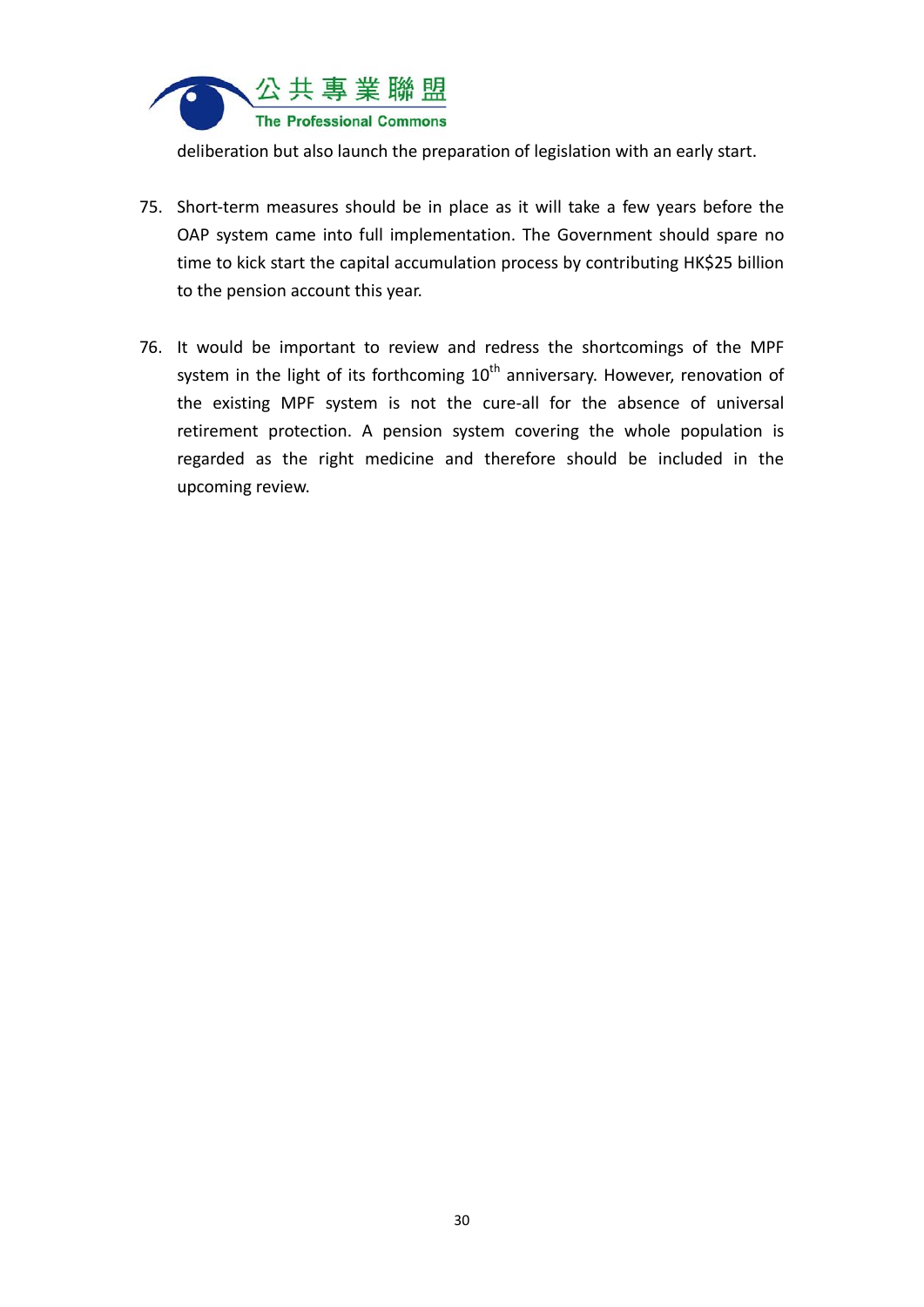

#### **Ensure the Financial Security of the Elderly**

─ **Research Report on Universal Old Age Pension Scheme**

The Professional Commons February 2010

Advisory Board

Mr George Cautherley

Research Team

Mr KM Chan Mr POON Man Hon (to November 2009)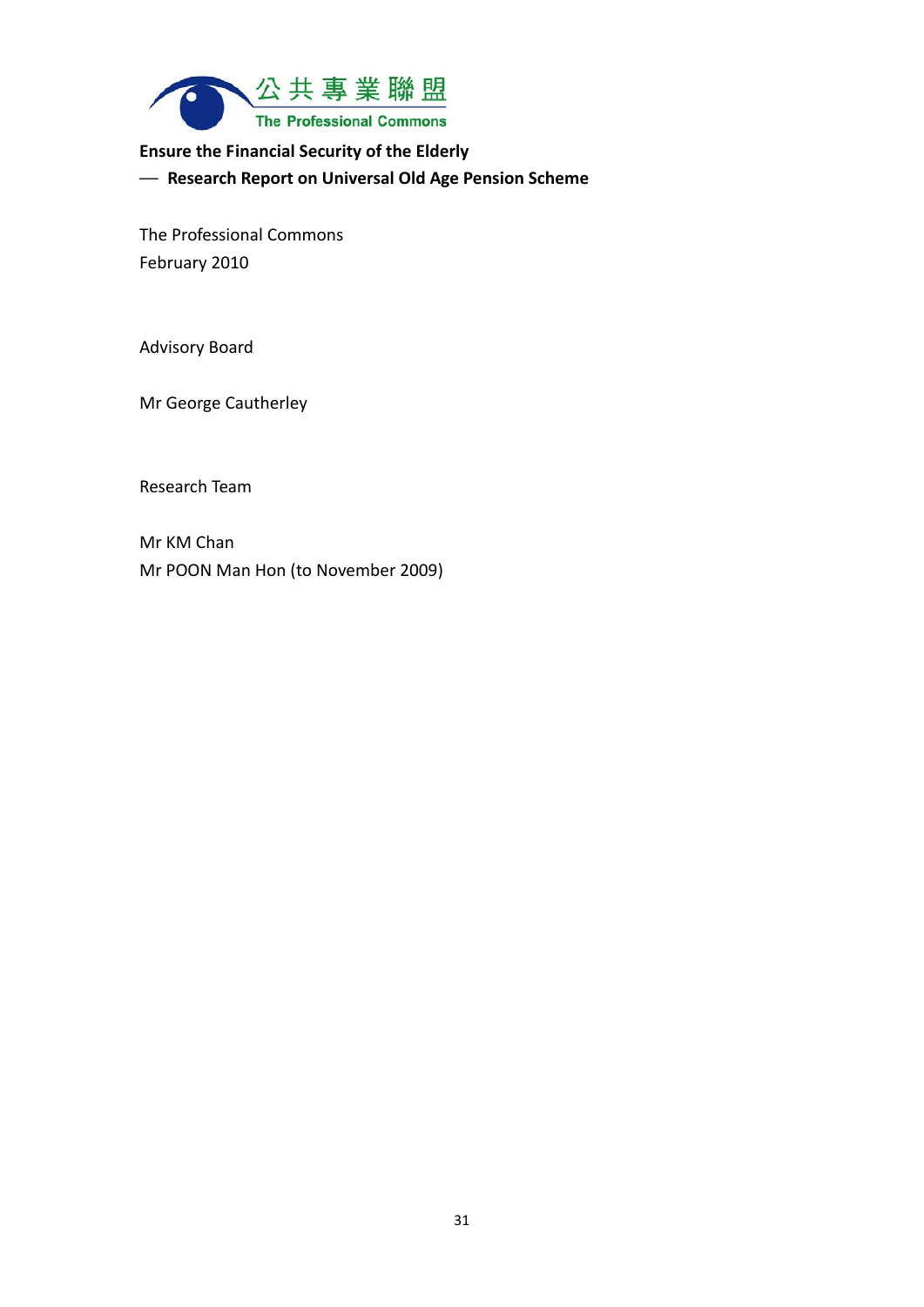#### **Annex A: Different schemes proposed by the Government and various organizations**

| Name of org.    | Name of proposal               | Year | Coverage       | <b>Benefit</b><br>Income Sources/                 | Government        |
|-----------------|--------------------------------|------|----------------|---------------------------------------------------|-------------------|
|                 |                                |      |                | <b>Contribution rate</b>                          | <b>Management</b> |
| HK Council of   | Compulsory                     | 1992 | Retired        | Retired employee can get the<br>Employee: 5%      | No                |
| Social          | retirement                     |      | employees aged | pension after 65<br>Employer: 5%<br>$\bullet$     |                   |
| Service         | scheme <sup>1</sup>            |      | 65 or above    |                                                   |                   |
| HK              | Community-wide                 | 1993 | Retired        | Retired employee can get the<br>Employee: 5%<br>0 | No                |
| Government      | Retirement                     |      | employees aged | pension after 65<br>Employer: 5%<br>$\bullet$     |                   |
|                 | Protection System <sup>2</sup> |      | 65 or above    |                                                   |                   |
| <b>HK</b>       | Retirement                     | 1994 | Retired        | Retired employee can get the<br>Employee: 5%      | No                |
| Federation of   | Protection                     |      | employees aged | pension after 65<br>Employer: 5%<br>$\bullet$     |                   |
| <b>Insurers</b> | Scheme <sup>3</sup>            |      | 65 or above    |                                                   |                   |

**Privately Managed Provident Fund System**

<sup>&</sup>lt;sup>1</sup> 顏文雄,〈百家爭鳴:評香港退休保障之爭論〉, <http://www.swik.org.hk/SWIKPortal/DesktopDefault.aspx?tabIndex=0&tabid=50&ItemID=288><br><sup>2</sup> *Ibid.* 

**<sup>3</sup>** Hong Kong Federation of Insurers, *Retirement Protection Scheme*, 1994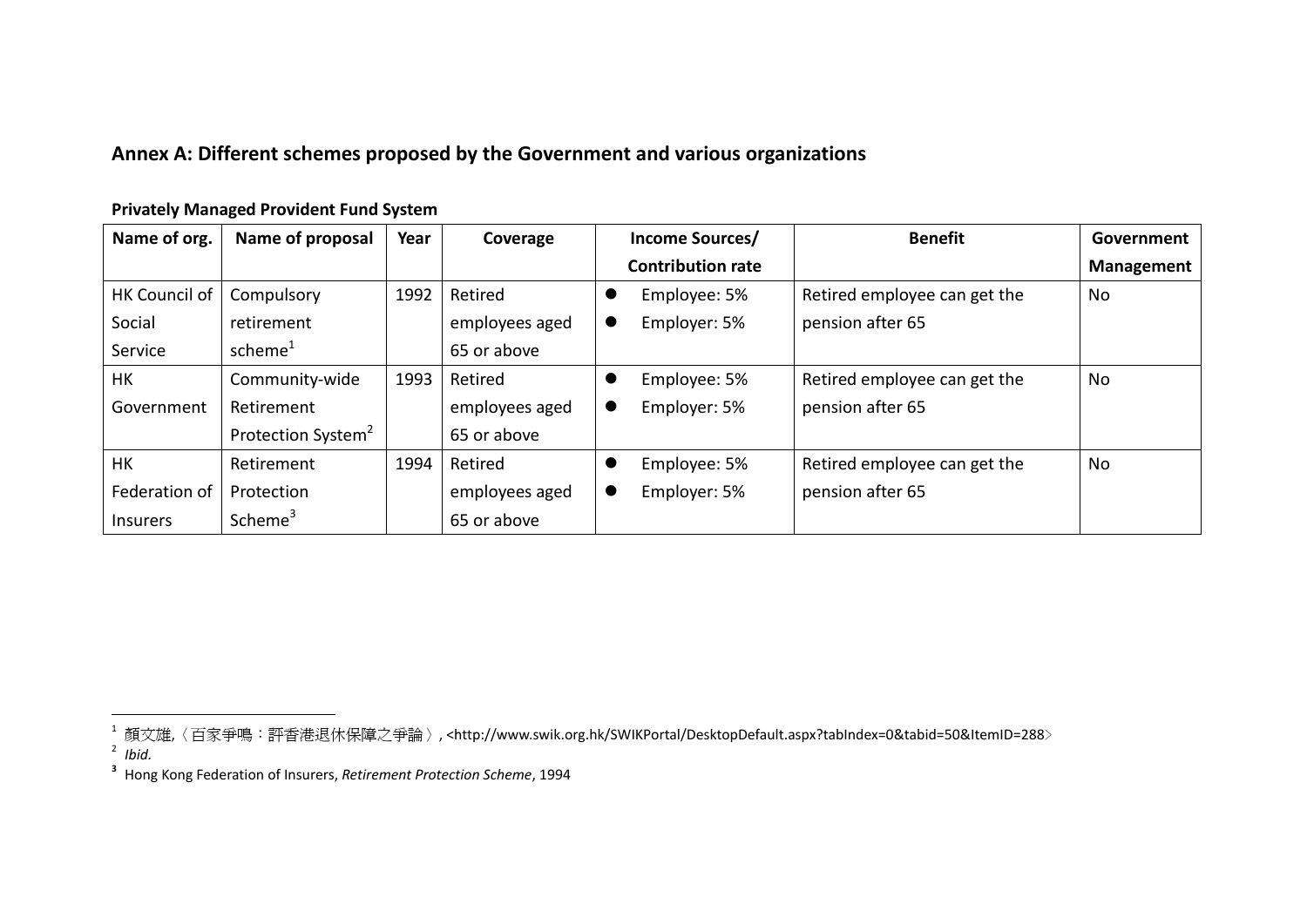#### **Old Age Pension Scheme (+ Mandatory Provident Fund System) (i.e. One layer or two layers)**

| Name of org.        | Name of proposal             | Year | Coverage           | Income Sources/                | <b>Benefit</b>                            | Government        |
|---------------------|------------------------------|------|--------------------|--------------------------------|-------------------------------------------|-------------------|
|                     |                              |      |                    | <b>Contribution rate</b>       |                                           | <b>Management</b> |
| HK                  | Three layers                 | 1992 | Elders aged 65 or  | <b>MPF</b>                     | MPF will be saved in<br>$\bullet$         | Yes (on social    |
| Federation of       | retirement                   |      | above              | Employee: 2%                   | employees' private accounts.              | security only)    |
| <b>Trade Unions</b> | proposal (MPF,               |      |                    | Employer: 4%                   | All elders can get 25-35% of<br>$\bullet$ |                   |
|                     | Social Security,             |      |                    | <b>Social Security</b>         | average income. (More                     |                   |
|                     | $CSSA)^4$                    |      |                    | Employee: 1%                   | contribution can get more                 |                   |
|                     |                              |      |                    | Employer: 2%                   | pensions.)                                |                   |
|                     |                              |      |                    | Government: 3%                 |                                           |                   |
| <b>HK</b>           | Old Age Pension <sup>5</sup> | 1994 | Elders aged 65 or  | Employee: 2 or 1%<br>$\bullet$ | \$2100 pension rate.                      | Yes               |
| Democratic          |                              |      | above              | Employer: 2%                   |                                           |                   |
| Foundation          |                              |      |                    | Government: 2%                 |                                           |                   |
| <b>HK</b>           | Compulsory                   | 1994 | Elders aged 65 or  | Employee: 1.5%                 | \$2,300 pension rate (citizens over       | Yes               |
| Government          | contributory Old             |      | above with         | Employer: 1.5%                 | 65 who have contributed for more          |                   |
|                     | Age Pension                  |      | conditions and all | Government: \$10               | than 10 years and all citizens over       |                   |
|                     | Scheme <sup>6</sup>          |      | elders aged 70 or  | Billions in one off            | 70)                                       |                   |
|                     |                              |      | above              |                                |                                           |                   |

<sup>&</sup>lt;sup>4</sup> Hong Kong Federation of Trade Unions,《老有所養—工聯會退休保障綜合方案》, 1992<br><sup>5</sup> Hong Kong Democratic Foundation, "Old Age Pension (Letter to Principal Assistance Secretary for Education and Manpower)," <http://www.hkdf.org/pr.asp?func=show&pr=48﹥ 6 HK Government, *Consultation paper : an Old Age Pension Scheme for Hong Kong,* 1994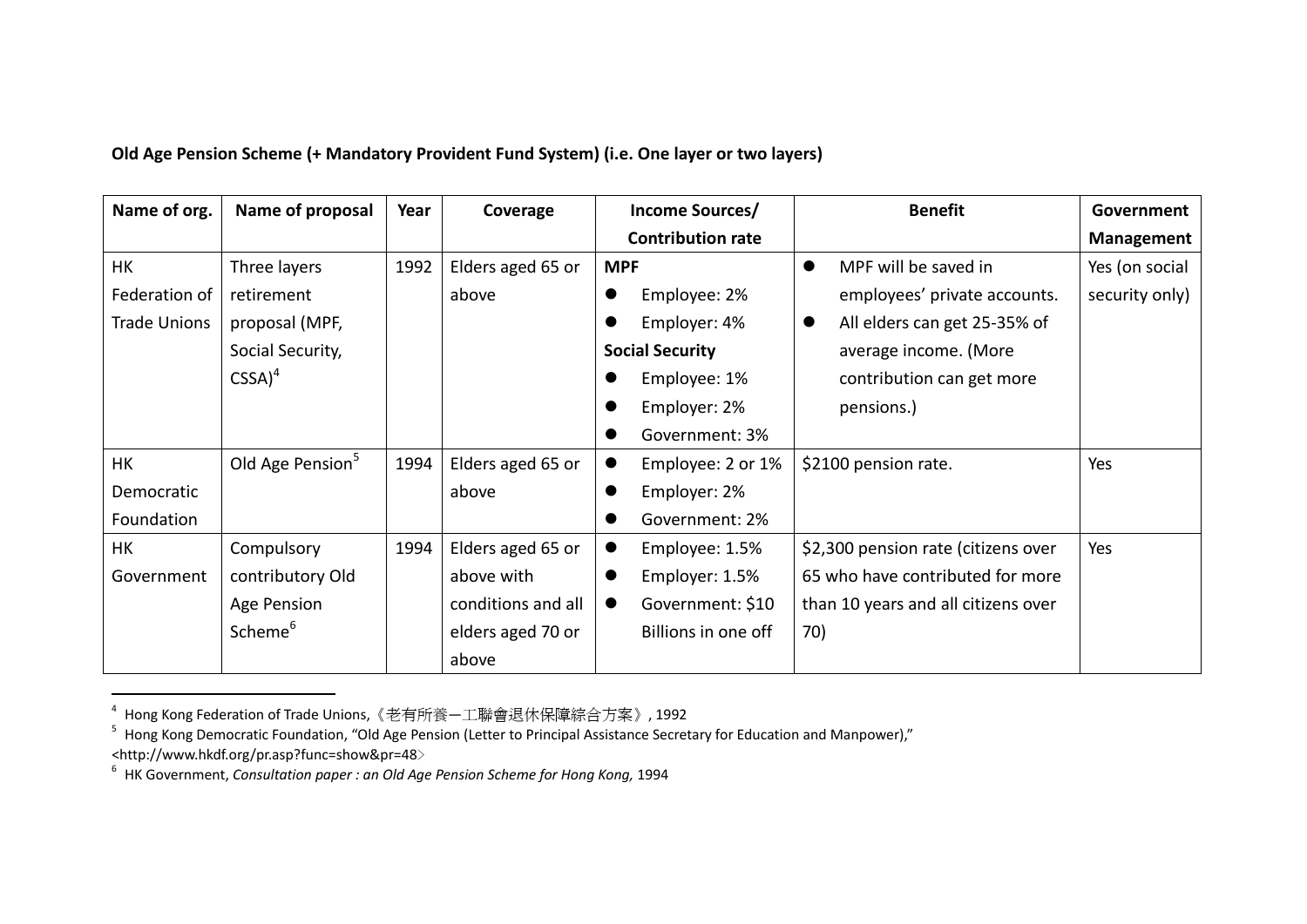| <b>Business and</b> | Mandatory private           | 1994 | Elders aged 65 or | <b>MPF</b><br>$\bullet$          |           | MPF will be saved in               | Yes (on        |
|---------------------|-----------------------------|------|-------------------|----------------------------------|-----------|------------------------------------|----------------|
| Professionals       | pension scheme <sup>7</sup> |      | above with        | Employee: 2.5%<br>v              |           | employees' private accounts        | elderly        |
| Federation of       |                             |      | conditions        | Employer: 2.5%                   | $\bullet$ | Elderly can get \$0 to \$5,000     | income         |
| HK                  |                             |      |                   | <b>Elderly Income security</b>   |           | income security, depending on      | security only) |
|                     |                             |      |                   | Absorbed by Tax                  |           | their amounts of income and        |                |
|                     |                             |      |                   |                                  |           | assets                             |                |
| Justice and         | Old Age Fund <sup>8</sup>   | 1994 | Elders aged 65 or | Increase profit tax<br>$\bullet$ |           | \$2,300 and the future rate should | Yes            |
| Peace               |                             |      | above             | by $4%$                          |           | eventually increase to 30% of      |                |
| Commission          |                             |      |                   | Cancel the<br>$\bullet$          |           | median income                      |                |
| of HK               |                             |      |                   | standard tax rate                |           |                                    |                |
| Catholic            |                             |      |                   | of salary tax                    |           |                                    |                |
| <b>Diocese</b>      |                             |      |                   |                                  |           |                                    |                |

<sup>7</sup> $'$  Business and Professionals Federation of Hong Kong, Income security for the elderly : the BPF alternative : BPF's response to Government's Consultation Paper on the Old

*Age Pension Scheme,* 1994 **8** Justice and Peace Commission of HK Catholic Diocese, 《「長者金」老年保障方案 : 兼回應政府「老年退休金計劃」諮詢文件》, <sup>1994</sup>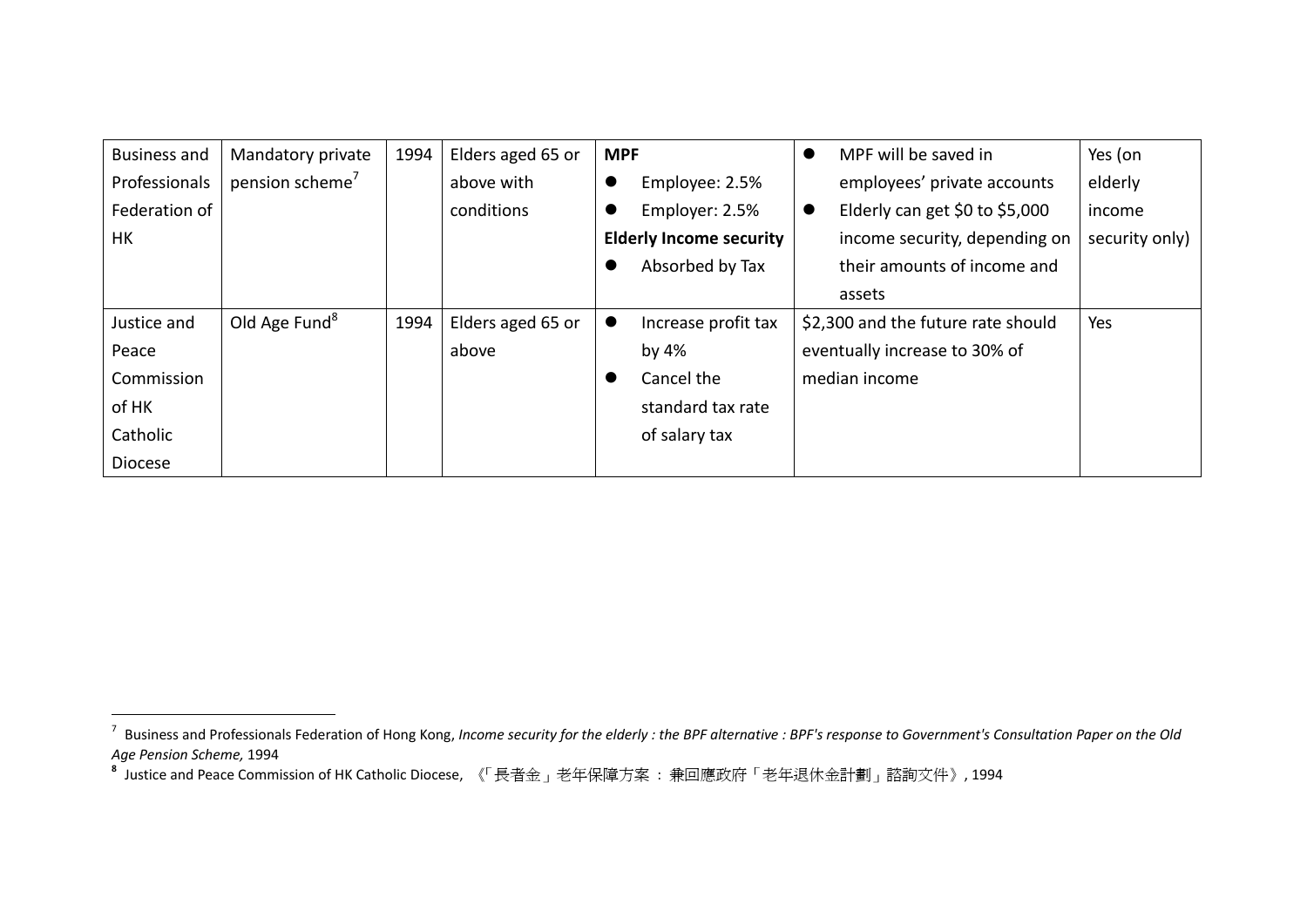| Professor HO | A Universal Fully     | 1997 | Elders aged 65 or | $\bullet$ | Individual citizens | $\bullet$ | Each member in the same        | Yes (only on |
|--------------|-----------------------|------|-------------------|-----------|---------------------|-----------|--------------------------------|--------------|
| lok-sang     | <b>Funded Pension</b> |      | above             |           | fund retirement     |           | generation has equal benefit   | subsidizing  |
|              | Scheme <sup>9</sup>   |      |                   |           | needs of their      | $\bullet$ | The benefit depends on the     | low income   |
|              |                       |      |                   |           | respective          |           | contribution rate, return rate | group)       |
|              |                       |      |                   |           | generation (e.g.    |           | and the population of the      |              |
|              |                       |      |                   |           | age 50)             |           | generation                     |              |
|              |                       |      |                   |           | Government          |           |                                |              |
|              |                       |      |                   |           | should subsidize    |           |                                |              |
|              |                       |      |                   |           | the low income      |           |                                |              |
|              |                       |      |                   |           | group               |           |                                |              |

<sup>9</sup> HO, lok‐sang, "A Universal Fully Funded Pension Scheme", *Contemporary Economic Policy*, Vol. XV, July 1997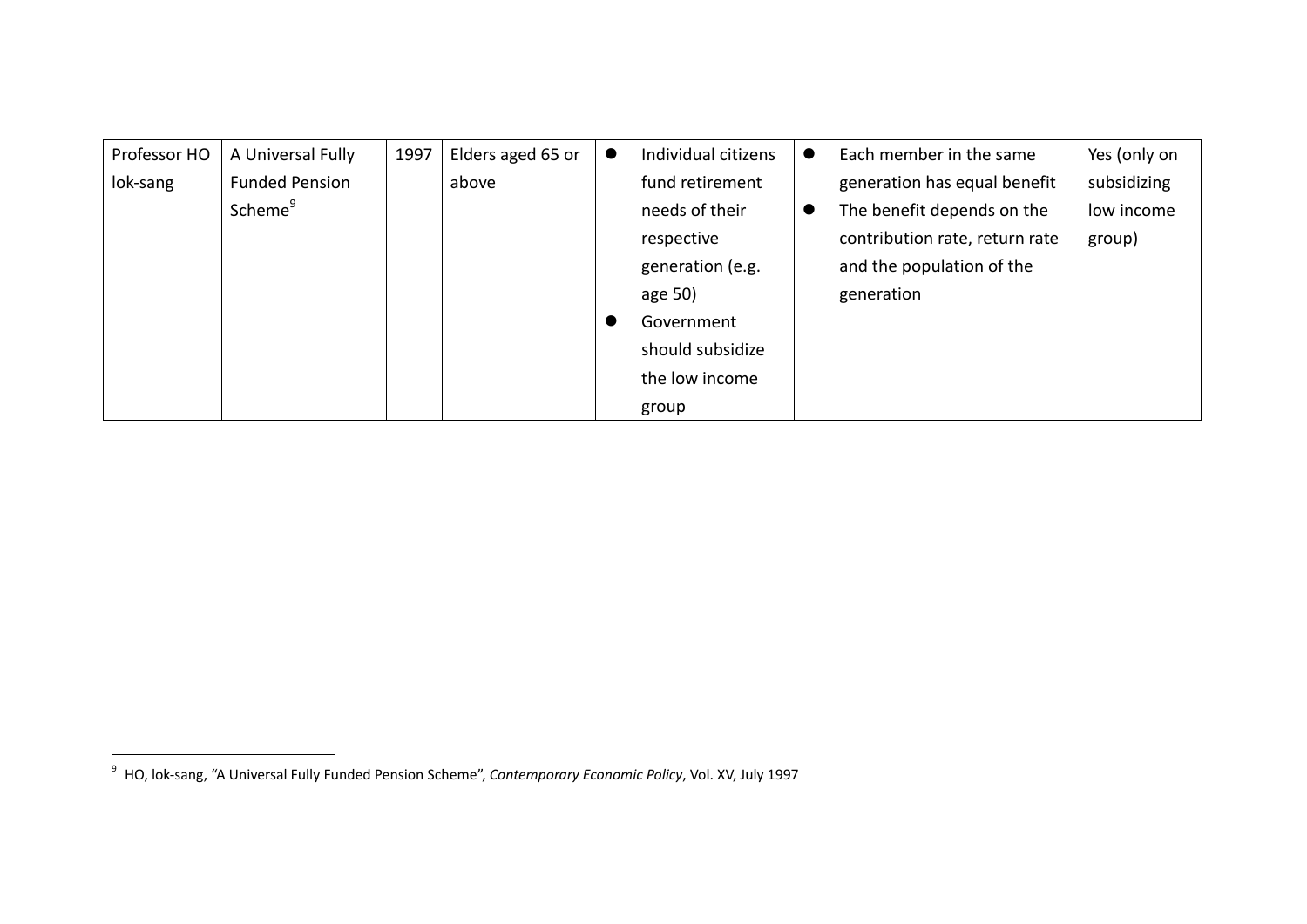#### **Recent Proposals**

| Name of          | Name of proposal    | Year | Coverage          | Income Sources/           | <b>Benefit</b>                             | Government |
|------------------|---------------------|------|-------------------|---------------------------|--------------------------------------------|------------|
| organization.    |                     |      |                   | <b>Contribution rate</b>  |                                            | Management |
| <b>HKSAR</b>     | <b>MPF</b>          | 2000 | Retired           | Employee: 5%<br>$\bullet$ | Retired employee can get a lung            | No         |
| Government       |                     |      | employees aged    | Employer: 5%<br>$\bullet$ | sum pension                                |            |
|                  |                     |      | 65 or above       |                           |                                            |            |
| <b>HK Social</b> | Five-in-One Social  | 2000 | Elders aged 65 or | Employee: 3%<br>$\bullet$ | 7% of the contribution for<br>$\bullet$    | Yes        |
| Security         | Security Scheme     |      | above             | Employer: 4.8%            | OAP. \$3,000 for all <sup>11</sup>         |            |
| Society          | (OAP, MPF, Care     |      |                   | Government: 2.2%          | 2% will be saved in<br>$\bullet$           |            |
|                  | allowance,          |      |                   |                           | employees' private accounts                |            |
|                  | retraining subsidy  |      |                   |                           | \$2,000 Care Allowance for<br>$\bullet$    |            |
|                  | and central work    |      |                   |                           | each elder per year                        |            |
|                  | accident insurance) |      |                   |                           | \$1,000 to \$4,000 retraining<br>$\bullet$ |            |
|                  | 10                  |      |                   |                           | subsidy for unemployment                   |            |
|                  |                     |      |                   |                           | 0.2% contribution for the                  |            |
|                  |                     |      |                   |                           | work accident insurance                    |            |

<sup>&</sup>lt;sup>10</sup> 香港社會保障學會, 〈 五合一綜合社會保障方案整體構思 〉, <http://www.acad.polyu.edu.hk/~ssyhsze/HKSSS/5-1-general.htm><br><sup>11</sup> The feasibility was doubted by the Government. See Health and Welfare Bureau, *Discussion Paper on LegCo panel on* 

<sup>&</sup>lt;http://www.legco.gov.hk/yr00‐01/english/panels/ws/papers/b413e03.pdf﹥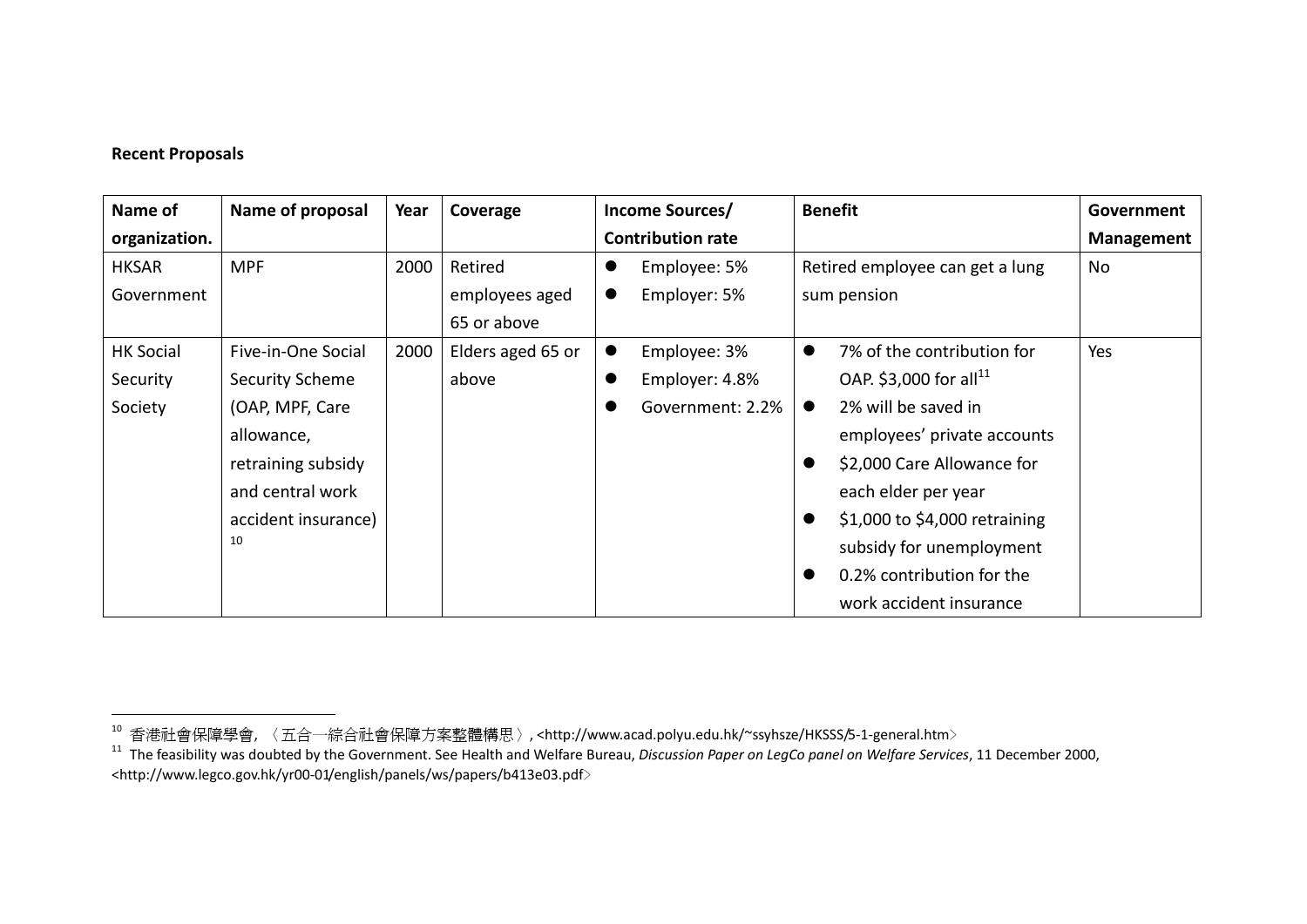| Joint Alliance | Universal            | 2005 | Elders aged 65 or | Employee: 2.5%     | $\bullet$ | MPF system will be              | Yes |
|----------------|----------------------|------|-------------------|--------------------|-----------|---------------------------------|-----|
| on Universal   | Retirement           |      | above             | (contribution to   |           | maintained (but the total       |     |
| Retirement     | Protection           |      |                   | MPF reduced from   |           | contribution changes to 5%      |     |
| Protection     | Scheme <sup>12</sup> |      |                   | 5% to 2.5%)        |           | only)                           |     |
|                |                      |      |                   | Employer: 2.5%     |           | \$2,500 Old Age Pension for     |     |
|                |                      |      |                   | (contribution to   |           | all <sup>13</sup>               |     |
|                |                      |      |                   | MPF reduced from   | $\bullet$ | The pension can be raised to    |     |
|                |                      |      |                   | 5% to 2.5%)        |           | \$3,000 if profit tax rate      |     |
|                |                      |      |                   | Government: total  |           | increases by 1.75 % for those   |     |
|                |                      |      |                   | expenditure on     |           | companies with yearly profits   |     |
|                |                      |      |                   | elderly CSSA and   |           | over \$10 million               |     |
|                |                      |      |                   | old age allowance. | $\bullet$ | Other medical and housing       |     |
|                |                      |      |                   |                    |           | benefits for the elderly should |     |
|                |                      |      |                   |                    |           | be remained                     |     |

<sup>12</sup> Hong Kong Council of Social Services, *Old Age Pension Scheme Consultation Paper*, <http://www.hkcss.org.hk/pra/consultation\_papers/oaip\_recommendation\_final.pdf  $>$ 

<sup>&</sup>lt;sup>13</sup> In 2006, the Government refused to use MPF contribution for OAP: Legislative Council, Official Record of Proceedings, 28 June 2006,

http://www.legco.gov.hk/yr05-06/chinese/counmtg/floor/cm0628ti-confirm-c.pdf. But in 2009, the Government has changed the attitude and promised to discuss the issue with LegCo after CPU has finished study: Labour and Welfare Bureau and Food and Health Bureau, "Motion on "Old Age Allowance and Universal Retirement Protection System" Progress Report", January 2009, <http://www.legco.gov.hk/yr08‐09/english/counmtg/motion/cm1105‐m2‐prpt‐e.pdf﹥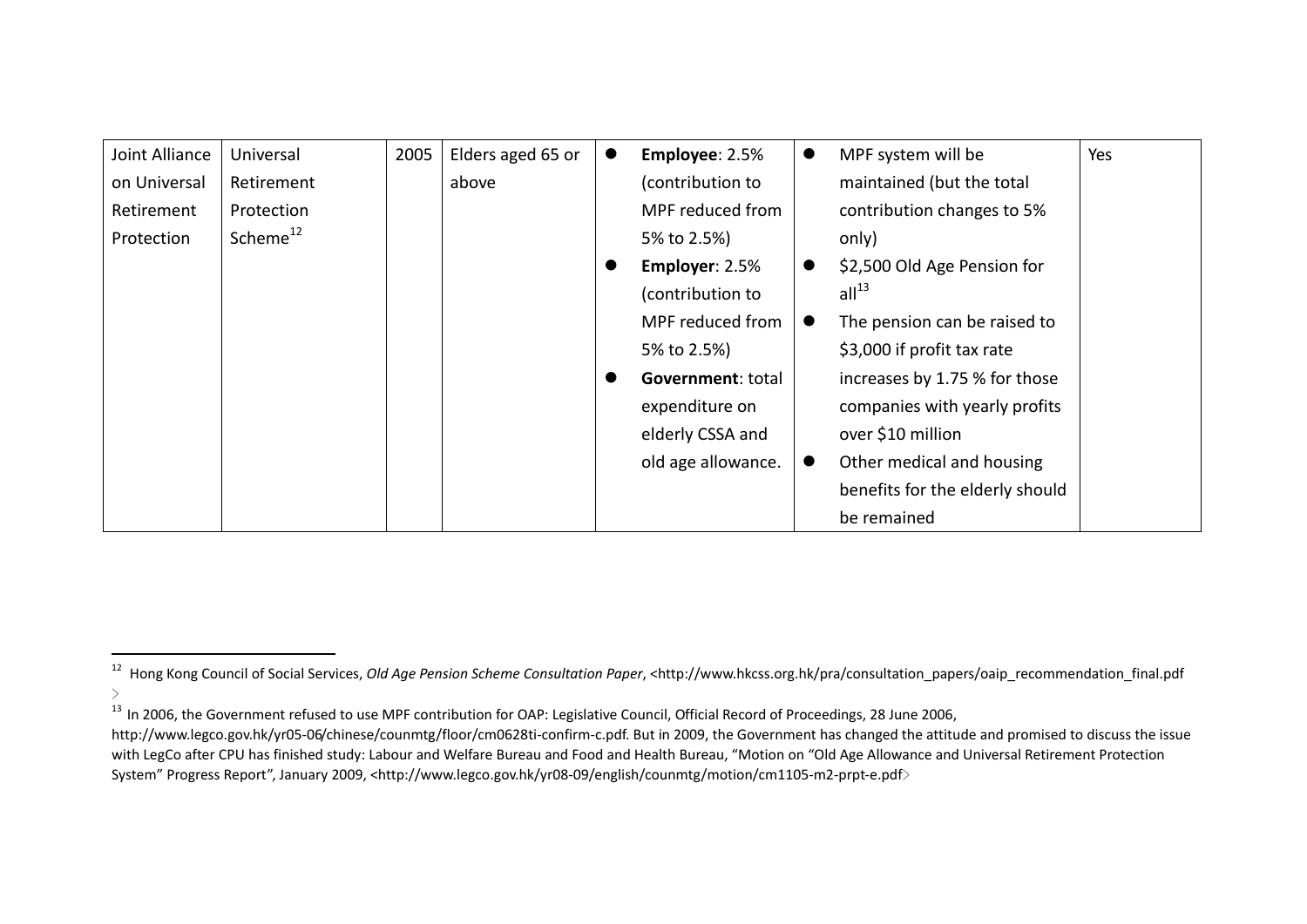# **Annex B: Chronology of major events on pension system**

| Year     | <b>Event</b>                                                               |
|----------|----------------------------------------------------------------------------|
| 1966     | G. Williams finished the "Report on the feasibility of a survey into       |
|          | social welfare provision and allied topics in Hong Kong" and               |
|          | suggested establishing a social security system for old ages. <sup>1</sup> |
| Apr 1967 | Government issued "A report by the Inter-Departmental Working              |
|          | Party to consider certain aspects of social security." The report          |
|          | recommended a social security scheme instead of a personal                 |
|          | retirement scheme. <sup>2</sup> However, the recommendation was not        |
|          | accelted. <sup>3</sup>                                                     |
| Oct 1987 | Governor Wilsons refused to set up any retirement schemes. <sup>4</sup>    |
| Oct 1992 | HK Government issued a consultation paper entitled "A                      |
|          | Community-wide Retirement Protection System", in which                     |
|          | proposed the introduction of a privately-managed mandatory                 |
|          | contributory retirement scheme. However, due to little support             |
|          | within the community, the Government did not pursue the proposal           |
|          | after consultation. <sup>5</sup>                                           |
| Jul 1994 | The Government issued a consultation paper to seek public                  |
|          | comments on OAP. Views were generally divided. <sup>6</sup> (But many NGOs |
|          | said most of the opinions supported the proposal. <sup>7</sup> )           |
| Jan 1995 | The Government announced to abandon OAP as public opinion was              |
|          | too divided. (But many NGOs accused it was because of the pressure         |
|          | from employers.)                                                           |
| Mar 1995 | The Government moved the motion to introduce a mandatory,                  |
|          | privately managed occupational retirement scheme.                          |
| Jul 1995 | The Mandatory Provident Fund (MPF) Scheme Ordinance was                    |
|          | passed in Legislative Council (LegCo).                                     |

<sup>1</sup> Gertrude Williams, *Report on the feasibility of a survey into social welfare provision and allied topics in Hong Kong,* 1966

<sup>4</sup> *Ibid.*

<sup>2</sup> HK Government, *A report by the Inter‐Departmental Working Party to consider certain aspects of social security,* 1967

<sup>3</sup> Choi, Frankie, 《港式退休保障政策(強積金)的政治經濟學》, 2007,

<sup>&</sup>lt;http://www.franklenchoi.org/monograph/pe\_retirement\_protection.html﹥.

<sup>5</sup> Legislative Council Secretariat, "Historical Development of Retirement Schemes in Hong Kong", 2005, <http://www.legco.gov.hk/yr04‐05/english/sec/library/0405fs18e.pdf﹥.

<sup>6</sup> *Ibid.*

 $7$  Choi, Frankie, 《港式退休保障政策(強積金)的政治經濟學》, 2007,

<sup>&</sup>lt;http://www.franklenchoi.org/monograph/pe\_retirement\_protection.html﹥.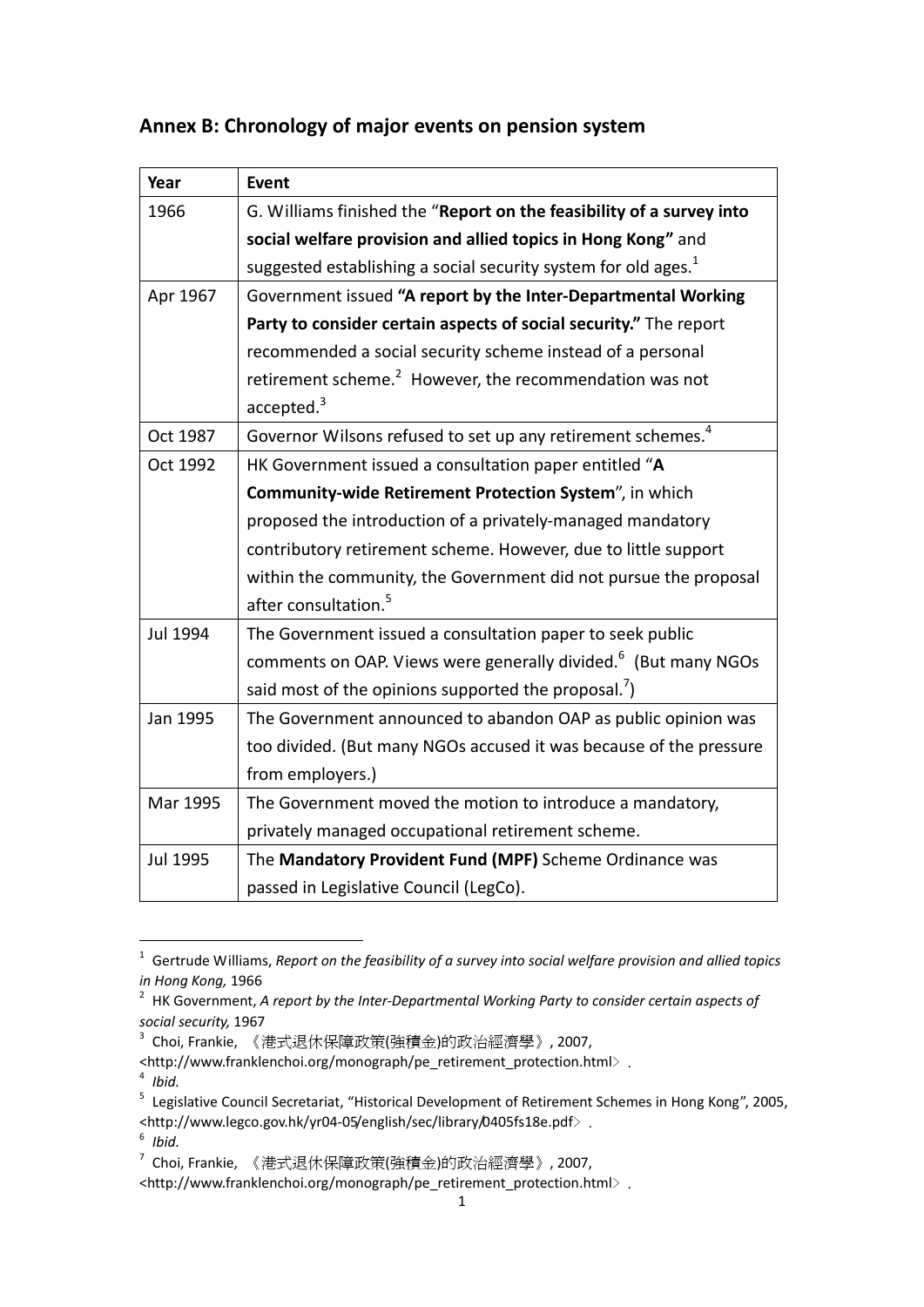| Dec 2000        | MPF came into operation.                                                        |
|-----------------|---------------------------------------------------------------------------------|
| 2005            | Joint Alliance on Universal Retirement Protection, an alliance has              |
|                 | more than 50 NGO members, proposed a Universal Retirement                       |
|                 | Protection Scheme. <sup>8</sup>                                                 |
| Jun 2006        | LegCo passed the motion to urge Government to establish an OAP. <sup>9</sup>    |
| <b>Nov 2008</b> | LegCo passed the motion to urge Government to establish a                       |
|                 | universal retirement protection. <sup>10</sup>                                  |
| Jan 2009        | Government reported that Central Policy Unit was studying the                   |
|                 | future retirement protection. <sup>11</sup> (the study has been conducted since |
|                 | 2005)                                                                           |

<sup>8</sup> Joint Alliance for Universal Retirement Protection,

<sup>&</sup>lt;http://www.pensionforall.org.hk/html/index.php﹥.

 $^{9}$  Legislative Council, "Official Record of Proceedings", 28 June 2006,

<sup>&</sup>lt;http://www.legco.gov.hk/yr05‐06/english/counmtg/hansard/cm0628‐translate‐e.pdf﹥

<sup>10</sup> Legislative Council, "Official Record of Proceedings", 5 November 2008,

<sup>&</sup>lt;http://www.legco.gov.hk/yr08‐09/english/counmtg/hansard/cm1105‐translate‐e.pdf﹥

<sup>&</sup>lt;sup>11</sup> Legislative Council, "Official Record of Proceedings", 28 June 2006,

<sup>&</sup>lt;http://www.legco.gov.hk/yr05‐06/chinese/counmtg/floor/cm0628ti‐confirm‐c.pdf﹥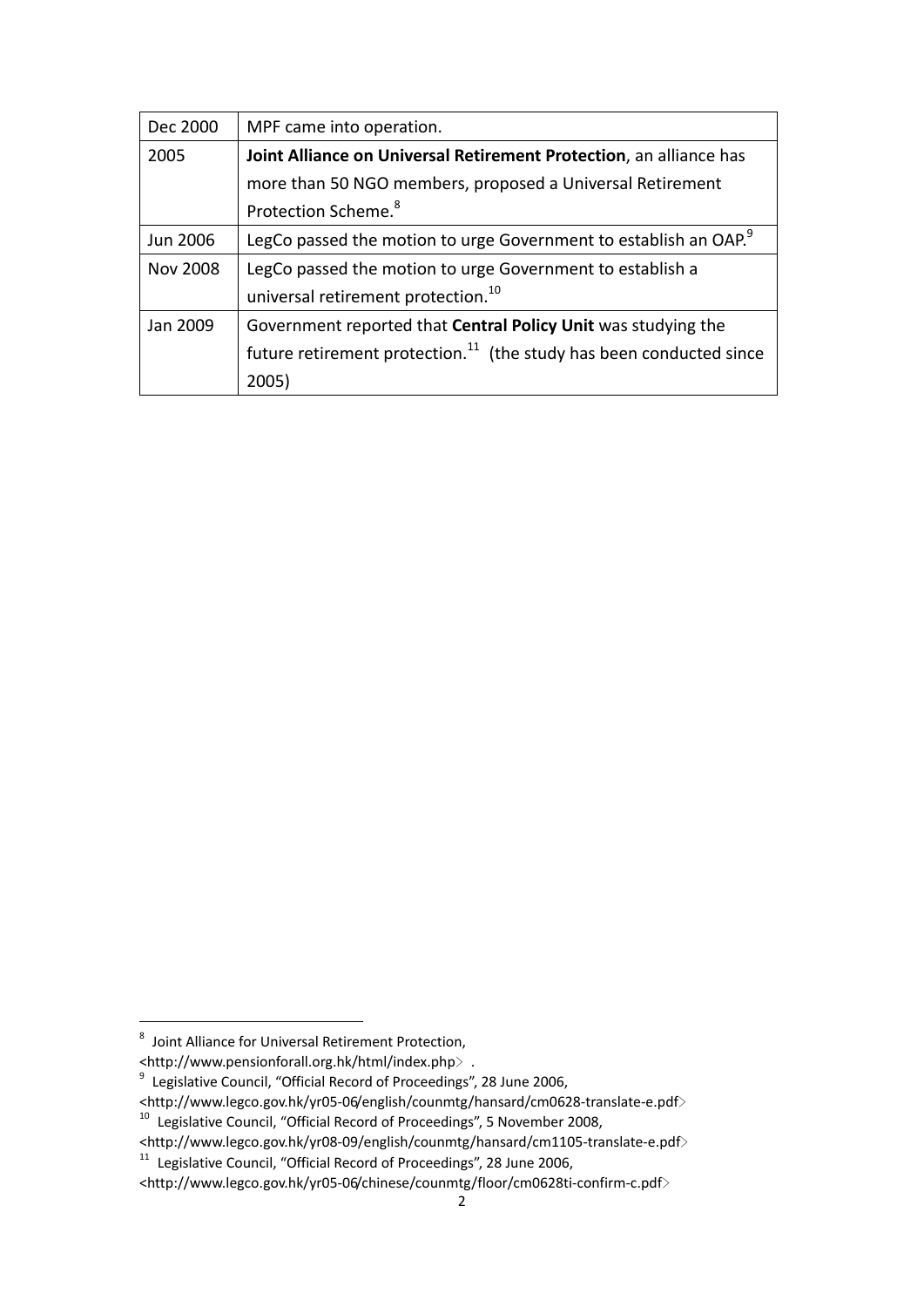|      | A                    |                | B                                                  | C                                            | D                                              | E                                   | F                                                                        | G                                            | н                                               |                                      |                                      | K                                                                          |                                                   | M                                    | N                                     |
|------|----------------------|----------------|----------------------------------------------------|----------------------------------------------|------------------------------------------------|-------------------------------------|--------------------------------------------------------------------------|----------------------------------------------|-------------------------------------------------|--------------------------------------|--------------------------------------|----------------------------------------------------------------------------|---------------------------------------------------|--------------------------------------|---------------------------------------|
|      |                      |                |                                                    |                                              |                                                | $= A^*D^*12$                        |                                                                          |                                              |                                                 | $=F+G+H$                             |                                      | $= (H+J)/L$                                                                | $=$ $+$ J                                         | $= L - E$                            |                                       |
| Year | Elderly 65+<br>Years | % of<br>yearly | <b>Total</b><br>Population<br>change (15-64 Years) | <b>Employed</b><br>Persons (15-<br>64 Years) | Suggested<br><b>Monthly</b><br>Pension<br>Rate | Annual<br><b>Pension</b><br>Payment | Pension<br>subscription on subscription on<br><b>Employees</b><br>(1.9%) | <b>Pension</b><br><b>Employers</b><br>(1.9%) | <b>Pension</b><br>subscription on<br>Government | <b>Total Pension</b><br>Subscription | <b>CSSA and OAA</b><br>to Elders 65+ | <b>Total Gov't</b><br><b>Contribution</b><br>as % of Total<br>Contribution | <b>Total</b><br><b>Tripartite</b><br>Contribution | Yearly<br>Surplus/<br><b>Deficit</b> | <b>Accumulative</b><br><b>Surplus</b> |
|      | (0.000)              |                | (0.000)                                            | (000, )                                      | (5)                                            | (\$ billions)                       | (\$ billions)                                                            | (\$ billions)                                | (\$ billions)                                   | (\$ billions)                        | (\$ billions)                        |                                                                            | (\$ billions)                                     | (\$ billions)                        | (\$ billions)                         |
| 2008 | 879.6                |                | 5,195.8                                            | 3,493.6                                      |                                                |                                     | 12.81                                                                    | 13.18                                        | 0.00                                            | 26.00                                |                                      |                                                                            |                                                   |                                      |                                       |
| 2009 | 885.4                | 0.66%          | 5,266.2                                            | 3,438.4                                      |                                                |                                     | 13.28                                                                    | 13.66                                        | 0.00                                            | 26.94                                | 11.16                                |                                                                            |                                                   |                                      |                                       |
| 2010 | 900.9                | 1.75%          | 5,324.7                                            | 3,421.0                                      | 3,000.0                                        | 32.43                               | 13.49                                                                    | 13.88                                        | 25.00                                           | 52.37                                | 11.48                                | 57.13%                                                                     | 63.85                                             | 31.41                                | 31.41                                 |
| 2011 | 919.2                | 2.03%          | 5,377.7                                            | 3,473.8                                      | 3,048.0                                        | 33.62                               | 14.06                                                                    | 14.46                                        | 0.00                                            | 28.51                                | 11.90                                | 29.44%                                                                     | 40.41                                             | 6.79                                 | 40.12                                 |
| 2012 | 952.2                | 3.59%          | 5,412.5                                            | 3,515.1                                      | 3,115.1                                        | 35.59                               | 14.68                                                                    | 15.10                                        | 0.00                                            | 29.78                                | 12.60                                | 29.73%                                                                     | 42.37                                             | 6.78                                 | 49.35                                 |
| 2013 | 989.0                | 3.86%          | 5,433.9                                            | 3,547.9                                      | 3,202.3                                        | 38.00                               | 15.38                                                                    | 15.82                                        | 0.00                                            | 31.20                                | 13.45                                | 30.13%                                                                     | 44.65                                             | 6.64                                 | 59.00                                 |
| 2014 | 1031.3               | 4.28%          | 5,442.3                                            | 3,572.3                                      | 3,311.2                                        | 40.98                               | 16.16                                                                    | 16.63                                        | 0.00                                            | 32.79                                | 14.50                                | 30.67%                                                                     | 47.29                                             | 6.32                                 | 68.92                                 |
| 2015 | 1081.8               | 4.90%          | 5,438.4                                            | 3,588.6                                      | 3,443.6                                        | 44.70                               | 17.05                                                                    | 17.54                                        | 25.00                                           | 59.59                                | 15.82                                | 54.13%                                                                     | 75.41                                             | 30.71                                | 103.83                                |
| 2016 | 1129.6               | 4.42%          | 5,437.2                                            | 3,606.7                                      | 3,602.0                                        | 48.83                               | 18.10                                                                    | 18.61                                        | 0.00                                            | 36.71                                | 17.28                                | 32.01%                                                                     | 53.99                                             | 5.17                                 | 115.33                                |
| 2017 | 1178.4               | 4.32%          | 5,434.3                                            | 3,589.7                                      | 3,753.3                                        | 53.07                               | 18.95                                                                    | 19.49                                        | 0.00                                            | 38.44                                | 18.78                                | 32.83%                                                                     | 57.22                                             | 4.15                                 | 126.51                                |
| 2018 | 1228.5               | 4.25%          | 5,432.6                                            | 3,588.6                                      | 3,869.6                                        | 57.05                               | 19.72                                                                    | 20.28                                        | 0.00                                            | 40.00                                | 20.19                                | 33.54%                                                                     | 60.19                                             | 3.14                                 | 137.37                                |
| 2019 | 1285.8               | 4.66%          | 5,420.9                                            | 3,580.9                                      | 3,989.6                                        | 61.56                               | 20.48                                                                    | 21.07                                        | 0.00                                            | 41.55                                | 21.79                                | 34.40%                                                                     | 63.34                                             | 1.78                                 | 147.53                                |
| 2020 | 1347.6               | 4.81%          | 5,406.0                                            | 3,571.0                                      | 4,113.3                                        | 66.52                               | 21.26                                                                    | 21.87                                        | 25.00                                           | 68.14                                | 23.54                                | 52.95%                                                                     | 91.68                                             | 25.16                                | 181.69                                |
| 2021 | 1413.9               | 4.92%          | 5,394.4                                            | 3,563.3                                      | 4,240.8                                        | 71.95                               | 22.09                                                                    | 22.72                                        | 0.00                                            | 44.81                                | 25.47                                | 36.24%                                                                     | 70.27                                             | $-1.68$                              | 191.09                                |
| 2022 | 1485.2               | 5.04%          | 5,381.7                                            | 3,555.0                                      | 4,372.3                                        | 77.92                               | 22.94                                                                    | 23.60                                        | 0.00                                            | 46.53                                | 27.58                                | 37.21%                                                                     | 74.11                                             | $-3.81$                              | 198.94                                |
| 2023 | 1560.0               | 5.04%          | 5,363.7                                            | 3,543.1                                      | 4,542.8                                        | 85.04                               | 23.98                                                                    | 24.67                                        | 0.00                                            | 48.65                                | 30.10                                | 38.22%                                                                     | 78.75                                             | $-6.29$                              | 204.78                                |
| 2024 | 1634.5               | 4.78%          | 5,345.1                                            | 3,530.8                                      | 4,719.9                                        | 92.58                               | 25.07                                                                    | 25.79                                        | 0.00                                            | 50.86                                | 32.77                                | 39.18%                                                                     | 83.62                                             | $-8.95$                              | 208.32                                |
| 2025 | 1709.5               | 4.59%          | 5,325.4                                            | 3,517.8                                      | 4,904.0                                        | 100.60                              | 26.20                                                                    | 26.95                                        | 25.00                                           | 78.15                                | 35.61                                | 53.28%                                                                     | 113.76                                            | 13.16                                | 234.19                                |
| 2026 | 1783.5               | 4.33%          | 5,306.3                                            | 3,505.2                                      | 5,095.3                                        | 109.05                              | 27.39                                                                    | 28.17                                        | 0.00                                            | 55.56                                | 38.60                                | 40.99%                                                                     | 94.15                                             | $-14.90$                             | 233.58                                |
| 2027 | 1849.1               | 3.68%          | 5,294.5                                            | 3,497.4                                      | 5,294.0                                        | 117.47                              | 28.67                                                                    | 29.49                                        | 0.00                                            | 58.15                                | 41.58                                | 41.69%                                                                     | 99.73                                             | $-17.74$                             | 230.09                                |
| 2028 | 1926.5               | 4.19%          | 5,269.1                                            | 3,480.6                                      | 5,521.6                                        | 127.65                              | 30.04                                                                    | 30.90                                        | 0.00                                            | 60.94                                | 45.18                                | 42.57%                                                                     | 106.12                                            | $-21.53$                             | 222.59                                |
| 2029 | 1995.0               | 3.56%          | 5,251.7                                            | 3,469.1                                      | 5,759.1                                        | 137.87                              | 31.53                                                                    | 32.43                                        | 0.00                                            | 63.96                                | 48.80                                | 43.28%                                                                     | 112.75                                            | $-25.12$                             | 211.05                                |
| 2030 | 2054.2               | 2.97%          | 5,243.3                                            | 3,463.5                                      | 6,006.7                                        | 148.07                              | 33.15                                                                    | 34.09                                        | 25.00                                           | 92.24                                | 52.41                                | 53.51%                                                                     | 144.64                                            | $-3.42$                              | 220.50                                |
| 2031 | 2101.0               | 2.28%          | 5,247.6                                            | 3,466.4                                      | 6,265.0                                        | 157.95                              | 34.93                                                                    | 35.93                                        | 0.00                                            | 70.86                                | 55.90                                | 44.10%                                                                     | 126.77                                            | $-31.19$                             | 202.76                                |
| 2032 | 2138.0               | 1.76%          | 5,260.4                                            | 3,474.8                                      | 6,534.4                                        | 167.65                              | 36.87                                                                    | 37.93                                        | 0.00                                            | 74.80                                | 59.33                                | 44.24%                                                                     | 134.13                                            | $-33.51$                             | 181.62                                |
| 2033 | 2173.3               | 1.65%          | 5,273.5                                            | 3,483.5                                      | 6,763.1                                        | 176.38                              | 38.63                                                                    | 39.73                                        | 0.00                                            | 78.36                                | 62.43                                | 44.34%                                                                     | 140.78                                            | $-35.59$                             | 157.10                                |
| 2034 | 2206.2               | 1.51%          | 5,287.3                                            | 3,492.6                                      | 6,999.8                                        | 185.32                              | 40.47                                                                    | 41.63                                        | 0.00                                            | 82.10                                | 65.59                                | 44.41%                                                                     | 147.69                                            | $-37.63$                             | 129.06                                |
| 2035 | 2234.9               | 1.30%          | 5,303.2                                            | 3,503.1                                      | 7,244.8                                        | 194.30                              | 42.42                                                                    | 43.63                                        | 25.00                                           | 111.05                               | 68.77                                | 52.15%                                                                     | 179.82                                            | $-14.48$                             | 122.45                                |
| 2036 | 2261.0               | 1.17%          | 5,319.7                                            | 3,514.0                                      | 7,498.4                                        | 203.45                              | 44.47                                                                    | 45.74                                        | 0.00                                            | 90.20                                | 72.00                                | 44.39%                                                                     | 162.21                                            | $-41.24$                             | 88.69                                 |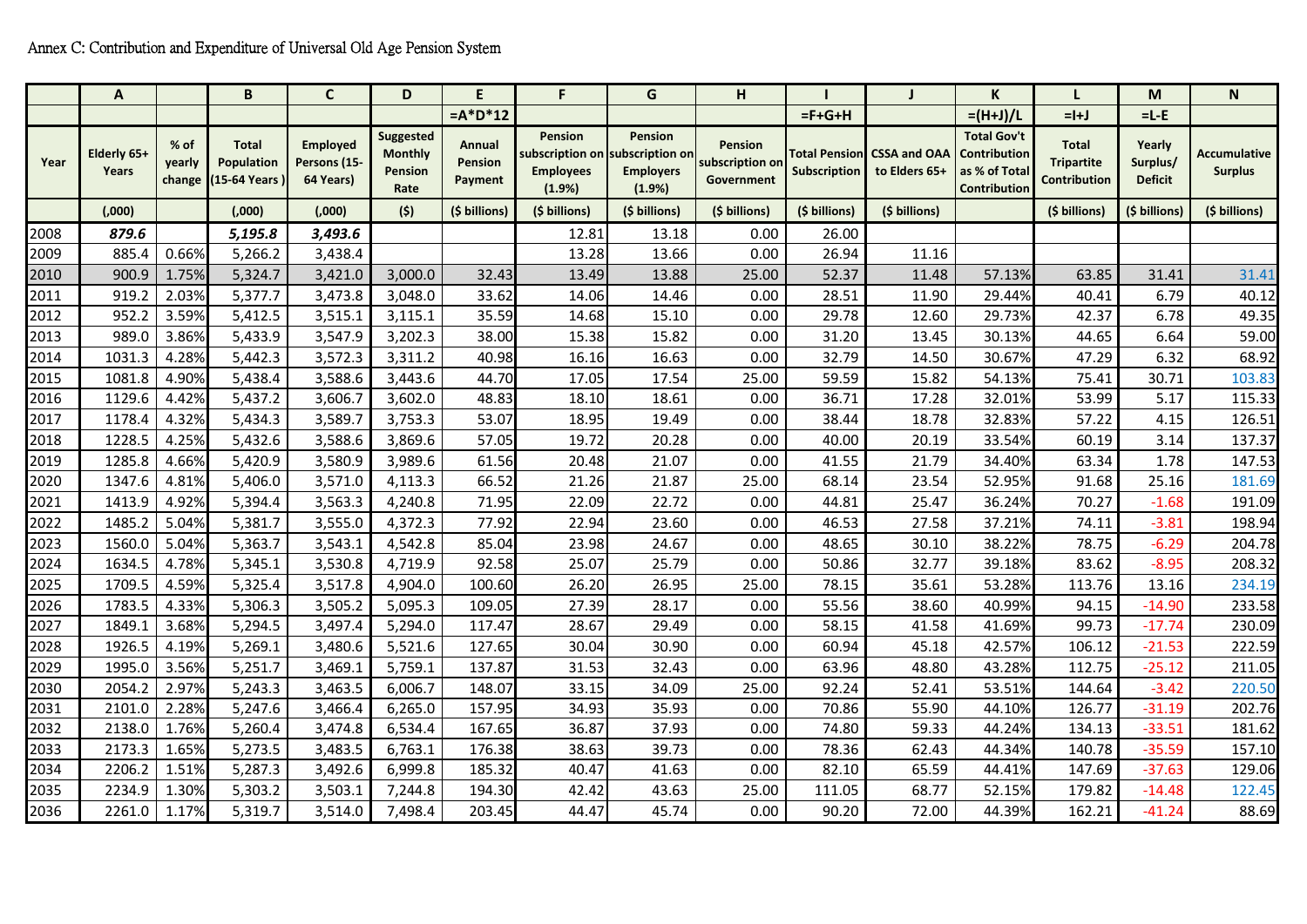#### Annex C: Contribution and Expenditure of Universal Old Age Pension System

Remarks

| A   | 2008 is actual figure (Ref: Hong Kong Monthly Digest of Statistic--Table 1.3 Mid-year population). The population figures from 2009 to 2036 are based on the "Hong Kong Population Projection 2007-2036" by Census and                                                                                                                                                                                                                   |  |  |  |  |  |  |  |
|-----|------------------------------------------------------------------------------------------------------------------------------------------------------------------------------------------------------------------------------------------------------------------------------------------------------------------------------------------------------------------------------------------------------------------------------------------|--|--|--|--|--|--|--|
| B   | 2008 is actual figure (Ref: Hong Kong Monthly Digest of Statistic--Table 1.3 Mid-year population). The population figures from 2009 to 2036 are based on the "Hong Kong Population Projection 2007-2036" by Census and                                                                                                                                                                                                                   |  |  |  |  |  |  |  |
|     | 2008 is actual figure (Ref: Quarterly Report on General Household Survey, 2Q 2008 - Table 1.1). The projected percentage of employed persons (with number of unemployed persons being excluded from the working<br>population) to total population of 15-64 years is assumed unchanged at 2008 level. In the second quarter of 2008, the percentage is around 69.53% (3 612 800/5 195 800). Based on the above percentage we project the |  |  |  |  |  |  |  |
|     | Projected working population of 2009 = 5 266 200*69.53% = 3 661 600.                                                                                                                                                                                                                                                                                                                                                                     |  |  |  |  |  |  |  |
|     | Forecasted unemployment rate of 2009: 6.1%                                                                                                                                                                                                                                                                                                                                                                                               |  |  |  |  |  |  |  |
|     | Total projected employed persons in $2009 = 3661600*(1-5.6%) = 3438400$                                                                                                                                                                                                                                                                                                                                                                  |  |  |  |  |  |  |  |
| D   | Suggested pension rate in 2010: \$3,000. Rate adjusted every year according to the pervious year's Comp CPI Inflation rate                                                                                                                                                                                                                                                                                                               |  |  |  |  |  |  |  |
|     | e.g. Suggested pension rate in 2011 is $$3,048 = $3,000 \times 101.6\%$ (2009 forecasted Comp CPI inflation rate is 1.6%)                                                                                                                                                                                                                                                                                                                |  |  |  |  |  |  |  |
|     | F, G, H Projection of pension subscription in 2008 is based on the monthly employment earnings of individual employees . From 2009 to 2036, projections adjusted according to number of employed persons and Comp CPI inflatio                                                                                                                                                                                                           |  |  |  |  |  |  |  |
|     | Proportion of CSSA and OAA receivers to all elders remains unchanged at 2006 level, i.e. 19.7% and 54% respectively, which served as the basis for projection to government subsidy to the elderly. Allowances adjusted<br>according to Comp CPI Inflation rate. (See Annex E)                                                                                                                                                           |  |  |  |  |  |  |  |
| IN. | The return rate of investment is 6.1% per annum between 2010 and 2036. According to the annual return rate of Exchange fund from 1994 to 2008 (Ref: HKMA Annual report: Reserve Management).                                                                                                                                                                                                                                             |  |  |  |  |  |  |  |
|     | The Government is required to inject \$250 billion every five years, i.e. 2010, 2015, 2020, 2025, 2030 and 2035.                                                                                                                                                                                                                                                                                                                         |  |  |  |  |  |  |  |
|     | OAP is assumed to be implemented in 2010.                                                                                                                                                                                                                                                                                                                                                                                                |  |  |  |  |  |  |  |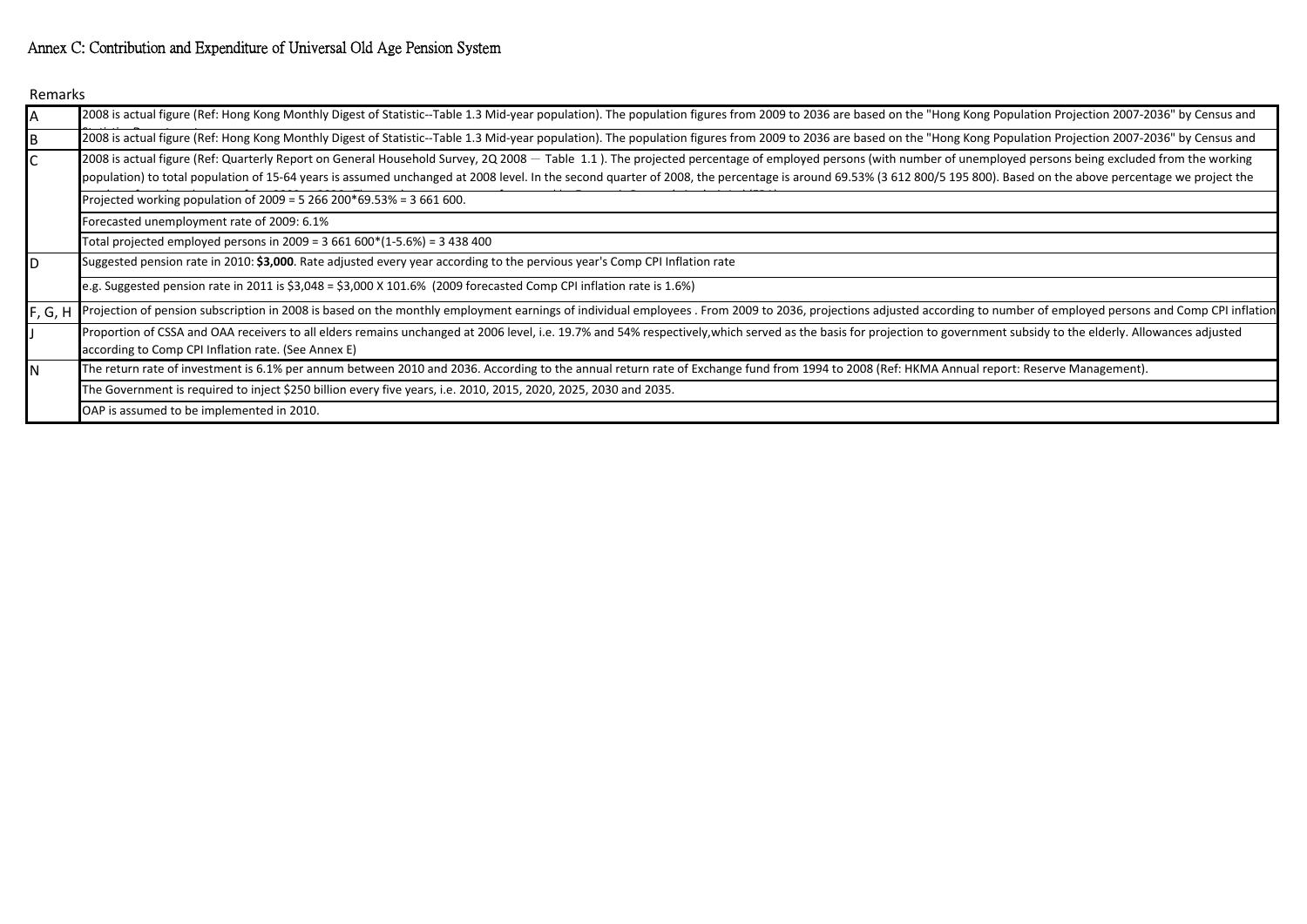|                                       |                                                  |                                                  |                       |                                                                | <b>Employee</b>                                    |                          | <b>Employer</b>                                |                      |
|---------------------------------------|--------------------------------------------------|--------------------------------------------------|-----------------------|----------------------------------------------------------------|----------------------------------------------------|--------------------------|------------------------------------------------|----------------------|
| <b>Monthly</b><br><b>Salary Range</b> | <b>Median</b><br><b>Monthly</b><br><b>Salary</b> | <b>Number of</b><br><b>Working</b><br>Population | % of total<br>workers | <b>Monthly</b><br><b>Pension</b><br>Contribution<br>per Person | <b>Total</b><br><b>Monthly</b><br>Contributio<br>n | % of<br>contributio<br>n | <b>Total</b><br><b>Monthly</b><br>Contribution | % of<br>contribution |
| (5)                                   | (5)                                              | (0.000)                                          |                       | (5)                                                            | (\$ millions)                                      |                          | (\$ millions)                                  |                      |
| $3,000$                               | 1,500                                            | 131.2                                            | 3.7%                  | 28.5                                                           |                                                    |                          | 3.74                                           | 0.3%                 |
| 3,000-3,999                           | 3,500                                            | 277.1                                            | 7.8%                  | 66.5                                                           |                                                    |                          | 18.43                                          | 1.7%                 |
| 4,000-4,999                           | 4,500                                            | 98.0                                             | 2.8%                  | 85.5                                                           |                                                    |                          | 8.38                                           | 0.8%                 |
| 5,000-5,999                           | 5,500                                            | 142.6                                            | 4.0%                  | 104.5                                                          | 14.90                                              | 1.4%                     | 14.90                                          | 1.4%                 |
| 6,000-6,999                           | 6,500                                            | 223.0                                            | 6.3%                  | 123.5                                                          | 27.54                                              | 2.6%                     | 27.54                                          | 2.5%                 |
| 7,000-7,999                           | 7,500                                            | 245.6                                            | 7.0%                  | 142.5                                                          | 35.00                                              | 3.3%                     | 35.00                                          | 3.2%                 |
| 8,000-8,999                           | 8,500                                            | 266.2                                            | 7.5%                  | 161.5                                                          | 42.99                                              | 4.0%                     | 42.99                                          | 3.9%                 |
| 9,000-9,999                           | 9,500                                            | 240.1                                            | 6.8%                  | 180.5                                                          | 43.34                                              | 4.1%                     | 43.34                                          | 3.9%                 |
| 10,000-11,999                         | 11,000                                           | 326.0                                            | 9.2%                  | 209.0                                                          | 68.13                                              | 6.4%                     | 68.13                                          | 6.2%                 |
| 12,000-13,999                         | 13,000                                           | 286.1                                            | 8.1%                  | 247.0                                                          | 70.67                                              | 6.6%                     | 70.67                                          | 6.4%                 |
| 14,000-15,999                         | 15,000                                           | 259.6                                            | 7.3%                  | 285.0                                                          | 73.99                                              | 6.9%                     | 73.99                                          | 6.7%                 |
| 16,000-17,999                         | 17,000                                           | 98.2                                             | 2.8%                  | 323.0                                                          | 31.72                                              | 3.0%                     | 31.72                                          | 2.9%                 |
| 18,000-19,999                         | 19,000                                           | 104.0                                            | 2.9%                  | 361.0                                                          | 37.54                                              | 3.5%                     | 37.54                                          | 3.4%                 |
| 20,000-24,999                         | 22,500                                           | 252.4                                            | 7.1%                  | 427.5                                                          | 107.90                                             | 10.1%                    | 107.90                                         | 9.8%                 |
| 25,000-29,999                         | 27,500                                           | 140.9                                            | 4.0%                  | 522.5                                                          | 73.62                                              | 6.9%                     | 73.62                                          | 6.7%                 |
| 30,000-34,999                         | 32,500                                           | 129.0                                            | 3.7%                  | 617.5                                                          | 79.66                                              | 7.5%                     | 79.66                                          | 7.3%                 |
| 35,000-39,999                         | 37,500                                           | 57.6                                             | 1.6%                  | 712.5                                                          | 41.04                                              | 3.8%                     | 41.04                                          | 3.7%                 |
| 40,000-44,999                         | 42,500                                           | 56.8                                             | 1.6%                  | 807.5                                                          | 45.87                                              | 4.3%                     | 45.87                                          | 4.2%                 |
| 45,000-49,999                         | 47,500                                           | 30.2                                             | 0.9%                  | 902.5                                                          | 27.26                                              | 2.6%                     | 27.26                                          | 2.5%                 |
| 50,000-59,999                         | 55,000                                           | 61.7                                             | 1.7%                  | 1045.0                                                         | 64.48                                              | 6.0%                     | 64.48                                          | 5.9%                 |
| 60,000-79,999                         | 70,000                                           | 50.3                                             | 1.4%                  | 1330.0                                                         | 66.90                                              | 6.3%                     | 66.90                                          | 6.1%                 |
| 80,000-99,999                         | 90,000                                           | 22.8                                             | 0.6%                  | 1710.0                                                         | 38.99                                              | 3.7%                     | 38.99                                          | 3.5%                 |
| >100,000                              | 120,000                                          | 33.5                                             | 0.9%                  | 2280.0                                                         | 76.38                                              | 7.2%                     | 76.38                                          | 7.0%                 |
| Monthly<br>Contribution               |                                                  | 3532.9                                           | 100.0%                |                                                                | 1,067.90                                           | 100.0%                   | 1098.45                                        | 100.0%               |
| Annual<br>Contribution                |                                                  |                                                  |                       |                                                                | 12,814.83                                          |                          | 13181.38                                       |                      |

# Annex D: Projection of Pension Subscription of Employees and Employers in 2008

Source

Quarterly Report on General Household Survey (Q2 2008) - Table 5.9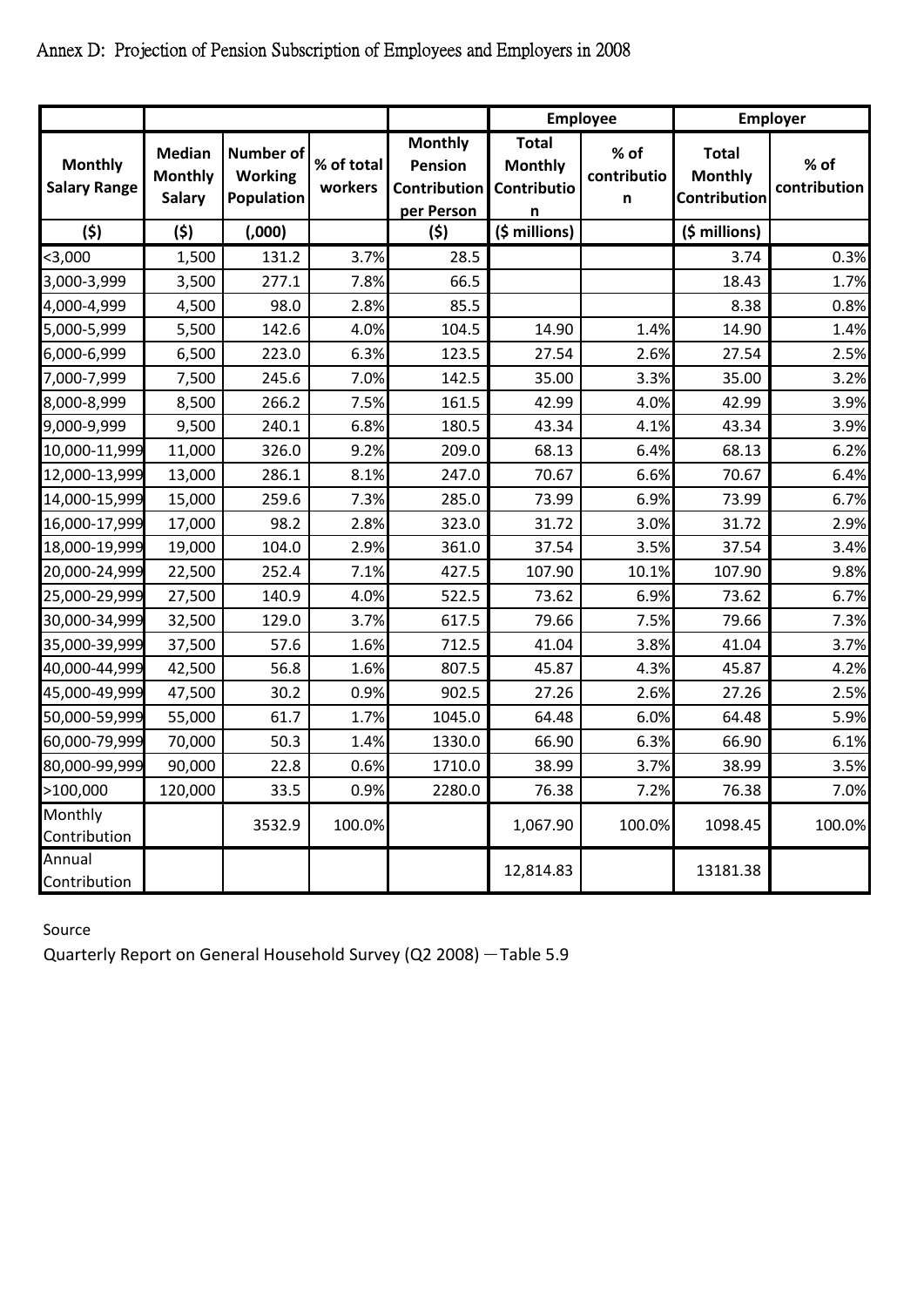| Year | Elderly 65+<br><b>Years</b> | <b>CSSA rate</b> | <b>Total</b><br>allowance   | <b>OAA</b> rate | <b>Total</b><br>allowance | <b>Total</b><br>Government<br><b>Expenditure</b> |
|------|-----------------------------|------------------|-----------------------------|-----------------|---------------------------|--------------------------------------------------|
|      |                             |                  | 19.7% of all<br>elderly 65+ |                 | 54% of all<br>elderly 65+ |                                                  |
|      | (0.000)                     | (5)              | (\$ billions)               | (5)             | (\$ billions)             | (\$ billions)                                    |
| 2009 | 885.4                       | 2,590            | 5.42                        | 1,000           | 5.74                      | 11.16                                            |
| 2010 | 900.9                       | 2,618            | 5.58                        | 1,011           | 5.90                      | 11.48                                            |
| 2011 | 919.2                       | 2,660            | 5.78                        | 1,027           | 6.12                      | 11.90                                            |
| 2012 | 952.2                       | 2,719            | 6.12                        | 1,050           | 6.48                      | 12.60                                            |
| 2013 | 989.0                       | 2,795            | 6.53                        | 1,079           | 6.92                      | 13.45                                            |
| 2014 | 1031.3                      | 2,890            | 7.05                        | 1,116           | 7.46                      | 14.50                                            |
| 2015 | 1081.8                      | 3,006            | 7.69                        | 1,160           | 8.14                      | 15.82                                            |
| 2016 | 1129.6                      | 3,144            | 8.40                        | 1,214           | 8.89                      | 17.28                                            |
| 2017 | 1178.4                      | 3,276            | 9.13                        | 1,265           | 9.66                      | 18.78                                            |
| 2018 | 1228.5                      | 3,378            | 9.81                        | 1,304           | 10.38                     | 20.19                                            |
| 2019 | 1285.8                      | 3,482            | 10.58                       | 1,344           | 11.20                     | 21.79                                            |
| 2020 | 1347.6                      | 3,590            | 11.44                       | 1,386           | 12.10                     | 23.54                                            |
| 2021 | 1413.9                      | 3,701            | 12.37                       | 1,429           | 13.09                     | 25.47                                            |
| 2022 | 1485.2                      | 3,816            | 13.40                       | 1,473           | 14.18                     | 27.58                                            |
| 2023 | 1560.0                      | 3,965            | 14.62                       | 1,531           | 15.48                     | 30.10                                            |
| 2024 | 1634.5                      | 4,120            | 15.92                       | 1,591           | 16.85                     | 32.77                                            |
| 2025 | 1709.5                      | 4,280            | 17.30                       | 1,653           | 18.31                     | 35.61                                            |
| 2026 | 1783.5                      | 4,447            | 18.75                       | 1,717           | 19.84                     | 38.60                                            |
| 2027 | 1849.1                      | 4,621            | 20.20                       | 1,784           | 21.38                     | 41.58                                            |
| 2028 | 1926.5                      | 4,819            | 21.95                       | 1,861           | 23.23                     | 45.18                                            |
| 2029 | 1995.0                      | 5,027            | 23.71                       | 1,941           | 25.09                     | 48.80                                            |
| 2030 | 2054.2                      | 5,243            | 25.46                       | 2,024           | 26.95                     | 52.41                                            |
| 2031 | 2101.0                      | 5,468            | 27.16                       | 2,111           | 28.74                     | 55.90                                            |
| 2032 | 2138.0                      | 5,703            | 28.83                       | 2,202           | 30.51                     | 59.33                                            |
| 2033 | 2173.3                      | 5,903            | 30.33                       | 2,279           | 32.10                     | 62.43                                            |
| 2034 | 2206.2                      | 6,110            | 31.86                       | 2,359           | 33.72                     | 65.59                                            |
| 2035 | 2234.9                      | 6,323            | 33.41                       | 2,441           | 35.36                     | 68.77                                            |
| 2036 | 2261.0                      | 6,545            | 34.98                       | 2,527           | 37.02                     | 72.00                                            |

## Annex E: Projection of Government Expenditure on CSSA and OAA

Remarks:

1. Proportion of the total number of elderly receiving CSSA (in 2006):

=168300/852796=19.7%

2. Proportion of the total number of elderly receiving Old Age Allowance (in 2006): =460870/852796=54%

Sources:

http://www.legco.gov.hk/yr05‐06/english/panels/ws/ws\_cssa/papers/ws\_cssa0626cb2‐2504‐1e.pdf http://www.legco.gov.hk/yr06‐07/english/hc/papers/hc0608cb2‐2048‐e.pdf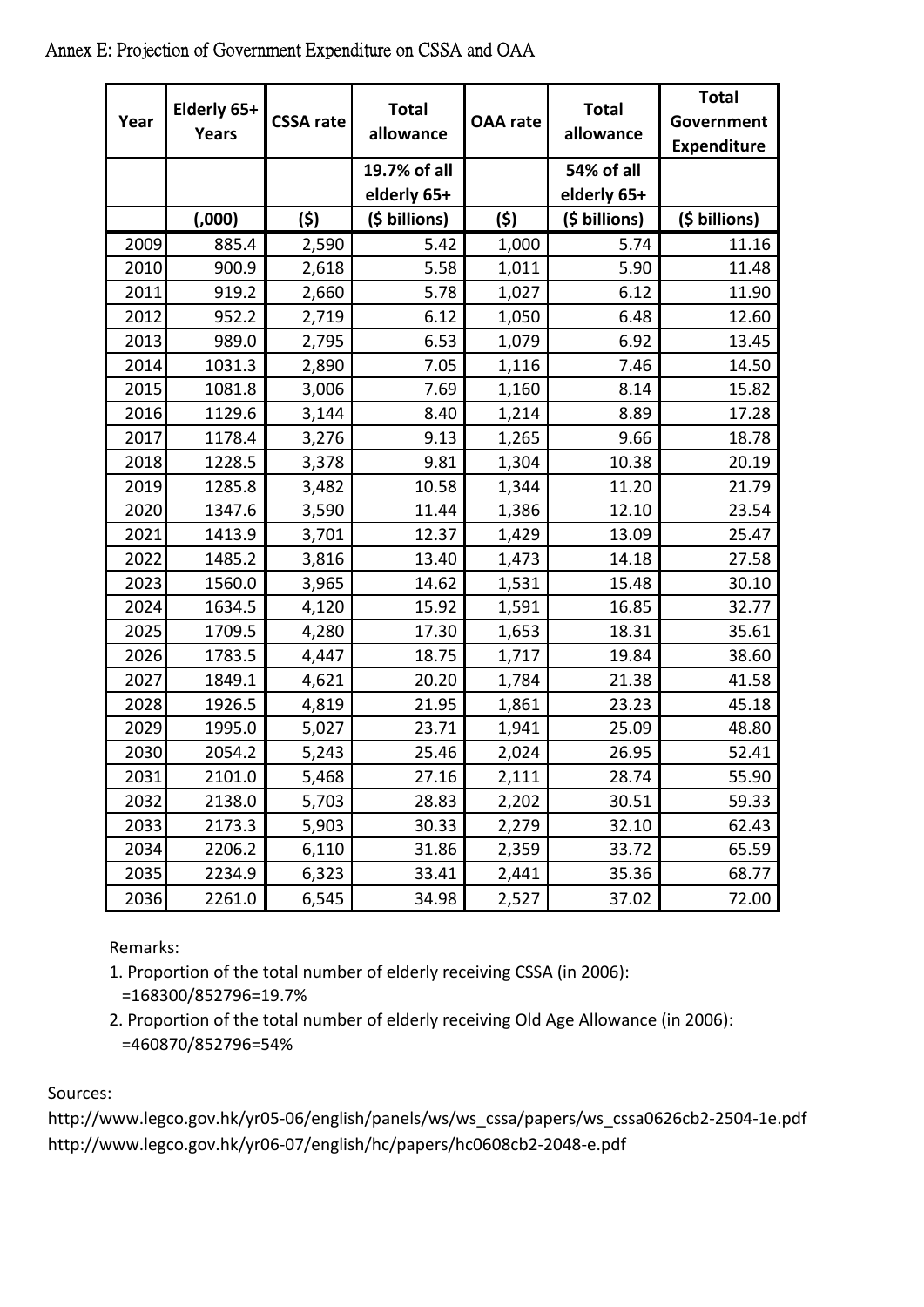

# **Ensure the Financial Security of the Elderly Research Report on Universal Old Age Pension Scheme The Professional Commons**

#### **Executive Summary**

In light of the emerging problem of ageing population, the financial security for growing number of senior citizens merits greater attention as there is still no comprehensive retirement protection mechanism in place. On the other hand, there is no sign that the Government has accorded high importance to the ageing problem.

#### **Elders become stranded in their Dotage: A Shame of Asia's World City**

Leaving helpless senior citizens unattended is definitely a shame of Hong Kong, one of the wealthiest cities in the world. There would be no dispute that old age poverty is one of the "deep‐rooted social problems". In a bid to curtail business costs, many social and livelihood‐related policies have had succumbed to the "pro‐business principle". As a consequence, lower class and the underprivileged, especially the elderly, failed to have a fair share of the fruits of economic development and prosperity.

Continued growth of elderly population will definitely worsen the problem of elderly poverty. It is highly likely that current mode of disbursement by public fund will not, in the long run, be sustainable. Statistics showed the population aged 65 or above amounted to 880000 in 2008, a 20% surge compared with that of 2000. Also, from 2014 onward, the elderly population is expected to soar by 4% annually. With this rate, there will be 2.3 million in total by 2036, which accounts for 26.4 per cent of the total population. By then, the elderly dependency ratio will jump to 425 (per 1000 persons aged between 15 and 64). A survey conducted in 2007 by the Hong Kong Council for Social Service also discovered that elderly population in poverty had reached 260 000, accounting for 30% of the total. Furthermore, a report from the Government's Taskforce on Population Policy pointed out that government expenditure on the Comprehensive Social Security Assistance (hereafter the "CSSA") and Old Age Allowance will surge to 31 billion dollars, tripling the amount in the year 2002/03. All these will put our public finance in jeopardy.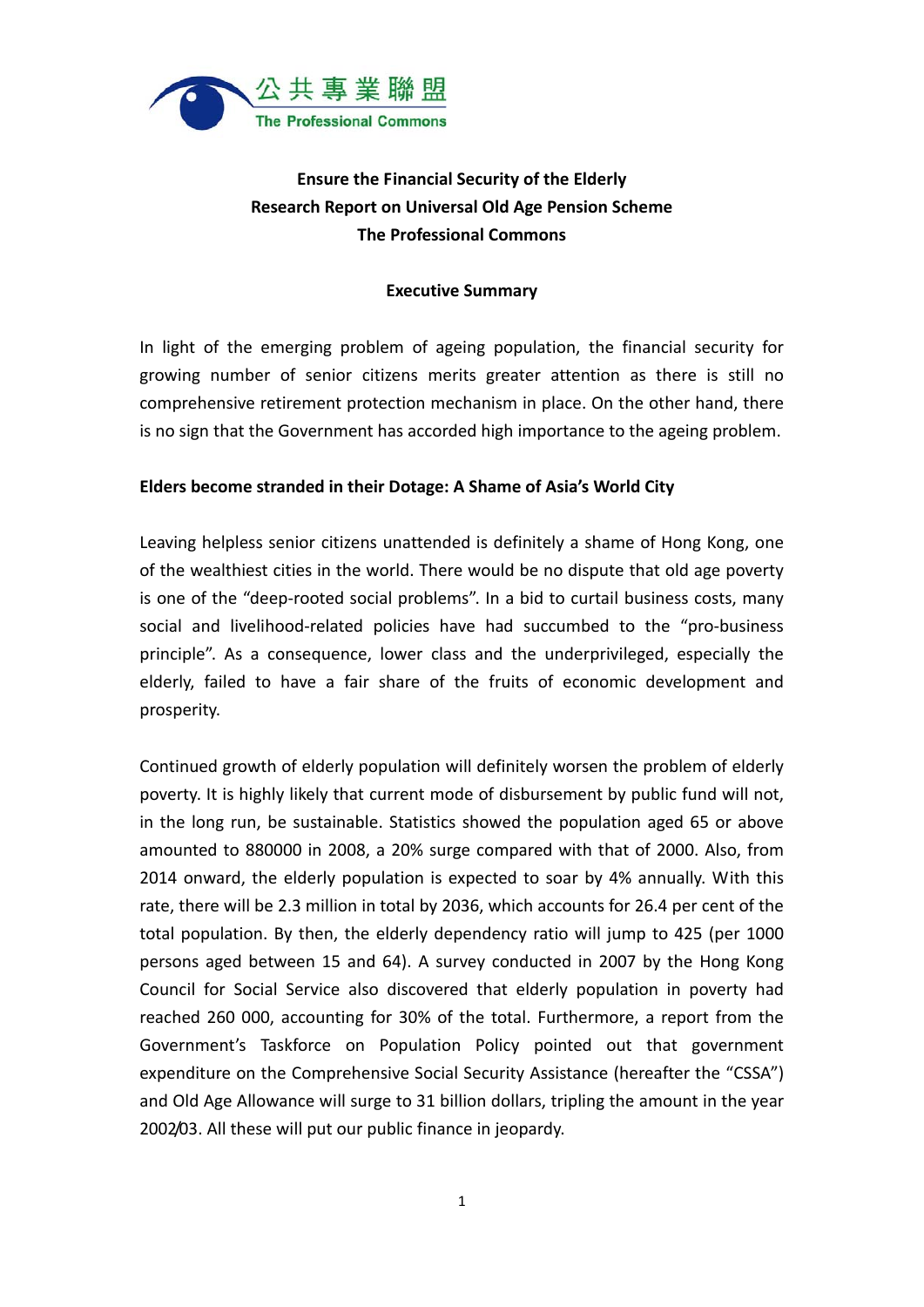

On the other hand, the current Mandatory Provident Fund System (hereafter "MPF") is teeming with considerable shortcomings. First, this system is not equitable in the sense that it is an occupational retirement scheme. Under the existing system, home carers, retired middle‐aged people, the unemployed, jobless disabled persons, and so forth are all out of the scheme. In 2006, the estimated size of the "unprotected groups" was up to 2.4 millions. Second, those who join the scheme after 40 of age would not have enough money to cover their expenditure after retirement because of their relatively short period of contribution. Let's suppose someone aged 40 who started joining MPF in 2000, he, given his current salary of \$8,000, is expected to get a lump sum of about \$300,000 after 25 years, which is far from enough to sustain his post‐retirement life.

#### **Universal Old Age Pension Scheme Helps Address the "Deep‐rooted Problems"**

"Ensuring the financial security of the Elderly" is by no means a matter of conscience and humanity only, it can also serve as a powerful tool that help alleviate social conflicts. In this connection, as far as The Professional Commons is concerned, the Government should introduce a Universal Old Age Pension System (hereafter "OAP") within this year. Under the proposed pension scheme, all permanent citizens aged 65 or above are eligible and no means test is required. Each of them can get \$3,000 per month, which is 15 per cent higher than the current level of CSSA. Also, both MPF and the proposed OAP will run in parallel to encourage people to save more, so that they will enjoy a better off life after retiring.

The crux of any success of this proposed OAP hinges on a sustainable and reliable mode of finance. We suggested a "tripod" involving contributions from employers, employees and the Government, in which employees and employers each contribute 1.9 per cent of the former's income. Workers who earn less than \$5,000 do not have to contribute. Also, it is suggested that there will be no capping on maximum contribution of both employers and employees. As regards the Government, current CSSA payments for the elderly and the Old Age Allowance will be put into the proposed OAP scheme, while extra appropriations should be injected *pro rata* according to future change in population proportion. Moreover, the Government is required to inject \$25 billion from public coffer into the pension scheme account every 5 years. It would be of crucial importance for the Government to start the relevant appropriations as quickly as possible in order to generate accrued benefits to offset future inflation and meet the growing expenditure on retirement protection